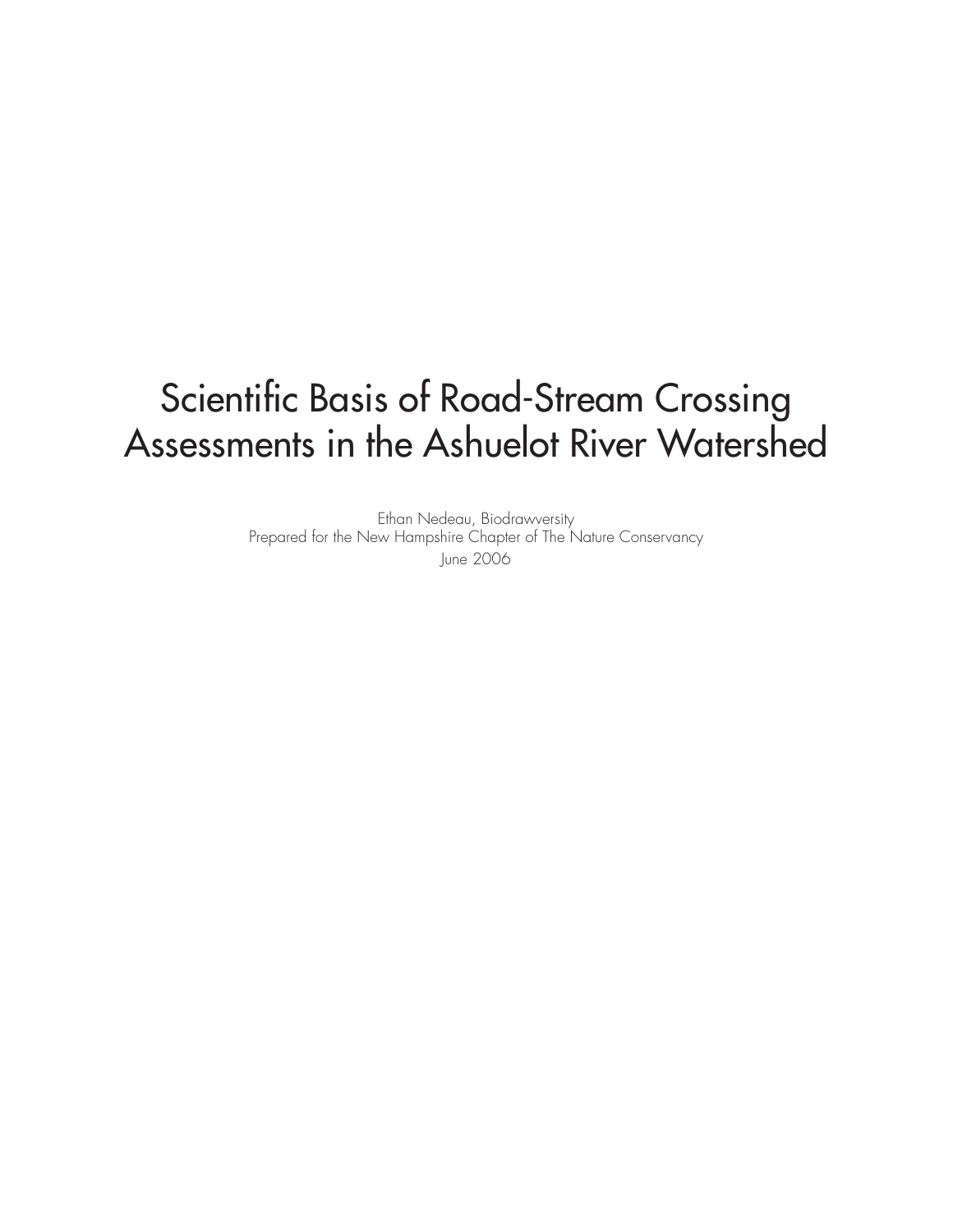# Acknowledgments

This report benefited from thoughtful discussions with the following people: Doug Bechtel, Colin Apse, Kim Lutz, Scott Jackson, Ben Letcher, Ted Castro-Santos, Keith Nislow, John Magee, Julie Zimmerman, Matt Carpenter, Rich Langdon, Piotr Parasiewicz, Mark Smith, and Jay O'Dell. Carson Mitchell and Paul Low assisted with editing and graphics.

Funding for this project was provided in part by a Watershed Assistance Grant from the NH Department of Environmental Services with Clean Water Act Section 319 funds from the U.S. Environmental Protection Agency.

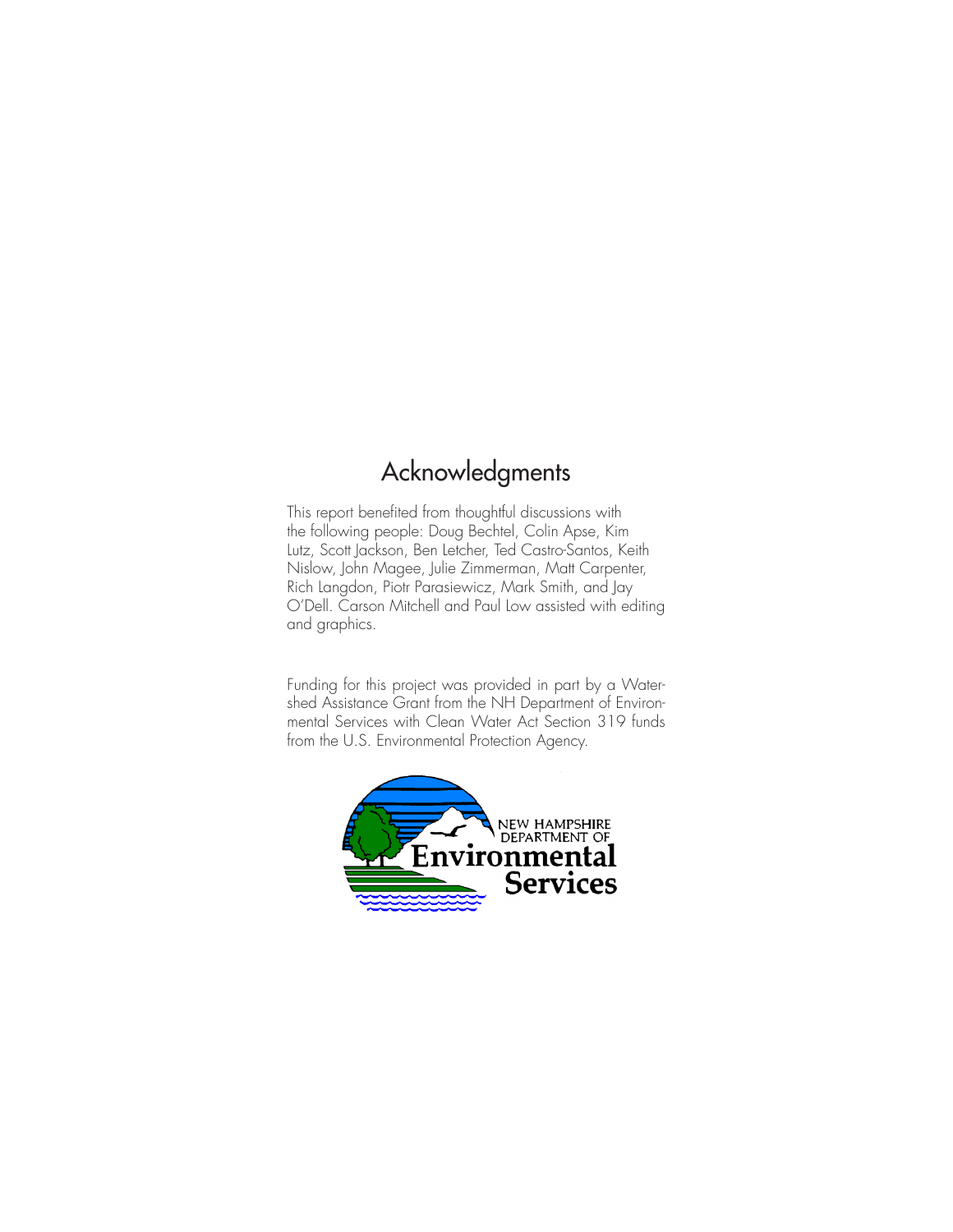# Table of Contents

| CHAPTER 1         |  |
|-------------------|--|
|                   |  |
|                   |  |
| <b>CHAPTER 2</b>  |  |
|                   |  |
|                   |  |
|                   |  |
|                   |  |
| <b>CHAPTER 3</b>  |  |
|                   |  |
|                   |  |
|                   |  |
|                   |  |
|                   |  |
|                   |  |
|                   |  |
|                   |  |
|                   |  |
| CHAPTER 4         |  |
|                   |  |
|                   |  |
|                   |  |
|                   |  |
|                   |  |
| CHAPTER 5         |  |
|                   |  |
|                   |  |
|                   |  |
| APPENDIX 1        |  |
|                   |  |
| <b>APPENDIX 2</b> |  |
|                   |  |
|                   |  |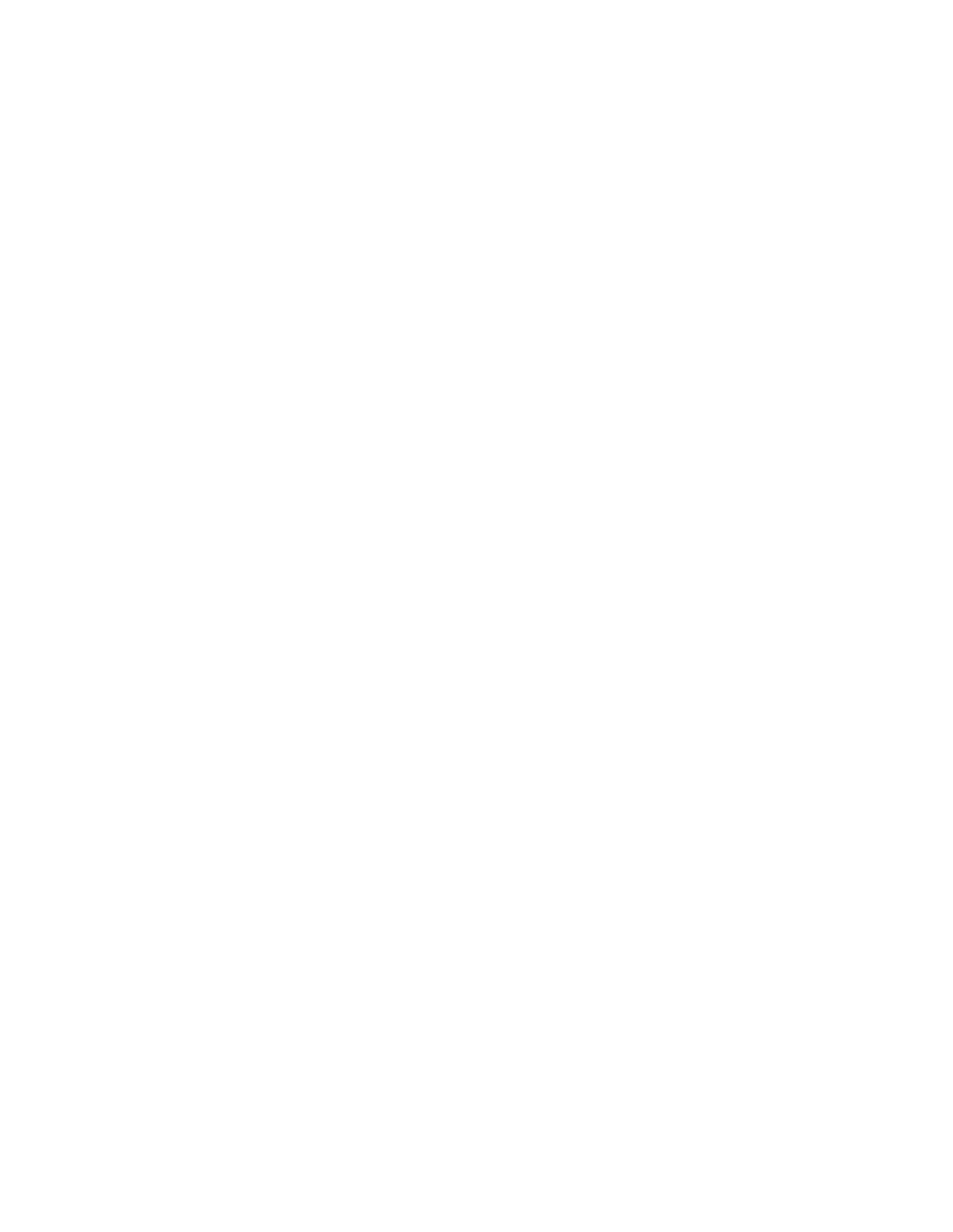# Executive Summary

There are more than 1000 road-stream crossings in the Ashuelot River watershed. Many of these are barriers to upstream movement of aquatic fauna and impediments to non-aquatic fauna that travel along stream corridors. Culverts are the greatest culprits, particularly those that are perched, undersized, too long, and made of unnatural materials such as steel and concrete. Physical dimensions of culverts can be precisely measured, and these measurements indicate the degree to which a structure is a barrier. An inventory of all road-stream crossings can indicate the level of fragmentation in a watershed.

This review focuses on the athleticism (leaping and swimming ability) and ecology of fish with regard to their ability to cross instream barriers and the potential consequences of impeded movement. A critical question was whether physical thresholds exist for species or groups of species, and if so, how can these thresholds be applied to culvert assessments and restoration in the Ashuelot River watershed. Given the range of athleticism of northeastern stream fauna and the effect of variable environmental conditions on performance (e.g., flow, temperature, etc.), I do not believe it is wise to use species-based physical thresholds to assess or design road-stream crossings. However, passage thresholds could be set according to the weakest species during the most challenging conditions (outside of natural events such as floods or droughts) to ensure that all species can surmount a barrier.

This conservative approach was been advocated by several scientists and managers, and this review endorses the recently published Massachusetts stream crossing standards, which are approved by the US Army Corps of Engineers:

- 1. All culverts must be embedded
- 2. All crossings are to be at least 1.2x the bankfull width of the stream
- 3. Natural substrate must be used
- 4. Water depth and velocity within the crossing must match conditions upstream and downstream
- 5. Crossings must have a minimum openness ratio

A consequence of adopting a conservative approach is that a large proportion of road-stream crossings will be classified as barriers. Upgrading or replacing culverts is expensive, and because funding for restoration is usually limited, there should be a way to further screen barriers to ensure that money is well spent. An ecological assessment of road-stream crossings is a second-tier screening tool to determine which barriers have the greatest ecological effects. An ecological assessment will likely align with watershed restoration goals more closely than a physical assessment. This review provides the scientific rationale for an ecological assessment based primarily on the biology, ecology, and habitat of stream and riparian fauna. I recommend an approach that uses landscape, habitat, and species variables that specifically relate to watershed restoration goals and conservation targets in the Ashuelot River watershed.

Together, a physical and ecological assessment of roadstream crossings can powerfully demonstrate the level of fragmentation in the Ashuelot River watershed, prioritize specific crossings for restoration, and provide the rationale for restoration that can be clearly communicated to stakeholders.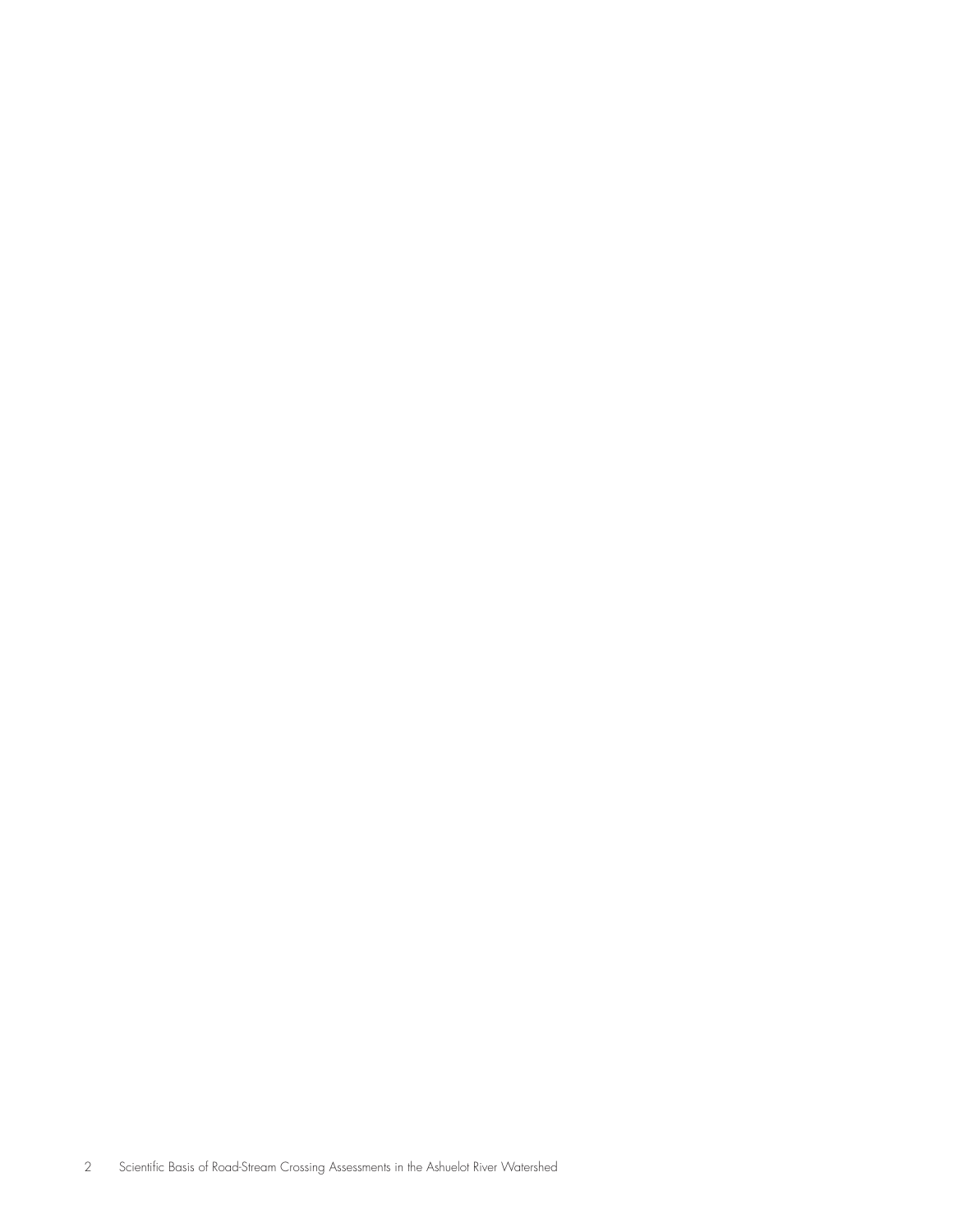# CHAPTER 1 Introduction

In 2000 there were nearly 4 million miles of public paved and unpaved roadways in the coterminous US (US Department of Transportation), not including private roadways (e.g., logging roads) or driveways; Trombulak and Frissell (2000) provide a figure of nearly 8.15 million miles of road lanes of all types. It is estimated that an additional 10,000 miles of roadways will be built annually in the US in the coming decade (Elvidge et al. 2004).

This transportation infrastructure cuts across natural ecosystems and has profound effects on natural communities and processes (Forman and Alexander 1998, Trombulak and Frissell 2000, Jones et al. 2000). Stream crossings have not been tallied, but there are probably several million bridges and culverts on fish-bearing streams, and tens of millions more on headwater streams that comprise more than 80 percent of the nation's stream network (Meyer et al. 2003). Based on GIS analysis, the Massachusetts Riverways Program estimated that 28,500 road and railroad crossings exist on Massachusetts fish-bearing streams, outnumbering dams by nearly 10:1.

Although many stream crossings are bridges that span the streambanks and may have minimal effect on the stream, most are culverts that constrict streamflow and have myriad physical, chemical, and biological effects. Some disrupt stream continuity by restricting natural movements of biota and creating unnatural habitat conditions that are detrimental to native species. Different species are challenged by barriers in different ways according to their behavior, life history, "athleticism" (ability to move through barriers of varying difficulty), and habitat requirements.

The severity of effects depends on the nature of the barrier, the suite of species that use that portion of a stream, and both the local and regional environmental context. Environmental context is important because species, populations, communities, ecosystem processes, and physical habitat exhibit tremendous spatial and temporal variability within a watershed. The number of stream crossings, and the degree to which they individually and collectively restrict movement of species, provides an index of aquatic fragmentation in a watershed.

A good road-stream crossing assessment will provide the basis for restoration actions. Deciding which barriers have the greatest adverse effect on a species, species group, habitat, or natural community (generally referred to as "conservation target") is a critical step in that process. Defining the conservation target is a difficult decision that will greatly influence how we measure and assess crossings, prioritize crossings for potential restoration, allocate time and money for specific crossings, and demonstrate the effectiveness of restoration.

Unfortunately, there is often a mismatch between stated conservation targets, the criteria we use to target specific crossings, and the ultimate efficacy of conservation actions. This mismatch arises primarily because scientific understanding either does not exist yet or is not fully integrated into the management process. For example, there are virtually no scientific data on the athleticism of more than 80% of the native stream fishes in the northeastern United States or their ability to ascend stream crossings under relevant environmental conditions, yet managers are developing stream crossing standards to allow for fish passage. Unless managers use a conservative approach by adopting culvert criteria based on abilities of the weakest species, it is likely that stream crossing standards will continue to fragment streams. Lacking critical information, managers often have ambitious goals, marginal tools, and crude performance measures.

This document aims to review current scientific understanding of how aquatic and/or riparian species or species groups are challenged by human-made stream barriers, principally bridges and culverts. Pivotal questions addressed by this review are as follows:

- Given swimming ability, life history, and other factors, what physical thresholds are imposed on species or species groups by man-made barriers?
- What are the potential effects of limiting species movements with artificial barriers?
- What information can be used to prioritize specific stream crossings for restoration?

Information from this report will inform decisions on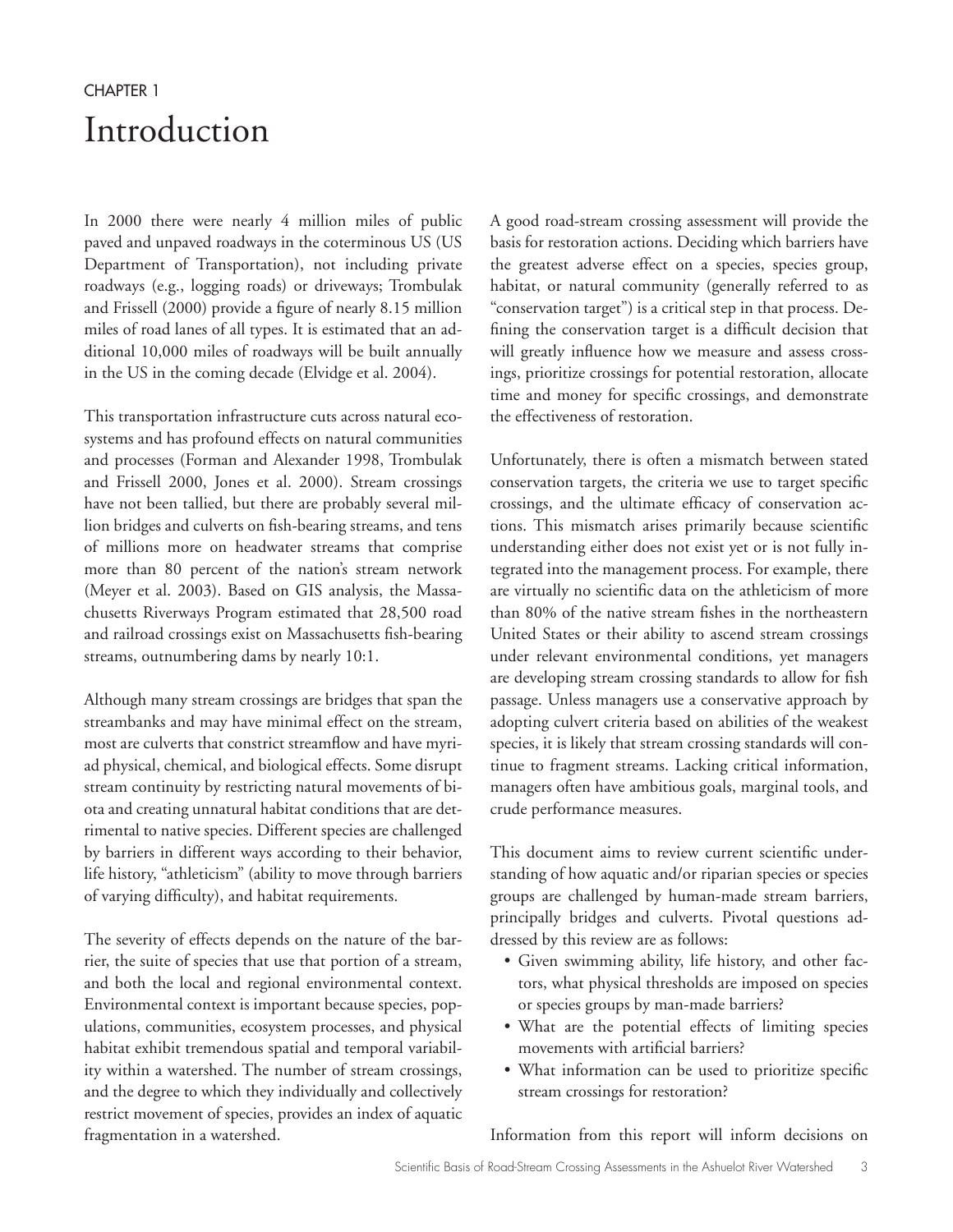#### Chapter 1: Introduction

which crossings should be targeted to allow for natural flow, passage for aquatic and riparian species, and intact ecosystem function. Because ecological contexts differ, crossings slated for restoration will not necessarily be those that present the greatest physical barriers. This review focuses on barrier-based and ecosystem-based frameworks for assessing stream crossings, drawing on journal articles, gray literature, and expert interviews. It is hoped that an ecosystem-based assessment tool will help ensure that restoration actions have positive ecological effects, beyond simply the number of crossings replaced or the number of river miles reconnected. While this review is part of a field project assessing aquatic fragmentation in the Ashuelot River watershed in southeastern New Hampshire, it will also inform similar projects throughout the Connecticut River watershed and other northeastern US watersheds.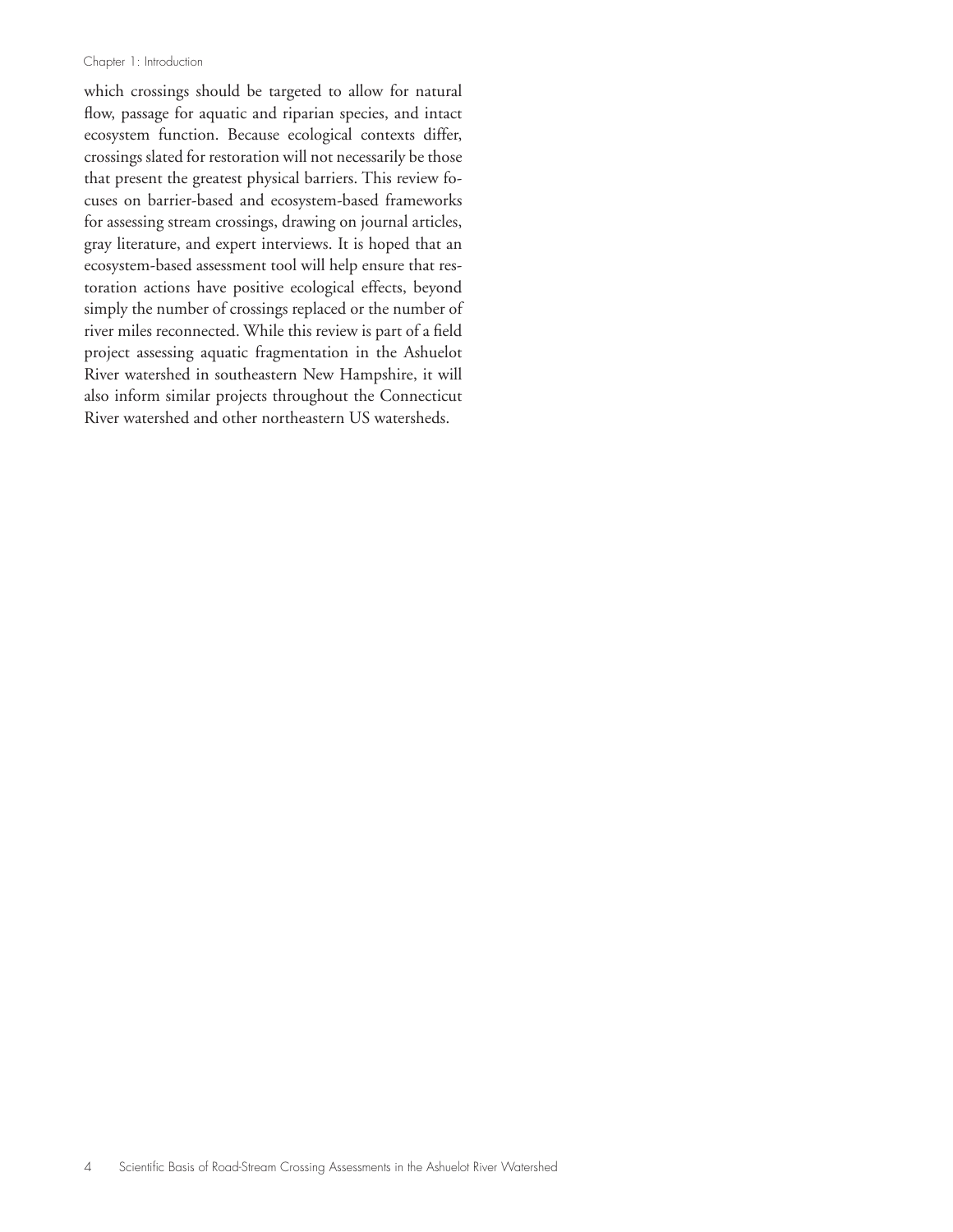# CHAPTER 2 Assessing Stream Crossings

# 2.1 OVERVIEW

Any man-made structure that crosses a stream (e.g., roads and railroads) has the potential to alter the flow of water, substrate conditions, and downstream transport of materials such as sediment and woody debris. Collectively, these can impede natural movement of species in the stream or along the stream corridor. Adverse effects are most pronounced in crossings that are small relative to the stream corridor, and whose design fails to provide conditions within the crossing that match natural conditions upstream and downstream. The greatest culprits are undersized culverts that concentrate streamflow into a small area, that are perched relative to normal stream elevation, and whose substrate is unnatural and not conducive to species movement.

Recent initiatives that assess stream crossings (mainly culverts) have measured physical attributes of each crossing (e.g., perch height, culvert size) and ranked the crossings according to a combination of physical conditions. This evaluation and ranking process can help identify the crossings most in need of restoration. Although culvert assessments usually measure a suite of physical attributes, this review focuses on features that have the greatest influence on species movement.

# 2.2 COMMON STREAM CROSSING PROBLEMS

Stream crossings impede animal movement for four basic reasons: they are either undersized, too shallow, perched, or too long.

- **Undersized crossings** restrict natural stream flow, particularly during floods, causing scouring, erosion, high flow velocity, clogging, and ponding.
- **Shallow crossings** have water depths too low for many organisms to move through them and may lack appropriate bed material.
- **Perched crossings** are above the level of the stream bottom at the downstream end, or sometimes, well below the level of the stream bottom at the upstream end (i.e., an inlet drop). Perching can result from either improper installation or from years of downstream bed erosion.

• **Crossings with low openness ratio** (ratio of cross-sectional area to crossing length) may be behavioral barriers for some species, may not allow dry-land passage for others, and often have similar traits as undersized culverts.

These problems are expressed through a complex and dynamic suite of variables including water depth, flow velocity, flow heterogeneity, substrate conditions, retention and transport of materials (e.g., sediment and coarse particulate organic matter), and dry-land passage.

# 2.2.1 Low Flow

Low flow is a problem for species trying to swim through a stream crossing. Fish and other aquatic organisms need sufficient water depths to swim effectively, and some species need a strong flow of water to help direct upstream movement (called an "attraction flow"). Shallow depths and low water velocities may lead to stagnant conditions within the crossing and provide no navigable route for fish movement. Low flow problems are often associated with shallow crossings and perched crossings, and are made worse in crossings shaped to disperse flow evenly over a large area (e.g., flat concrete or large diameter culverts).

# 2.2.2 High Flow

Water velocity is usually higher in an undersized crossing than it is upstream or downstream. Over time, high flow degrades wildlife habitat, blocks animal movement, weakens the structural integrity of crossings, and causes scouring and erosion. During floods, undersized crossings may be filled with fast moving water and be impassable for terrestrial, semi-terrestrial, and aquatic species. Even during normal flows, dry land and shallow passage may not be provided because of the physical dimensions of culverts (i.e., height and width), possibly prohibiting movement of small mammals, amphibians, and reptiles.

# 2.2.3 Scouring and Erosion

High-velocity water may scour natural substrates in and downstream of the crossing, degrading habitat for fish and other wildlife. Scouring and erosion are most problematic in undersized crossings, particularly during floods when a large amount of water is forced through a small space.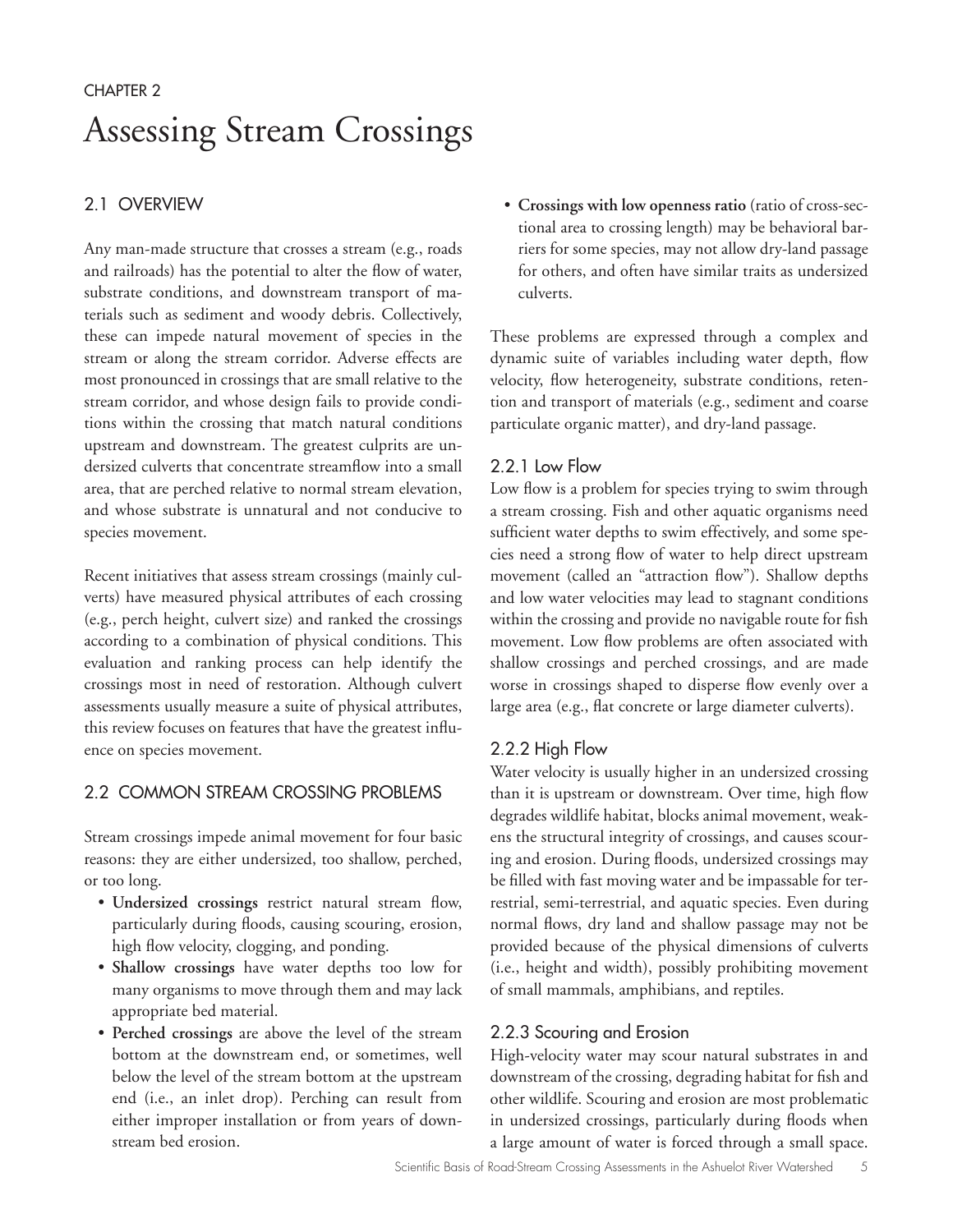Floodwater may (1) pond upstream of undersized crossings, (2) overtop and destroy roadways, (3) weaken the structural integrity of the crossing itself, and (4) scour sediments at the outlet and over time cause the crossing to become more perched and possibly undercut. Each of these processes contributes to greater instability of the stream channel, banks, and the crossing.

# 2.2.4 Clogging and Ponding

Some crossings—especially undersized ones—can become clogged by woody debris, leaves, and other material. Ponding results from the backup of water upstream of an undersized crossing. It may occur throughout the year, during seasonal high water or floods, or when crossings become clogged. Persistent ponding may lead to loss and fragmentation of lotic habitat, proliferation of non-indigenous species, shifts in the thermal regime and chemical nature of stream water, and creation of wetlands. It can also cause property damage, erosion of roadways, and bank erosion.

Costly routine maintenance may be required to prevent undersized crossings from being clogged, yet municipal road commissions and public works departments rarely have the resources to clean debris from all culverts. Jensen et al. (2001) determined that undersized culverts were much more likely to be plugged by beavers, and that installation of oversized culverts would discourage beavers and be more cost effective than trapping, periodically removing debris, or other options for managing beavers.

## 2.2.5 Unnatural Bed Materials

Culverts are generally constructed from steel plates, corrugated steel, corrugated aluminum, concrete, or plastic. These materials may not be appropriate for species that travel along the streambed, or they may interact with other hydraulic variables to create a barrier. In general, substrate (rocks and other material on the bed of the crossing) should match natural conditions to facilitate animal movement. Achieving suitable substrate conditions may require that culverts be embedded (sunk into streambed) and provided with natural substrates, or with artificial substrates that mimic natural substrates (i.e., baffles and weirs).

Although bed material is often a problem of design/ construction (rather than a consequence of other problems), shallow crossings and perched crossings exacerbate effects of unnatural bed materials. For example, the flat concrete bottom of a box culvert may only become a problem for animal movement when water depth becomes too shallow or flow velocity is too high for species to swim through.

## 2.3 MEASURING BARRIERS

Hydraulic and structural measurements of stream crossings provide the basis for regulations and construction standards, whereas most of the problems discussed in section 2.2 are symptoms of poor design and are often difficult to quantify. Hydraulic and structural analysis can be complex and should be performed by qualified engineers, yet there are several basic measurements that can indicate the degree to which a stream crossing impedes animal movement. These include outlet drop, outlet perch, culvert slope, culvert length, culvert material, and culvert dimensions (width and openness) in relation to stream size. For reasons discussed in Chapter 4, descriptions of stream habitat and photographs of reaches upstream and downstream of crossings may provide important information for assessing crossings and later deciding which ones to replace.

# 2.3.1 Outlet Drop and Perch

Outlet drop is the elevation difference between the culvert outlet and the tailwater control (Figure 1, P3-P5). The outlet drop represents the lead-up to a culvert, and could potentially represent a jump, velocity, endurance, or depth barrier. A low outlet drop means there is a low gradient lead-up to the culvert, preferably a resting pool where fish can gather strength and leap from. A high outlet drop means that a species may encounter fast water and shallow depths for some distance before even reaching the culvert, possibly decreasing its likelihood of surmounting additional challenges of getting into, and swimming through, a culvert. Less commonly, there may be an "inlet drop" where the streambed is well above the culvert inlet on the upstream end, which can be a potent jump barrier if the outlet drop and the distance of the culvert are also challenging; only the strongest fish would be able to meet that three-fold challenge.

Outlet perch is the elevation of the culvert outlet minus the elevation of the downstream water (Figure 1, P3-P4). This is essentially the vertical distance a species must ascend to get into the culvert, and is therefore generally considered a jump barrier. The outlet perch will always be equal to or less than the outlet drop. Outlet perch and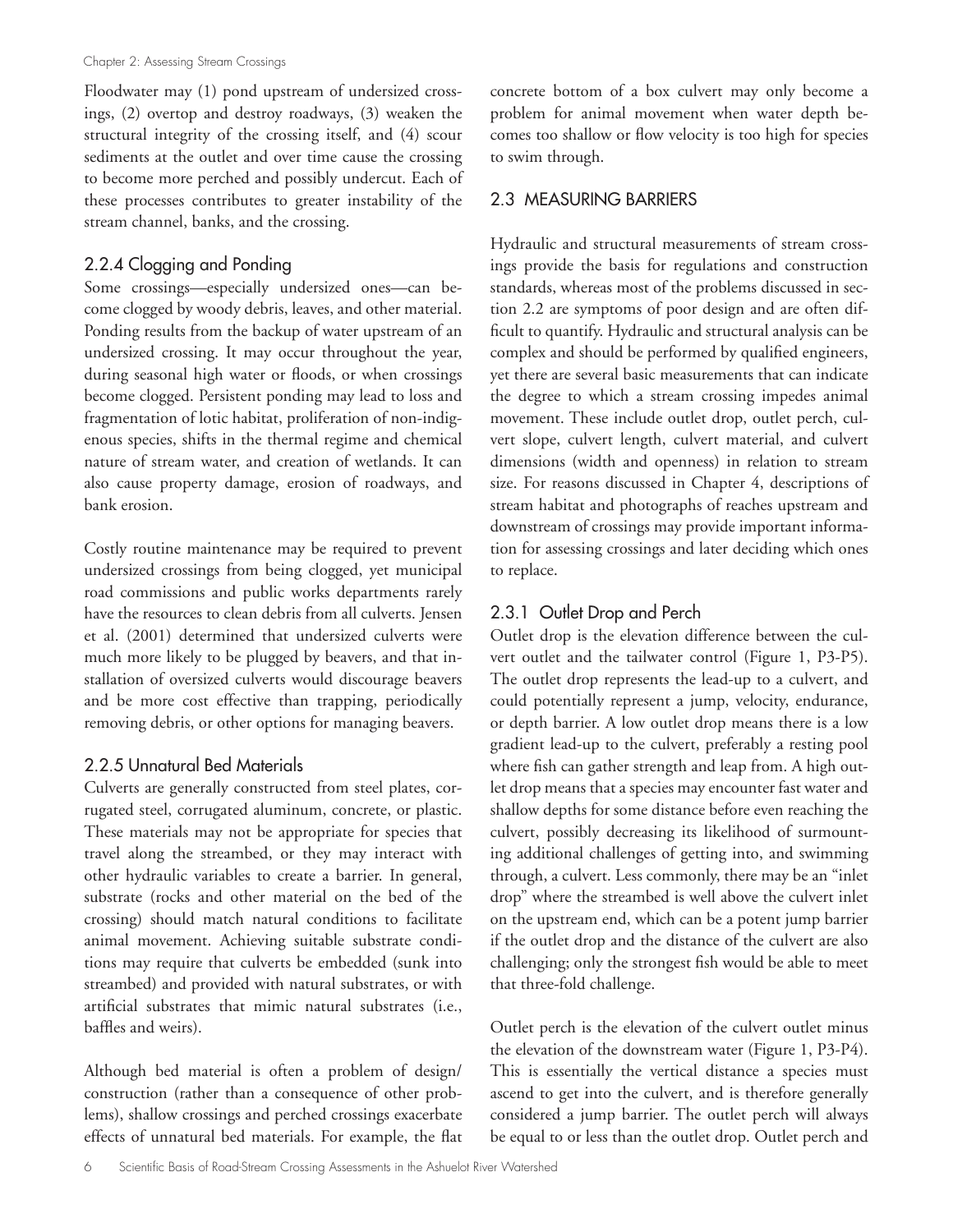

Figure 1. Culvert measurements and challenges facing aquatic animals for culverts that are perched and those with a cascade leading up to the culvert outlet.

outlet drop will be comparable if the tailwater control creates a nearly level tailwater that extends to the culvert outlet (i.e., pool). The distinction between outlet drop and outlet perch only becomes important when they are significantly different, indicating that species have a twofold challenge of reaching the culvert and then leaping into the culvert. In some instances, the tailwater control may actually be higher than the culvert outlet and possibly the culvert inlet, indicating that the culvert is backwatered and is likely neither a depth nor velocity barrier for fish but could pose problems for other wildlife species (e.g., turtles and mammals).

Outlet drops and perches usually result from culverts that are installed too high above the stream, from downstream bed scouring and erosion that lower the streambed relative to the culvert outlet (e.g., scour pools), and from crossings that are sited in steeper terrain. A common way to fix this problem is to install sills downstream to raise the tailwater

elevation, or to reinstall crossings so that they are sunk deeper into the streambed.

#### 2.3.2 Culvert Slope and Length

Culvert slope is the elevation gain of the pipe (Figure 1, P2-P3) divided by the length of the culvert. This value may be multiplied by 100 to express it as a percentage. Culvert slope may indicate the degree to which a culvert acts as a velocity barrier to species movement, since water will flow more quickly through a steeper culvert. Culvert slope and length indicate the combined effects of a velocity and exhaustion barrier, since some fast swimmers can only maintain speeds for a short distance (or alternatively, some slow swimmers can maintain enough speed for a longer distance). Engineers are usually advised to examine outlet velocities—and adopt special crossing designs—when the culvert gradient approaches or exceeds 4% (Washington Department of Fish and Wildlife (WDFW) 2003)).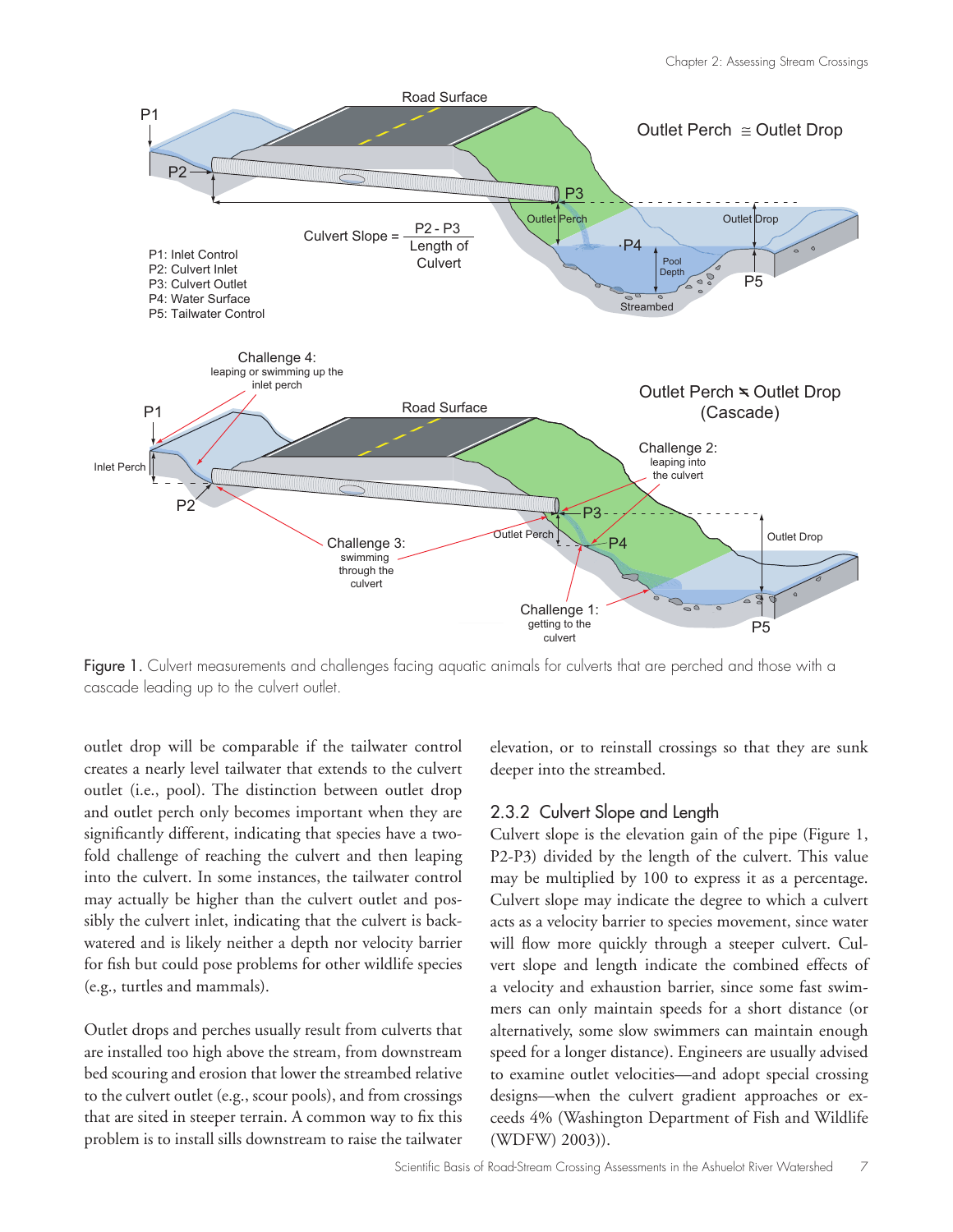### 2.3.3 Culvert Material

Substrate at the entrance, exit, and within a stream crossing may affect species movement by affecting the velocity and depth of water. Culverts are generally constructed from structural steel plates, corrugated steel, corrugated aluminum, concrete, or plastic. Corrugated culverts may create small velocity refuges that small fish can use as resting areas. Smooth concrete or steel provide virtually no velocity refuge, and instead promote uniform flow that species must overcome in one burst. This may be particularly difficult when the water is shallow or when velocity is very high.

### 2.3.4 Culvert Dimensions

The size and shape of a stream crossing, relative to the size and nature of the stream, strongly influence whether it will impede animal movement. Barriers may result from stream crossings that are too large, too small, or that fail to account for long-term natural processes such as channel migration and sediment transport.

- Any shape/size that disperses flow over a large area can lead to a depth barrier during low flow periods. Examples are cement-bottom box culverts or oversized pipe culverts. Good stream crossings have a low flow channel to allow for year-round passage.
- Any shape/size that concentrates flow into a small area can create a depth or velocity barrier during high flow periods. Examples are any type of undersized culverts and culverts with a narrow width (no matter what height).

Openness, or the ratio of the cross sectional area to crossing length, is another important measurable aspect of stream crossings. Crossings with a low openness ratio are more tunnel-like and may be an insurmountable physical or behavioral barrier for many species. Optimum openness ratios for Massachusetts stream crossings are at least 0.5 m with a minimum height of 1.2 m (Massachusetts Riverways Program 2005). Crossings should ideally be wider than the bankfull width of a stream and span the banks to allow for dry-land wildlife passage for most of the year. Bankfull width is the width of the stream at bankfull discharge, and bankfull discharge is the dominant discharge associated with channel formation and sediment transport and strongly corresponds to the 2-year flood (Magilligan and Nislow 2001). Bankfull width is determined by examining natural hydrology of a stream system and perhaps considering stream height at 50-year or 100-year flood events.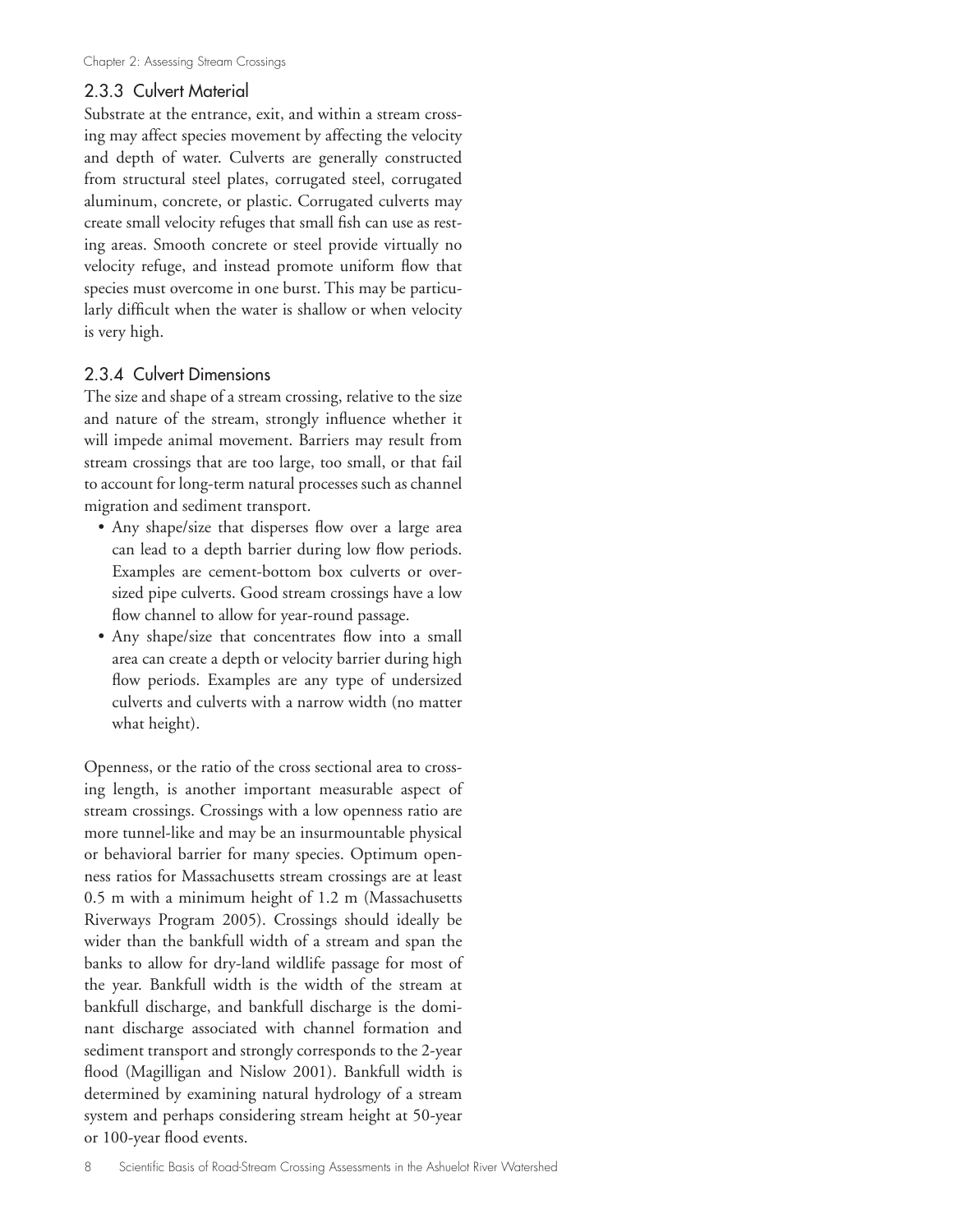# CHAPTER 3 Biological Basis for Assessing Barriers

# 3.1 OVERVIEW

Fish are the primary biological basis for assessing whether a stream crossing is a barrier primarily because we know most about them and because they are common conservation targets. Species and life stages will have different passage thresholds due to jumping ability, swimming speed, stamina, and other aspects of their physiology. Specific studies have not been conducted for the majority of northeastern stream fishes, nor are most studies conducted under relevant environmental conditions.

Thus, the biological basis for characterizing barriers in northeastern streams can only be inferred from studies conducted elsewhere, on species presumed similar to northeastern species. Guidance may also be taken from controlled (i.e., laboratory) experiments, although these exclude many variables. The March 2006 version of the Massachusetts River and Stream Crossing Standards cautions, "Given the large number of species that make up river and stream communities and the almost complete lack of information about swimming abilities and passage requirements for most organisms, it is impractical to use a species-based approach for designing road crossings."

Nevertheless, this chapter summarizes available information to provide a basic understanding of the "state of the science" of stream crossing assessments based on species' performance. It focuses on four types of barriers: (1) jump barriers, (2) velocity and exhaustion barriers, (3) depth barriers, and (4) behavioral barriers. These factors interact with each other and constantly change, so the concept of "barrier" must be qualified with statements about species, time of the year, and other contextual parameters.

Even though existing information is sparse, it can be applied to practical management in the Northeast through a conservative approach to barrier assessments. Management will provide greatest benefit to species assemblages and stream continuity by understanding the needs and abilities of the weakest "athletes" during the most challenging conditions. A conservative approach negates the need for exhaustive scientific investigation on athleticism of all species.

Table 1 lists common and Latin names of northeastern stream fish, as well as stream-dwelling amphibians, reptiles, and invertebrates that may also be conservation targets. Many of these species are mentioned throughout the text; common names are used and readers should refer to Table 1 for Latin names.

# 3.2 JUMP BARRIER

Perched stream crossings can impede fish movement, yet the biological evidence is tenuous for most species and under most relevant environmental conditions. Existing data on leaping performance are biased toward trout and salmon, and most studies were conducted under controlled (i.e., laboratory) conditions.

Brandt et al. (2005) found that waterfall height and fish size strongly affected jumping performance of YOY (young of the year) brook trout. Plunge pool depth and waterfall width affected jumping performance to a lesser extent. The only combinations of height and plunge pool depth that fish did *not* ascend (among waterfall heights of 2-24 cm and plunge pool depths of 8-18 cm) were waterfalls higher than 16 cm with 8 cm plunge pools, and waterfalls higher than 22 cm with 10 cm plunge pools. Probabilities of fish jumping the waterfall increased with the size of the fish.

Not surprisingly, jumping ability of adult brook trout is also limited by the same three factors: waterfall height, plunge pool depth, and fish size. Kondratieff and Myrick (2006) examined jumping performance of three size classes (10-15 cm, 15-20 cm, and >20 cm) of brook trout at different heights and plunge pool depths. The smallest size class could jump 63.5 cm waterfalls from 50 cm plunge pools. Larger fish could jump 73.5 cm waterfalls provided the plunge pool was at least 40 cm deep. Fish did not jump waterfalls 43.5 cm or more in height from a plunge pool of 10 cm. In other words, a shallow plunge pool greatly reduces the height that brook trout can jump.

There is evidence of brook trout ascending taller waterfalls under natural conditions. Myrick and Kondratieff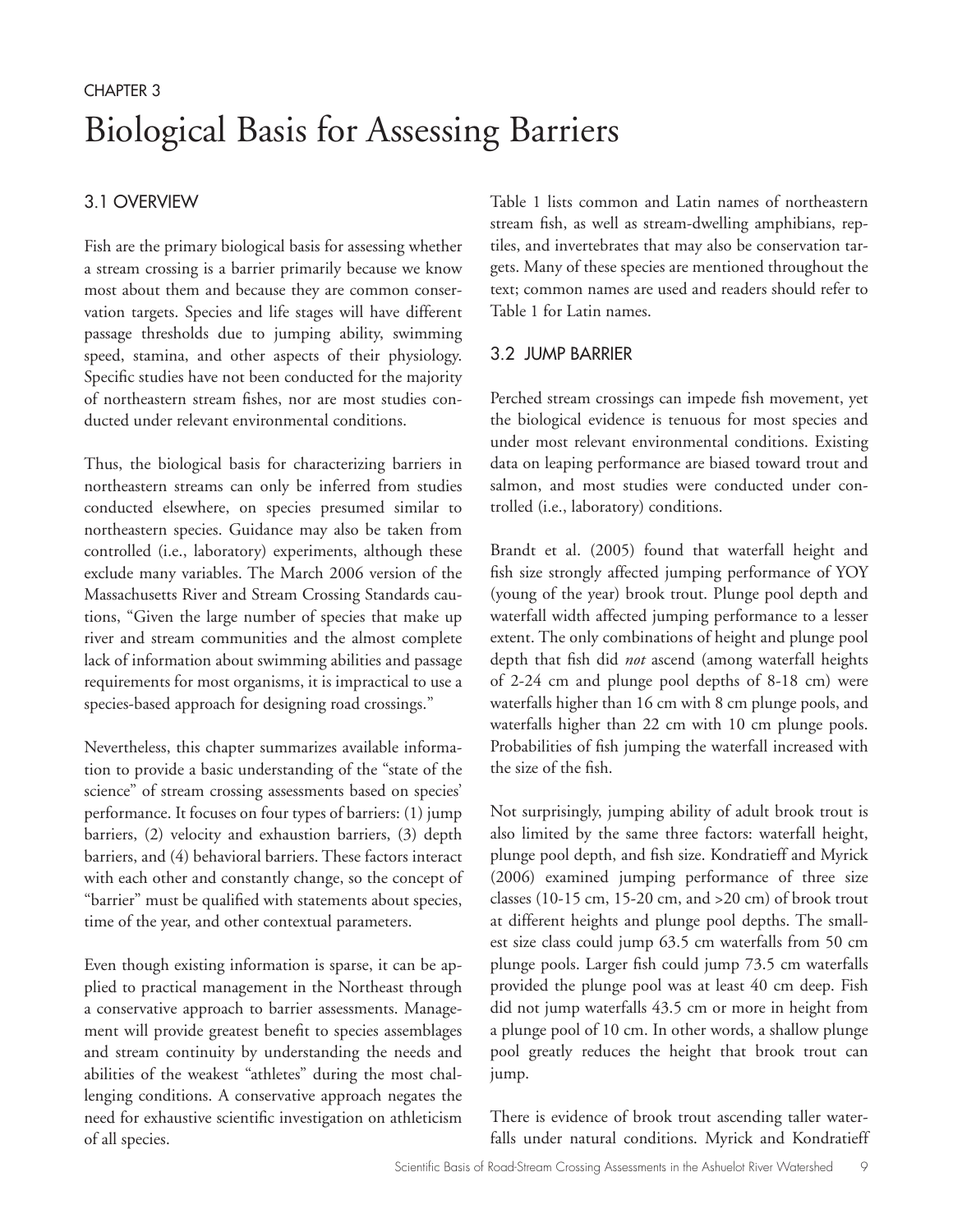#### Table 1. Northeastern stream fauna commonly considered in stream barrier studies.

| Group and Common Name | Latin Name              | Group and Common Name     | Latin Name                  |
|-----------------------|-------------------------|---------------------------|-----------------------------|
| <b>FISH</b>           |                         | FISH (continued)          |                             |
| Salmonidae            |                         | Ictaluridae               |                             |
| Rainbow Trout         | Oncorhynchus mykiss     | Brown Bullhead            | Ameiurus nebulosus          |
| Atlantic Salmon       | Salmo salar             | Yellow Bullhead           | Ameiurus natalis            |
| <b>Brown Trout</b>    | Salmo trutta            | Esocidae                  |                             |
| <b>Brook Trout</b>    | Salvelinus fontinalis   | Chain Pickerel            | Esox niger                  |
| Cyprinidae            |                         | Cottidae                  |                             |
| Lake Chub             | Couesius plumbeus       | Slimy Sculpin             | Cottus cognatus             |
| Silvery Minnow        | Hybognathus regius      | Lotidae                   |                             |
| Common Shiner         | Luxilus cornutus        | Burbot                    | Lota lota                   |
| Pearl Dace            | Margariscus margarita   | Umbridae                  |                             |
| Golden Shiner         | Notemigonus crysoleucas | Central Mudminnow         | Umbra limi                  |
| <b>Bridle Shiner</b>  | Notropis bifrenatus     | Clupeidae                 |                             |
| Spottail Shiner       | Notropis hudsonius      | American shad             | Alosa sapidissima           |
| Redbelly Dace         | Phoxinus eos            | River Herring             | Alosa sp.                   |
| Finescale Dace        | Phoxinus neogaeus       | Petromyzontidae           |                             |
| <b>Blacknose Dace</b> | Rhinichthys atratulus   | Sea Lamprey               | Petromyzon marinus          |
| Longnose Dace         | Rhinichthys cataractae  | American Brook Lamprey    | Lampetra appendix           |
| Creek Chub            | Semotilus atromaculatus | SALAMANDERS               |                             |
| Fallfish              | Semotilus corporalis    | Spring Salamander         | Gyrinophilus porphyriticus  |
| Catostomidae          |                         | Two-lined Salamander      | Eurycea bislineata          |
| <b>White Sucker</b>   | Catostomus commersoni   | Northern Dusky Salamander | Desmognathus fuscus         |
| Longnose Sucker       | Catostomus catostomus   | <b>TURTLES</b>            |                             |
| Creek Chubsucker      | Erimyzon oblongus       | Wood Turtle               | Clemmys insculpta           |
| Centrarchidae         |                         | Painted Turtle            | Chrysemys picta             |
| Rock Bass             | Ambloplites rupestris   | <b>INVERTEBRATES</b>      |                             |
| <b>Banded Sunfish</b> | Enneacanthus obesus     | Freshwater Mussels        |                             |
| Redbreasted Sunfish   | Lepomis auritus         | <b>Brook floater</b>      | Alasmidonta varicosa        |
| Pumpkinseed Sunfish   | Lepomis gibbosus        | Dwarf wedgemussel         | Alasmidonta heterodon       |
| Bluegill              | Lepomis macrochirus     | Triangle Floater          | Alasmidonta undulata        |
| Smallmouth Bass       | Micropterus dolomieu    | Creeper                   | Strophitus undulatus        |
| Largemouth Bass       | Micropterus salmoides   | Eastern Pondmussel        | Ligumia nasuta              |
| Percidae              |                         | Eastern Pearlshell        | Margaritifera margaritifera |
| Tessellated Darter    | Etheostoma olmstedi     | Eastern Elliptio          | Elliptio complanata         |
| Swamp Darter          | Etheostoma fusiforme    | Eastern Floater           | Pyganodon cataracta         |
| Yellow Perch          | Perca flavescens        | Alewife Floater           | Anodonta implicata          |
| Anguillidae           |                         | Other                     |                             |
| American Eel          | Anguilla rostrata       | Crayfish                  | Orconectes, Cambarus        |

(2005) marked and displaced brook trout downstream of a waterfall that was at least 1.17 m high (pool surface to waterfall crest) and tracked their upstream movement to assess whether the waterfall was a barrier. Six marked fish were found upstream of the waterfall the following fall. The waterfall was then modified by lowering the plunge pool depth and increasing the waterfall's vertical height to at least 1.38 m. They marked and relocated 626 fish downstream, and while the modifications blocked most

fish, three were found upstream. Unusual conditions during high flows may have permitted these fish to negotiate the falls. Adams et al. (2000) documented large brook trout ascending a 1.5 m complex falls, and smaller brook trout ascending a 0.7 m nearly vertical falls.

Little is known about the jumping ability of non-salmonid species. Initial conceptual models developed by Coffman (2005) grouped stream fishes based on jumping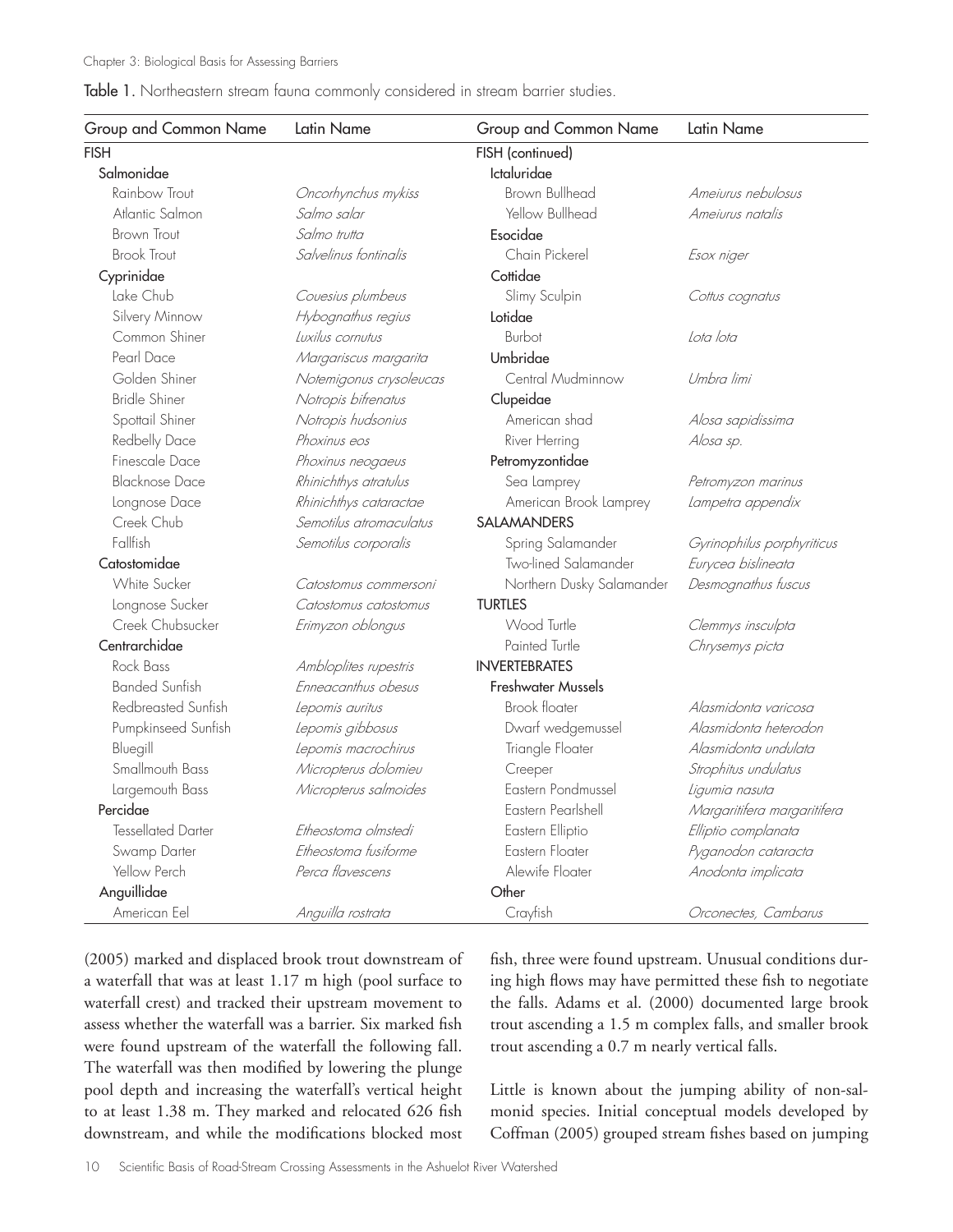and swimming ability, using published research, unpublished research, and expert opinion. The groups included (A) Salmonidae, (B) Cyprinidae and YOY Salmonidae, and (C) Cottidae and Percidae (except for walleye and perch). Initial models classified outlet drops of >60.96 cm, >22.86 cm, and >7.62 cm impassable for groups A-C, respectively. In field studies, initial models failed to accurately classify culverts for passage most of the time, meaning that species frequently moved through "impassable" culverts. Revised models set impassable thresholds for outlet drops at >60.96 cm, >20.32 cm, and >10.16 cm impassable for groups A-C, respectively. Field validation of the revised models was not completed.

Holthe et al. (2005) tested jumping ability of the European minnow (*Phoxinus phoxinus*), a species similar to our finescale or redbelly dace, at different water temperatures to find ways to exclude them from waters that supported brown trout populations. At cold temperatures (4.8-6.5°C), minnows were not able to jump even a 3 cm barrier—researchers could not induce them to jump. At warm temperatures (14-16.5°C), minnows could jump heights up to 27 cm. According to their analysis, there was only a 0.04% chance that minnows could pass waterfall barriers greater than 35 cm. Larger minnows could jump highest.

Utzinger et al. (1998) found that vertical drops of 18-20 cm were barriers for the European bullhead (*Cottus gobio*), which is a small benthic fish similar to the local slimy sculpin and mottled sculpin. The model developed by Coffman used 10.16 cm as an impassable outlet drop for Cottidae. Fish experts agree that benthic fish such as sculpins and darters are restricted by vertical barriers, but it is difficult to set a threshold because not enough research has been done, and even if it were, it is likely that variance would preclude the application of all but the most conservative thresholds. Other difficulties in using jumping ability to assess barriers are that some barriers can be behavioral (see section 3.5), the height of the jump changes with flow, and conditions for jumping are variable.

There is ample field evidence that species with poor jumping ability persist in relatively small stream reaches bounded by "impassable" barriers upstream and downstream. It is hard to imagine that these populations are not replenished by upstream migration, and that the only movement is immigration from upstream areas or emigration to downstream areas. Genetic studies might help determine how distinct "subpopulations" are on either side of a barrier (Morita and Yamamoto 2002).

Despite lack of research and tenuous application of existing data to real-life scenarios, a basic understanding of fish jumping ability may help guide management:

- Any outlet drop could be a barrier to some species some of the time
- Within a species and within groups of similar species, large fish can jump higher than small fish
- There is an inverse relationship between outlet drop and fish passage

#### 3.3 VELOCITY AND EXHAUSTION BARRIER

For a species to get through a culvert, it must maintain forward momentum long enough to get to the other side. Species have different swimming modes, methods of propulsion, drag-reducing effects, and physiological traits that influence their swim speed and stamina (Beamish 1978).

Swim speed has been relatively well studied for many North American freshwater fish, particularly salmonids. This research has been thoroughly compiled and summarized by the FishXing group, an interdisciplinary team of scientists that have developed software to allow engineers, hydrologists, and fish biologists to evaluate and design culverts for fish passage. The software, available on the web (http://stream.fs.fed.us.fishxing/) is accompanied by extensive resources on the physical and biological foundations for fish crossing applications. It is beyond the scope of this document to recreate that effort. Unfortunately, FishXing has limited applicability in the Northeast. Only 14 of the species found in the Swim Speeds Table in the FishXing software occur in the Northeast, but with very few studies and little information that can help guide management, and 15 of the 25 most common fish in northeastern 0-4 order streams are not represented at all. Furthermore, FishXing is based on hydrologic criteria, whereas most culverts are on small ungauged streams without hydrologic data.

Most performance data come from studies of individual fish and results are hard to extrapolate to populations, species, life stages, or performance under different environmental conditions. Grouping species allows us to not get "bogged down" in the enormous complexity. Size has the strongest influence on swimming ability (Beamish 1978), so in the absence of better data, size can be a reasonably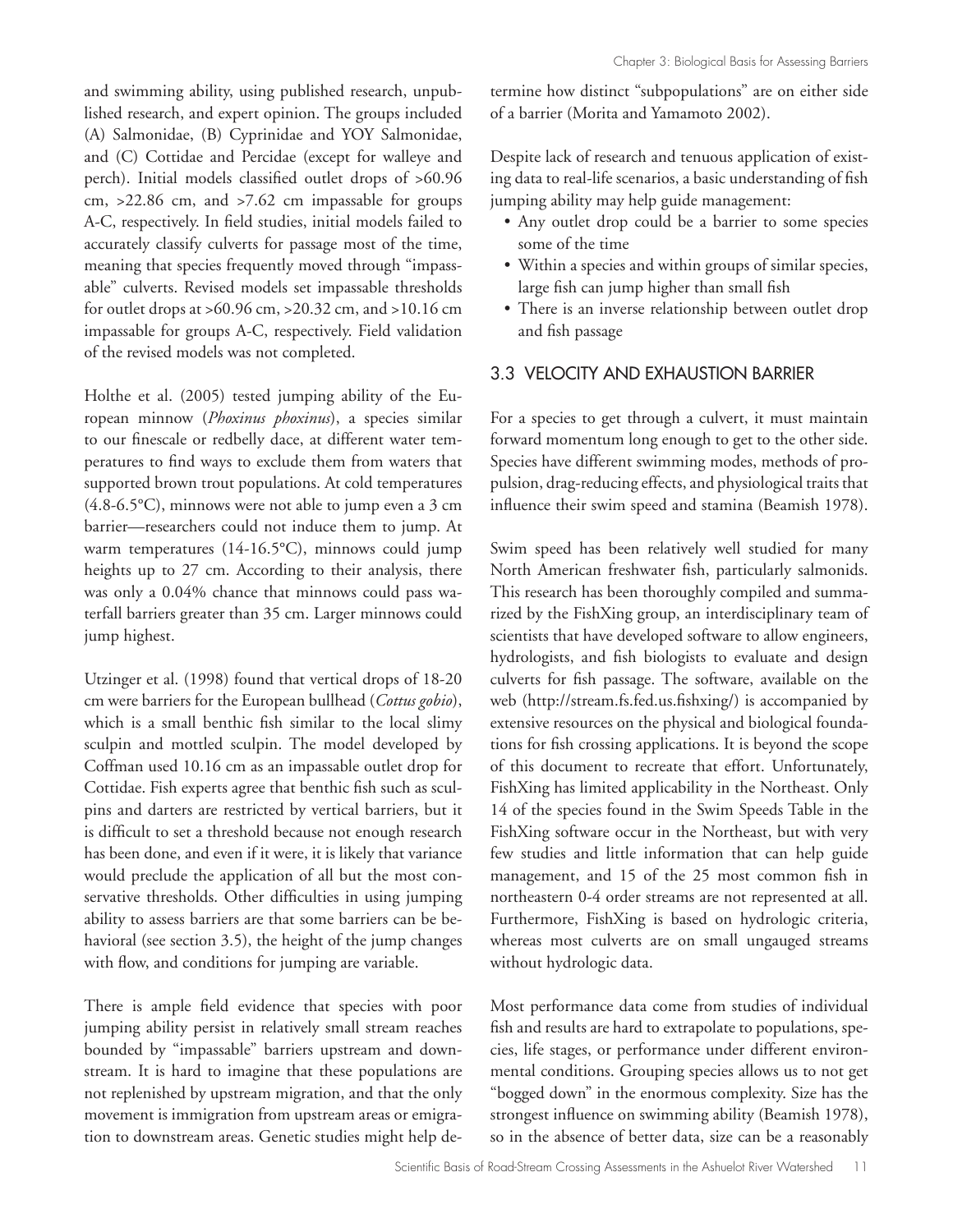accurate predictor of a fish's ability to cross a velocity barrier and can be a useful criteria for grouping species. Factors that affect swimming performance are listed below (this is a greatly simplified list from the table provided in the FishXing software program that also includes specific examples and references):

- Species
- Length
- Time to exhaustion
- Weight
- Condition factor
- Stage of maturity
- Sex
- Disease
- River time (anadromous species)
- Strains/stock
- Hatchery vs. wild
- Feeding
- Nutrition
- Light
- Pipe fullness
- Oxygen
- Carbon dioxide
- Salinity
- Toxins
- Temperature
- Previous training
- Exhaustive exercise
- Stress
- Forced vs. volitional swimming

Coffman (2005) placed 14 stream fishes into three groups based on swimming ability: (A) Salmonidae, (B) Cyprinidae + YOY Salmonidae, and (C) Cottidae and Percidae (minus walleye and perch). These groups correspond to strong, medium, and weak, respectively. Field and laboratory studies have confirmed that darters, sculpins, and small-bodied insectivores (mainly the Cyprinidae) are weak swimmers with limited movement (Matthews 1985, Aadland 1993, Freeman et al. 1997, Warren and Pardew 1998, Toepfer et al. 1999, Adams et al. 2000, Roberts 2003, Schaefer et al. 2003, Knaepkens et al. 2006).

Swimming performance studies provide a basis for a range of applications including fishway design, road-stream crossing designs, and barrier assessments. These studies are also critical inputs for FishXing models. Most swimming performance studies are done in test chambers with respirometers and fall into two basic categories (Hammer 1995):

- **Fixed velocity tests:** these are endurance tests during which the velocity is raised to a prescribed level and the time to exhaustion is measured.
- **Increasing velocity tests:** these are critical velocity tests during which the velocity is raised incrementally and each increment is maintained for a specific period of time. Critical swimming speed ( $U_{crit}$ ) is calculated as "the sum of the penultimate velocity attained and a fraction of the velocity increment proportional to the time spent swimming at the final velocity relative to the full time interval" (Peake 2004).

Recent research has questioned the applicability of fish performance data derived from standard swimming tests conducted in confined laboratory conditions (Peake 2004, Peake and Farrell 2004, Castro-Santos 2004, Castro-Santos 2005). A more recent type of performance test is called the volitional swimming test, in which fish are required to swim a measured distance against a velocity challenge (Castro-Santos 2005). These tests allow fish more freedom to move naturally, choose different behaviors, and shift their swimming mode as needed. In other words, not all fish are adapted to swimming steadily at a fixed speed in a confined space, and judging their performance under such conditions may misrepresent their true abilities (Trump and Leggett 1980, Swanson et al. 1998, Peake 2004). Volitional swimming tests provide more realistic data on the ability of a species to ascend velocity barriers of different length.

Peake (2004) determined *U<sub>crit</sub>* of 0.65-0.0.98 m/s for smallmouth bass in a respirometer, which translated into maximum allowable water velocities of 0.54-0.63 m/s for the fish to ascend a 50-m raceway. Yet in a volitional swim test, 82-95% of all individuals were able to make complete ascents of the raceway against water velocities of 0.40-1.2 m/s and the probability of fish making a successful ascent did not change with water velocity (i.e., the same proportion of fish ascended a 1.2 m/s velocity as 0.40 m/s velocity). Along with water velocity, neither fish length, water temperature, exposure time, nor time in captivity significantly affected the probability of successful ascent. Based on this research, Peake recommended that *U<sub>nit</sub>* should not be used to set water velocity criteria for smallmouth bass. Peake's recommendation could also apply to a suite of species for which volitional swimming tests have not been conducted and whose swimming behavior is poorly understood.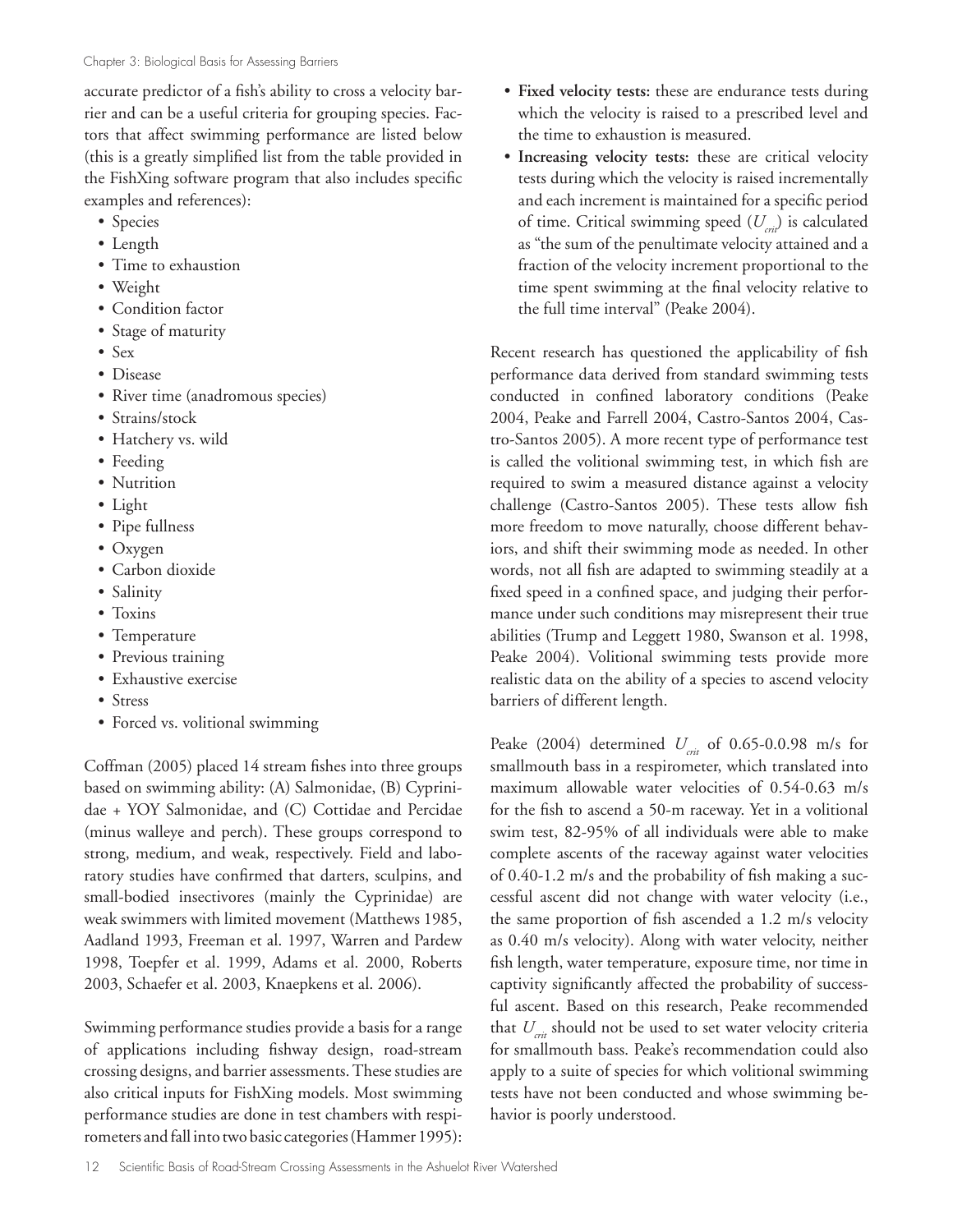# Specific Velocity Threholds

Some examples specific velocity thresholds for different culvert lengths are as follows:

Jones et al. (1974): I was not able to find this important paper and only have the abstract. Here are relevant excerpts: "Critical velocities of 17 species of fish from the Mackenzie River had been determined from increasing velocity tests in both field and laboratory… From a graphical presentation of body length vs. maximum flow rate allowable in a 100 m culvert, it appears that culvert flow rates should be kept below 0.30-0.40 m/s to allow successful passage of the majority of mature individuals of migratory species."

Belford and Gould (1989): Studied ability of four trout species to swim through six culverts ranging from 45-93 m in length with varying slopes and water velocities. Using rainbow trout to represent all species, they indicated that "fish could swim distances of 10, 30, 50, 70, and 90 m with mean bottom velocities of up to 0.96, 0.80, 0.74, 0.70, and 0.67 m/s, respectively." To permit comparison with other studies, authors converted their bottom velocities to 0.6-depth velocities and this comparison is shown in the table below; this table is taken directly from Belford and Gould (1989); I was not able to track down four studies marked with an asterisk because they are outdated gray literature.

| Maximum Passage |                             | Anadromous<br>salmonids       |                |                                   |                          |
|-----------------|-----------------------------|-------------------------------|----------------|-----------------------------------|--------------------------|
| Length (m)      | Belford and Gould<br>(1989) | Saltzman and<br>Koski (1971)* | Lauman (1976)* | Travis and Tilsworth<br>$(1986)*$ | Kay and Lewis<br>$1970*$ |
| IС              | 1.32                        | 1.22                          | 1.22           | 1.38                              | 2.51                     |
| 30              | 1.12                        | 1.22                          | 122            | 0.9                               | 2.29                     |
| 50              | 1.04                        | 0.61                          | 0.61           | 0.79                              | 2.16                     |
| 70              | 0.99                        | 0.61                          | 0.46           | 0.55                              | 2.02                     |
|                 | 0.95                        | 0.61                          | 0.46           | 0.55                              | 1.89                     |

Peake et al. (1997): Provided models to estimate swimming speed of fish for a given fork length, temperature, and time period. For different water velocities, one can determine the distance the fish can swim at a given swimming speed and time period. For example, a 7 cm brook trout could maintain a speed of 0.41 m/s for 5 minutes. To traverse a 30 m culvert in 5 minutes, water velocity could not exceed 0.31 m/s. In contrast, a 20 cm brook trout could swim over 200 m in 5 minutes against a water velocity of 0.311 m/s, and to traverse a 30 m culvert, water velocity could be 0.9 m/s. It is instructive to plug the equations into a spreadsheet and try different combinations of fish length, swimming time, and water velocity.

Adams et al. (2000): Studied swimming velocities and endurance for Topeka shiners (Notropis topeka), a small (<5.5 cm SL) stream-dwelling cyprinid. Developed a curvilinear regression model for distance vs maximum water velocity to predict ability of shiners to swim through culverts or other velocity barriers. Their curvilinear model was for smaller shiners [I did not attempt to generate an equivalent model for larger shiners]; authors felt this curve could be used as a conservatively low estimate for large individuals. At water velocities near 0.60 m/s, fish could only swim about 1 m before tiring. Fish could swim distances more than 10 m at velocities near 0.40 m/s. Authors felt that velocity barriers less than 0.35 m/s could be of indefinite length since fish could swim for a long time without fatigue at that velocity.

Oregon Department of Fish and Wildlife: Water velocity criteria for culvert design is based on a fish's swimming ability. For adult trout, average water velocity at high flow cannot exceed 1.2, 0.9, 0.6, and 0.3 m/s for culvert lengths of <30, 30-60, 60-90, and >90 m, respectively. For juvenile trout, maximum velocity cannot exceed 0.6 m/s for culverts less than 30 m, and for longer culverts, only the stream simulation method is acceptable.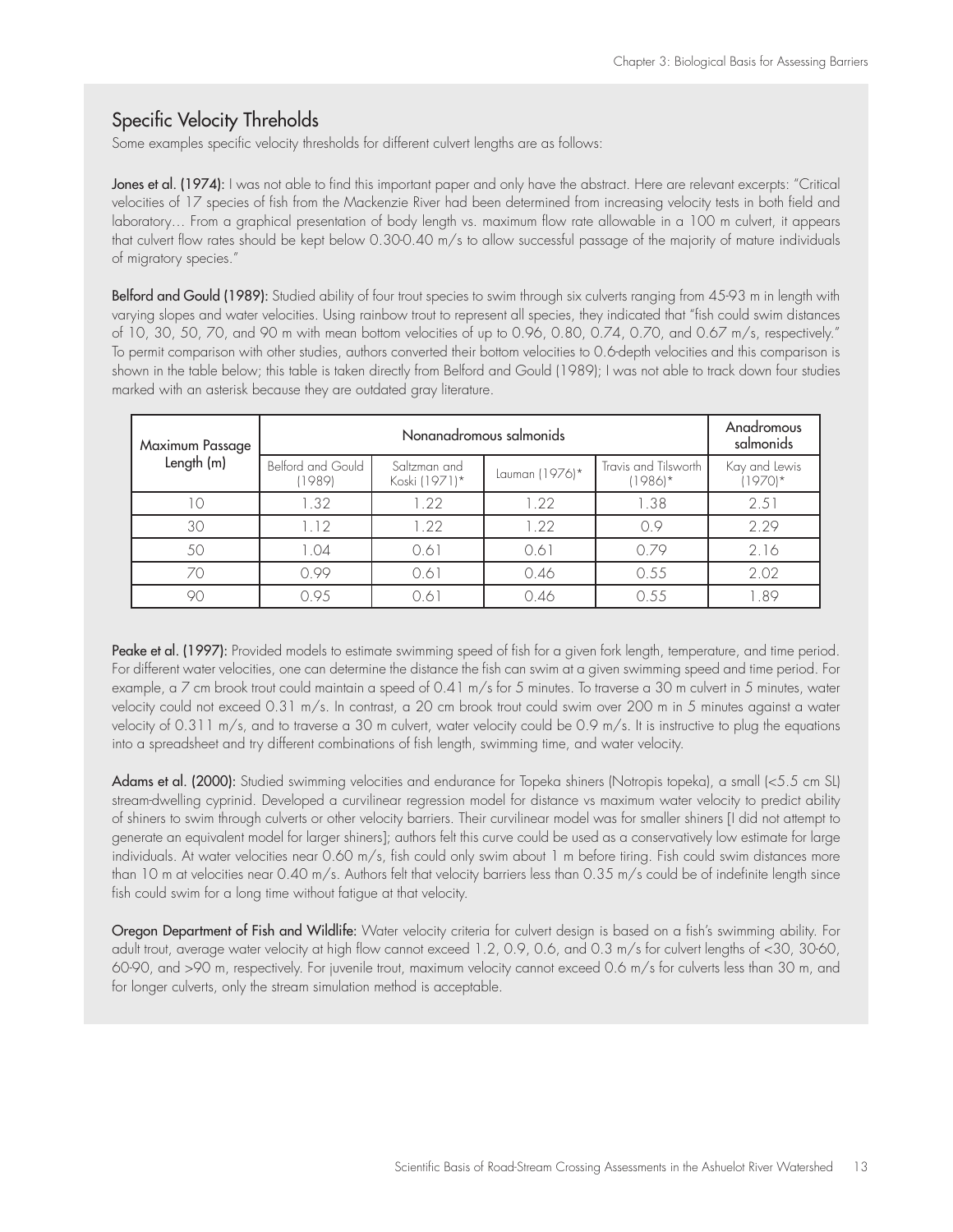Turbulence is an aspect of flow that is not often accounted for in swim tests but may strongly affect swimming performance. Turbulence is "the state of a flow characterized by the superposition of intense small-scale motions in all directions on a main large-scale flow" (Vogel 1994, cited in Enders et al. 2003). It is also referred to as chaotic flow, and is an antonym to laminar, or uniform, flow. Enders et al. (2003) found that swimming models that forced Atlantic salmon to swim against a flow of constant velocity, while minimizing flow heterogeneity, greatly underestimated the energetic costs of swimming in turbulent flow. Lupandin (2005) determined that turbulence disrupted the balance of swimming fish, and that the combined effects of expending energy to restore balance and the increased resistance (i.e., drag) of being off balance reduced the critical swimming velocity. These studies suggest that site-specific details (e.g., construction materials, crossing design, and water velocity) that affect turbulence under a range of conditions will strongly affect fish passage, and reduce the utility of swim performance tests conducted under controlled conditions.

Fish exhibit many non-swimming behaviors that help them ascend barriers. Several species (e.g., sturgeon, darters, and sculpins) exhibit station-holding in high-velocity environments by appressing themselves to the substrate and using fins and body shape to generate negative lift (Matthews 1985, Webb et al. 1996, Adams et al. 1997). This may allow them periods of rest between bursts of swimming, negating the need to be particularly strong swimmers or have great endurance. Matthews (1985) observed darters arching their bodies and lowering their heads at higher water velocities to reduce drag and maintain position. Adams et al. (2003) documented shiners using oral grasping in moderate water velocities to reduce downstream displacement; this behavior has been observed for other cyprinid species (Young and Cech 1996, Adams et al. 2000), and sea lampreys (personal observation).

Small fish exploit velocity refuges created by complex flow dynamics around objects and bed materials; this microscale flow variation is often not captured in routine barrier assessments; rather, it is inferred from the substrate conditions. Shallow laminar flow across a homogenous substrate (such as steel or concrete) will pose a greater challenge than deeper and more complex flows (Baker and Votapka 1990). Natural substrates can create heterogeneous flow—both surface and subsurface—that will allow passage for most species under a wide range of flow condi-

# Broad Characterization of Swimming Ability

#### Weak Swimmers

Small benthic species (e.g., sculpins, darters, burbot) Early life stages (age-0 and juvenile) of larger benthic and pelagic species

#### Weak-Marginal Swimmers

Small pelagic species (e.g., sunfish, dace, shiners) Medium benthic species (e.g., creek chubsucker, bullhead) Juveniles of large benthic and pelagic species Marginal-Strong Swimmers Large pelagic and benthic species (e.g., fallfish, creek chub, suckers, perch, bass, pickerel)

### Strong Swimmers

Large pelagic species (e.g., salmon, trout, shad, alewife)

tions (Warren and Pardew 1998, WDFW 2003). Artificial substrates such as baffles, weirs, and strategically placed stones can also create heterogeneous flow (WDFW 2003).

# 3.4 DEPTH BARRIER

Characterization of swimming and endurance performance assumes an adequate water depth for swimming. Shallow water is a form of barrier related to culvert design, substrate, and environmental conditions (e.g., flow). Swimming ability is of little consequence if water depth is too shallow. Small fish with a higher W:H (width to height) ratio will be better suited for swimming in shallow water, whereas larger fish with a lower W:H ratio (such as centrarchids) may be impeded by shallow water. However, smaller fish are generally weaker swimmers, so any potential depth barrier should also consider flow velocity.

The American eel is one of the few fish species not limited by water depth because it can crawl across wetted surfaces and even up vertical walls (Haro et al. 2000); crayfish, amphibians, and reptiles are also not affected by shallow crossing depths. However, deep water can impede walking or crawling species, especially in undersized culverts where flood events can entirely fill a culvert.

## 3.5 BEHAVIORAL BARRIER

The behavioral aspects of stream crossings have been poorly studied, partly because field studies of animal behavior are difficult to conduct. These studies are often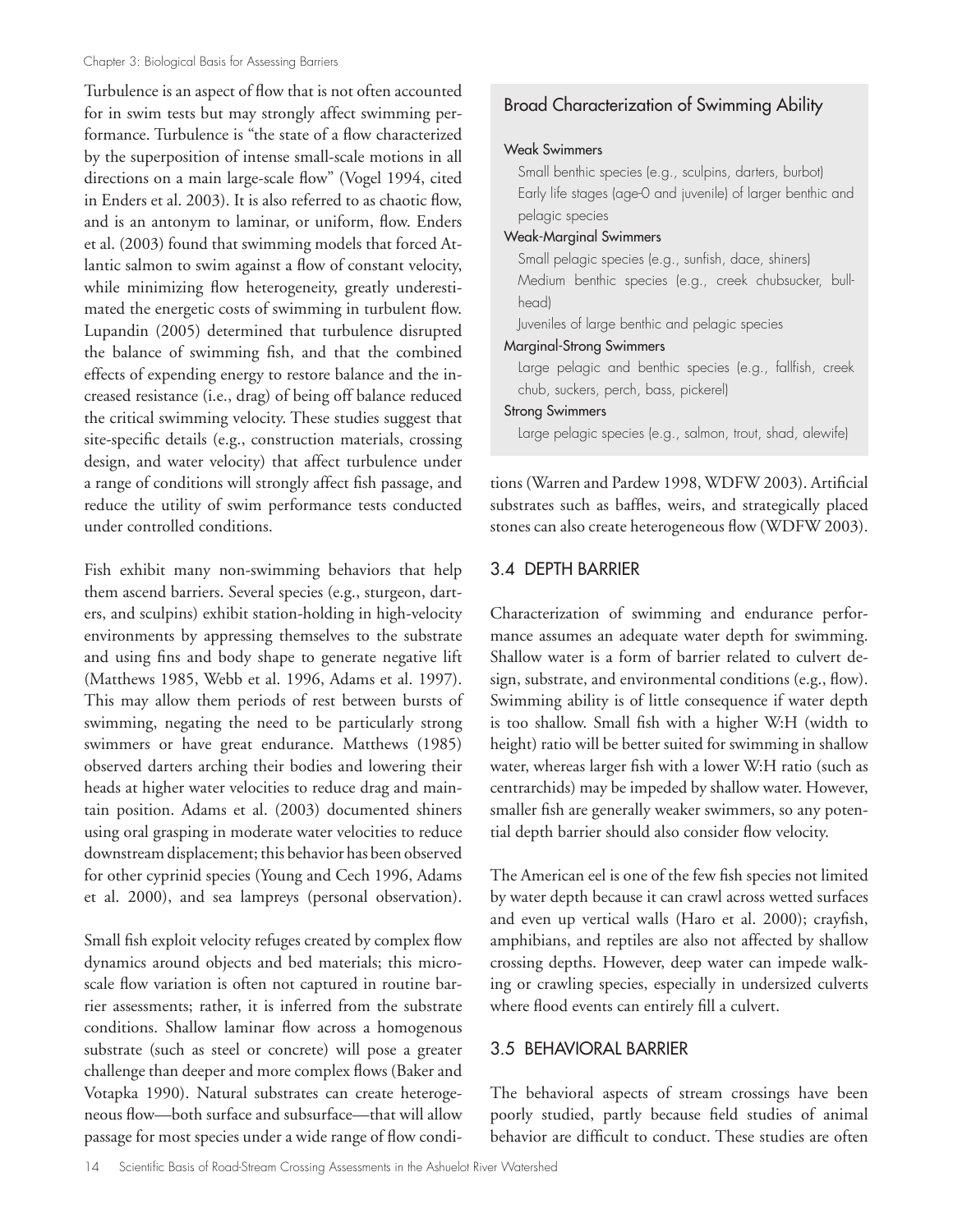done with a small number of animals under controlled conditions, and investigators then try to infer behavior and intent from these observations and use other information (physical ability, environmental conditions, etc) to put results into context. In the case of stream crossing assessments, critical questions are:

1a. The species/individual wants to cross the road….2 [behavior]

1b. The species/individual does not want to cross the road….OK

2a. The species/individual is capable of crossing the road….OK [behavior and physical ability] 2b. The species is incapable of crossing the road….Engineering challenge!

If a species wants to cross a road but is incapable of doing so, then the challenge is to determine why. The reason could be behavioral, although most research has focused on physical ability because ability is easier to quantify than behavior. Engineers embrace swimming and jumping performance studies because these studies provide engineers with familiar quantitative parameters. But it does not matter how high a fish can jump or how strongly it can swim if a culvert is a behavioral deterrent.

Many groups (e.g., fish, amphibians, reptiles, mammals) will be deterred from entering culverts because dark tunnels are too foreign an environment, especially diurnal species that rely on light and visual orientation. Pavlov et al. (1972) found that pelagic (water column) species had a significantly higher critical swimming velocity in light than in dark environments, presumably because their upstream swimming behavior is triggered by optical reception. Benthic fish were not as strongly affected because they are more tactile than pelagic species. Painted turtles are a diurnal species that need light for navigation (DeRosa and Taylor 1978) and may avoid dark culverts. Use of culverts by other vertebrates is highly variable (Yanes et al. 1995).

Recognizing that some species avoid tunnels, ecologists and a growing number of engineers—have advocated stream crossing designs that consider minimum openness ratios and widths to ensure that stream crossings are less tunnel-like and more stream-like. The "stream simulation design" developed by the WDFW (2003) assumes that if fish can migrate through a natural stream reach, then they can also migrate through a man-made channel that simulates a natural stream channel.

# 3.6 GROUPS AND PERFORMANCE THRESHOLDS

Despite a paucity of studies in the Northeast, it is possible to categorize northeastern stream fish based on athletic performance using FishXing, field and laboratory studies, and expert opinion. Coffman (2005) used this approach to develop predictive models for fish passage through culverts, and the three groups that he created based on jumping and swimming performance (see section 3.2 and 3.3) provide a starting point for grouping species in northeastern streams.

Table 2 lists 9 groups of common northeastern stream fish (39 species) based on taxonomic affinity and to a lesser extent athletic performance. Species and groups were then ranked according to their athletic performance (leaping ability and swimming ability) using expert opinion (Appendix 2) and published studies. Ranks were categorical (0-4) and the average of all responses (including my own which was guided by the literature review rather than expert opinion) was used to compare groups/species.

# 3.6.1 Leaping Ability

The question posed to experts, and what guided the literature review, was whether the species (adults and juveniles) were capable of ascending waterfalls of different heights. Categorical rankings were as follows:

- 0: Severely vertically challenged. 7 cm drop would be a barrier under most conditions
- 1: Vertically challenged. 15 cm drop would be a barrier under most conditions
- 2: Moderate jumping ability. Can ascend drops of up to 30 cm
- 3: Good leaping ability. Can ascend drops of up to 60 cm
- 4: Excellent leaping ability; can ascend drops of greater than 100 cm under ideal conditions

Using expert opinion and the few published studies that provide actual leaping data, Figure 2 illustrates general height thresholds for species groups and life stages. Thresholds are simple ways to represent complex problems and should be used cautiously.

# 3.6.2 Swimming Ability

The question posed to experts, and what guided the literature review, was how fast can the species or group swim (maximum swimming speed). Categorical rankings were as follows: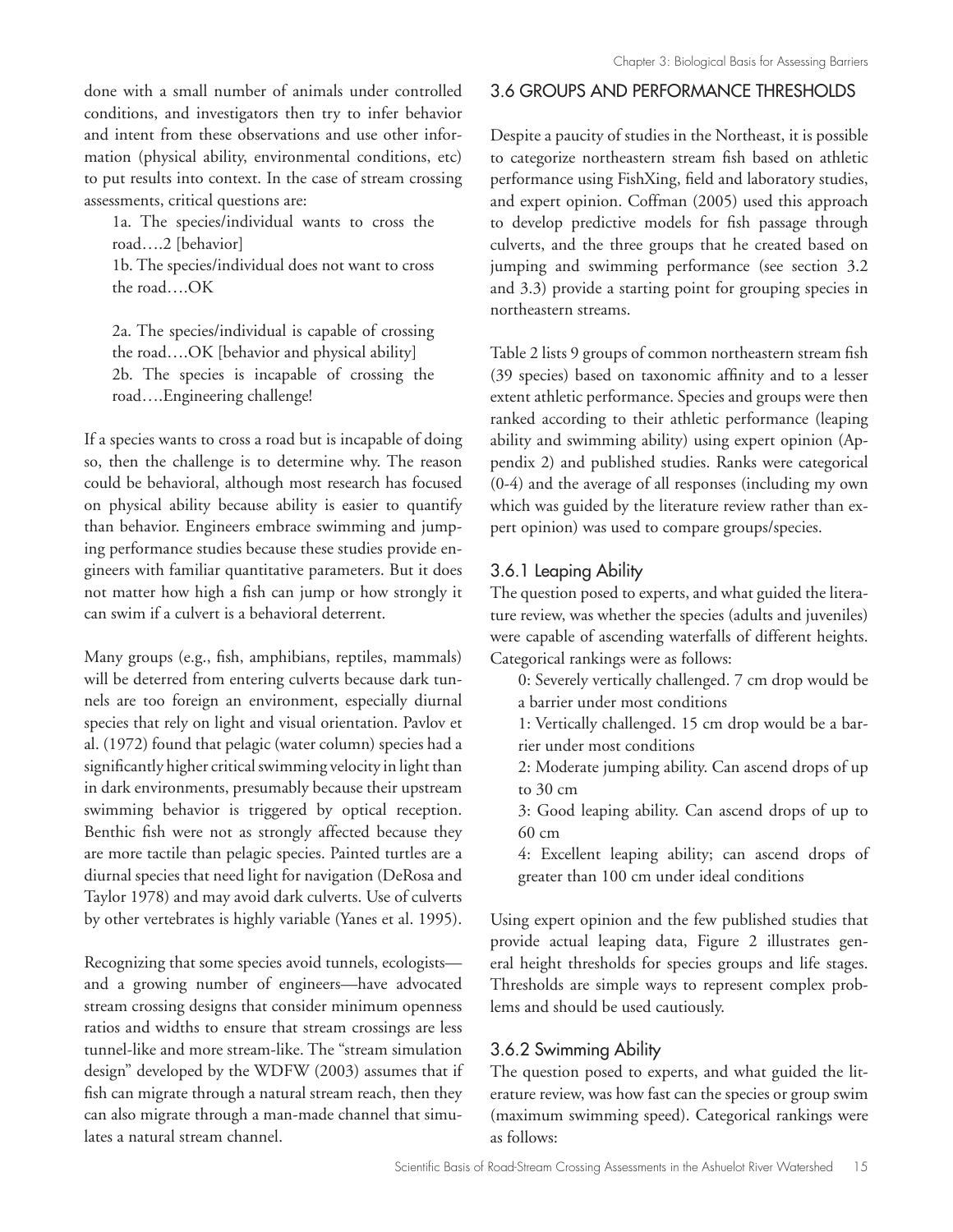- 0: Extremely slow
- 1: Slow
- 2: Moderate
- 3: Fast
- 4: Extremely fast

Initially, experts were asked to rank species by endurance, or the time (or distance) that species could maintain maximum speeds. I included this category because swimming speed does not indicate whether a fish could cross a velocity barrier because it does not account for distance. Certainly water flowing at 0.5 m/s through a 25 m culvert is a different challenge than the same water velocity through a 100 m culvert. Ted Castro-Santos at the Conte Lab pointed out that my questions regarding endurance were misguided: fatigue time is a function of swim speed, and distance is a function of flow velocity. The complexity, although interesting from a research perspective, is more than I felt comfortable tackling with this simple ranking process. I decided to eliminate this variable: I think it is adequately accounted for by the swim speed rankings and the grouping process that considered body size and swimming ability.

Figure 3 illustrates general velocity thresholds for species groups and life stages based on expert opinion and published literature. This is represented as the highest culvert water velocity that could allow fish to swim through a 30-m culvert. As was true for leaping ability, Figure 3 illustrates general velocity thresholds for species groups and life stages and is by no means definitive.

Coffman (2005) is the first good attempt to develop predictive models for fish movement through culverts in the eastern US. Although his models do specify thresholds, he only monitored fish movement for 30 days during the summer and fall of 2004, meaning that streams did not undergo a full range of flow conditions, nor did species exhibit a full range of behaviors. Therefore, it is unlikely that the specific models developed by Coffman (2005) can be applied elsewhere and at different seasons, but the conceptual basis of his work is strong.

Table 2. Northeastern stream fish grouped by taxonomic affinity and athletic performance. Species marked with an asterisk (\*) collectively comprise the majority of fish biomass in most 04 order streams.

| Group                                      | Species                                                                                                                                                                            |
|--------------------------------------------|------------------------------------------------------------------------------------------------------------------------------------------------------------------------------------|
| Group A<br>Salmonidae                      | Brook Trout*<br>Rainbow Trout*<br>Atlantic Salmon*<br>Brown Trout*                                                                                                                 |
| Group B<br>Large Cyprinidae + Catostomidae | White Sucker*<br>Creek Chub*<br>Fallfish*<br>Longnose Sucker*<br>Lake Chub<br>Creek Chubsucker                                                                                     |
| Group C<br>Small Cyprinidae                | Blacknose Dace*<br>Longnose Dace*<br>Common Shiner*<br>Spottail Shiner<br>Redbelly Dace<br>Finescale Dace<br>Silvery Minnow<br><b>Bridle Shiner</b><br>Golden Shiner<br>Pearl Dace |
| Group D<br>Benthic Non-Minnows             | Slimy Sculpin*<br>Tesselated Darter*<br>Burbot                                                                                                                                     |
| Group E<br>Bass, Pickerel, and Perch       | Chain Pickerel<br>Yellow Perch<br>Largemouth Bass<br>Smallmouth Bass<br><b>Rock Bass</b>                                                                                           |
| Group F<br>Sunfish                         | Bluegill<br>Pumpkinseed Sunfish<br><b>Banded Sunfish</b><br>Redbreasted Sunfish                                                                                                    |
| Group G<br>Catfishes                       | <b>Brown Bullhead</b><br>Yellow Bullhead                                                                                                                                           |
| Group H<br>Eels and Lampreys               | American eel<br>Sea Lamprey<br>Brook Lamprey                                                                                                                                       |
| Group I<br>Alosidae                        | River Herring<br>American shad                                                                                                                                                     |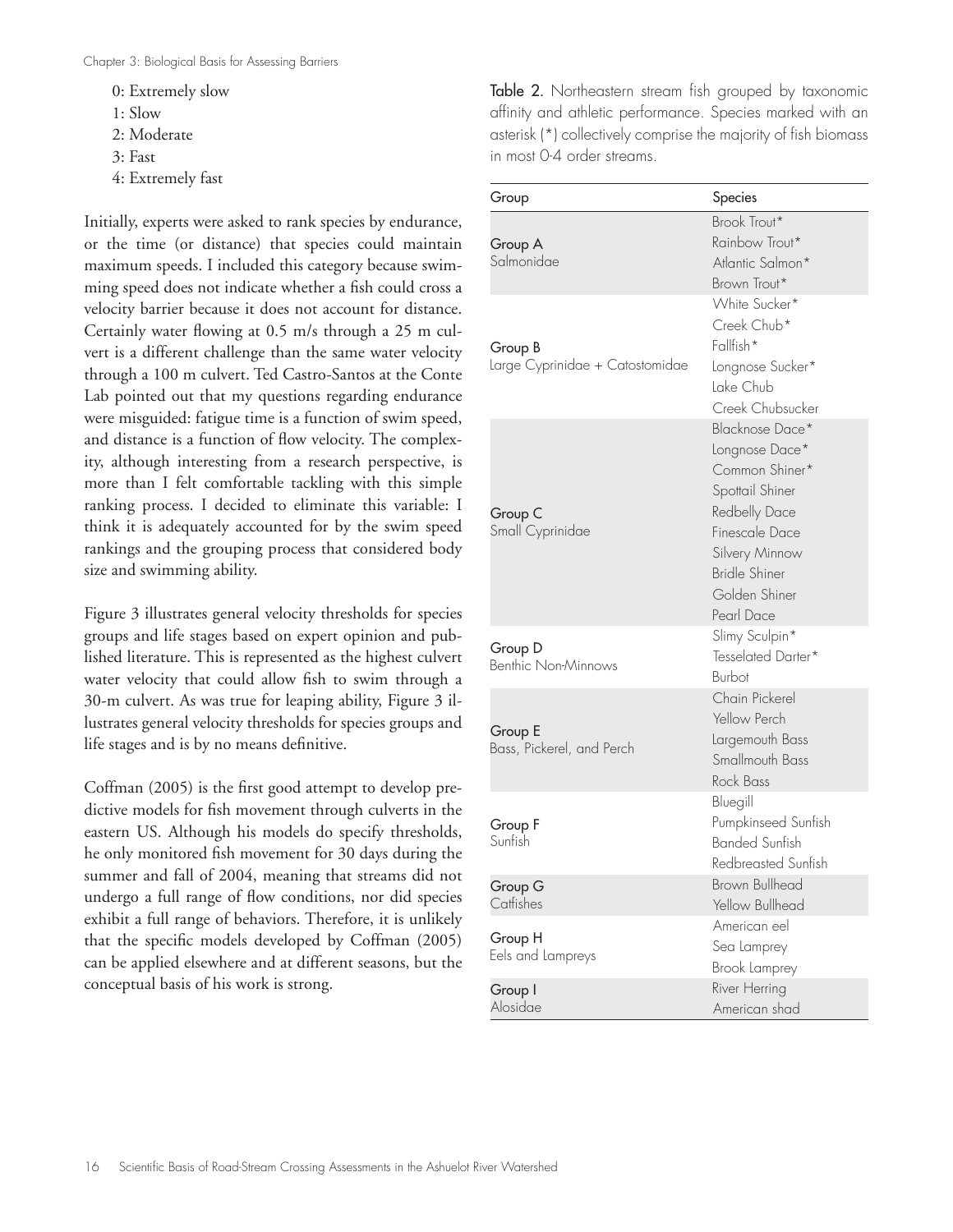

Figure 2. Perch height thresholds for species groups. The gradient from black to white indicates uncertainty and variability within the groups. The perch height protective of most species is indicated in red. Table 2 lists species groups.



Figure 3. Water velocity thresholds for species groups to swim through a 30-m smooth culvert. The gradient from black to white indicates uncertainty and variability within the groups. The water velocity protective of most species is indicated in red. Table 2 lists species groups.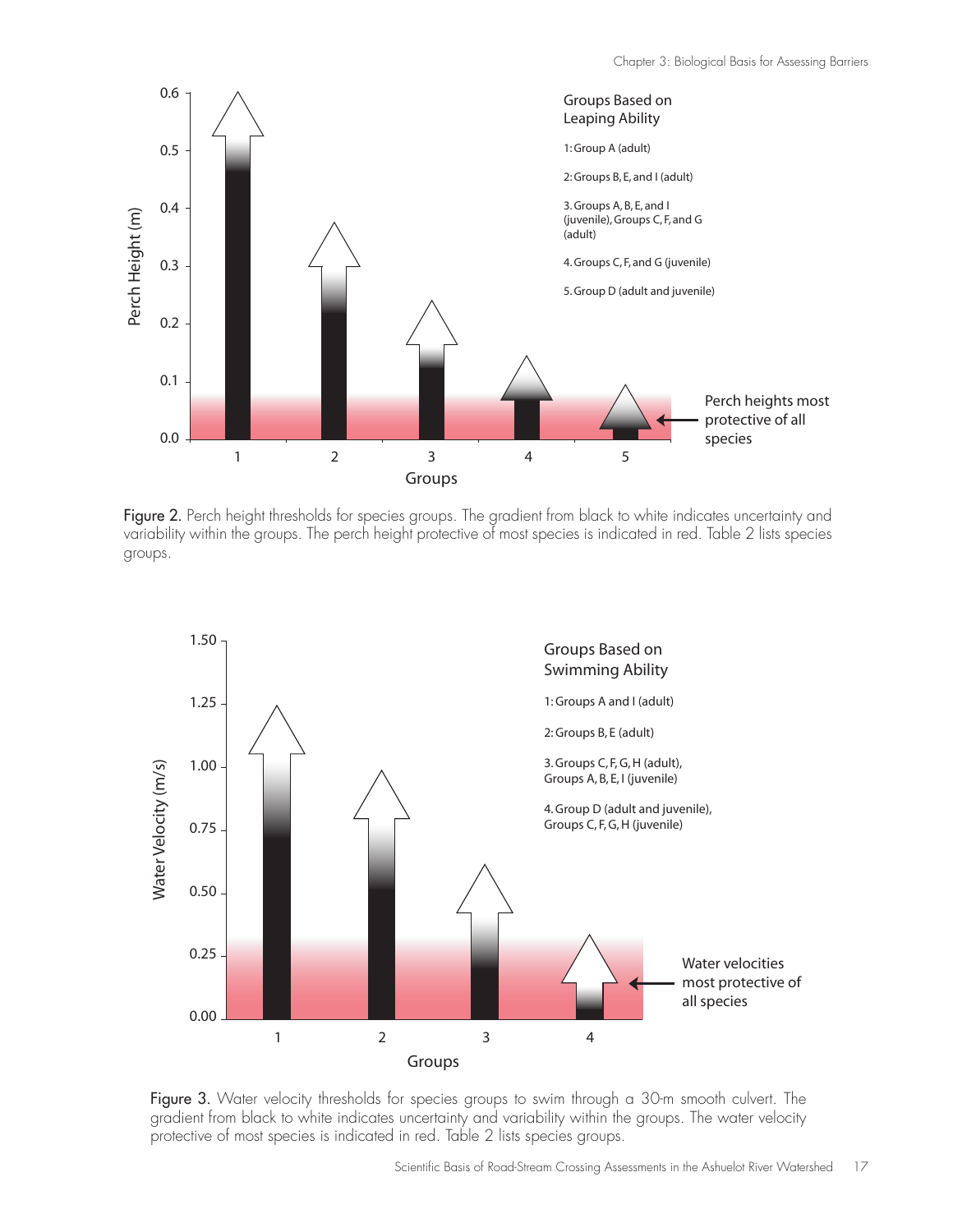# 3.7 COMPLEXITY OF FISH MOVEMENT AND BARRIERS

Although several attributes of a stream crossing can impede animal movement, the interaction of these features—particularly under different environmental conditions—reflects the true nature of a barrier. Fish are often presented with jumping, swimming, endurance, and behavioral challenges at each crossing.

It is important to be familiar with local species assemblages, periods during which species need to move, and how important movement is for each species. All species move, but the distances they move and the consequences of restricted movement vary greatly because of life histories and habitat (Railsback et al. 1999, Albanese 2001, Albanese et al. 2004). Integrating fish movement and habitat into stream crossing assessments is described more fully in Chapter 4. Appendix 1 compiles some movement and ecology data for common stream fishes of the Northeast.

Stream crossings that delay movement also have population-level consequences, especially when there are multiple crossings. Species that congregate downstream of crossings are vulnerable to overcrowding, predation, and fluctuating environmental conditions (e.g., temperature and flow) that can further hinder their ability to move upstream. Many terrestrial and semi-terrestrial species prefer to move along streambanks and stream corridors; restrictive crossings may force them to cross roads. Each crossing can be a bottleneck (if not an outright barrier), and the cumulative effect of all crossings can be to effectively block all species from moving through a watershed.

Terms such as "barrier" or "threshold" must be qualified by species, time of year, and other contextual parameters. These qualifications collectively determine the ecological significance of a barrier and must be considered if a project has ecosystem-based goals. Until research provides better information, the scientific basis for "passage thresholds" based on athletic performance is too tenuous for many applied fields, including culvert assessments.

# 3.8 CONSERVATIVE APPROACH

Given the enormous complexity related to barriers and thresholds, and the paucity of scientific data, managers must evaluate stream crossings conservatively. In other words, either define barriers based on athletic performance of the "weakest" species during the most challenging conditions, or assume that a stream crossing with design parameters outside the range of natural variability is a barrier. A conservative approach negates the need for exhaustive scientific inquiry on athleticism of all species, and should allow movement of the greatest number of species under most conditions.

Coffman (2005) provided a general recommendation that has much broader application than the specific models that he developed: "Generally, culverts providing the greatest advantage for fish moving upstream were those with little to no outlet drop (<10 cm), gentle slopes (<2.0%), and low slope x length (< 25) values." Fisheries professionals would have likely reached this same conclusion using best professional judgment. A growing number of studies advocate conservative thresholds:

- Research on stream crossings and fish movement by the Etowah HCP (2005) concluded that culverts should be designed so that average water velocities at low flows do not exceed 0.3 m/s, and under no circumstances should non-embedded or perched culverts (box culverts or pipe culverts) be used.
- Several other studies suggest that water velocities should not exceed 0.3-0.4 m/s in culverts to permit passage of the greatest number of species (Jones et al. 1974, Peake et al. 1997, Warren and Pardew 1998, Coffman 2005). If high velocities cannot be avoided, then natural substrates or baffles should be used to create velocity refuges.
- Massachusetts stream crossing standards, which are approved by the US Army Corps of Engineers, call for the following: (1) all culverts are to be embedded, (2) all crossings are to be at least 1.2x the bankfull width of the stream, (3) natural substrate must be used, (4) water depth and velocity within the crossing must match conditions upstream and downstream, and (5) crossings must have a minimum openness ratio (i.e., they should be wide and high relative to their length). Open arches or bridges are preferred over culverts.

Crossings should be essentially "invisible" to fish and wildlife—they should maintain appropriate flow and substrate throughout a crossing and not constrict a stream. The "stream simulation design" accomplishes this, and is currently most practical way to maintain viable populations of organisms that make up aquatic communities and maintain the fundamental integrity of river and stream ecosystems (WDFW 2003).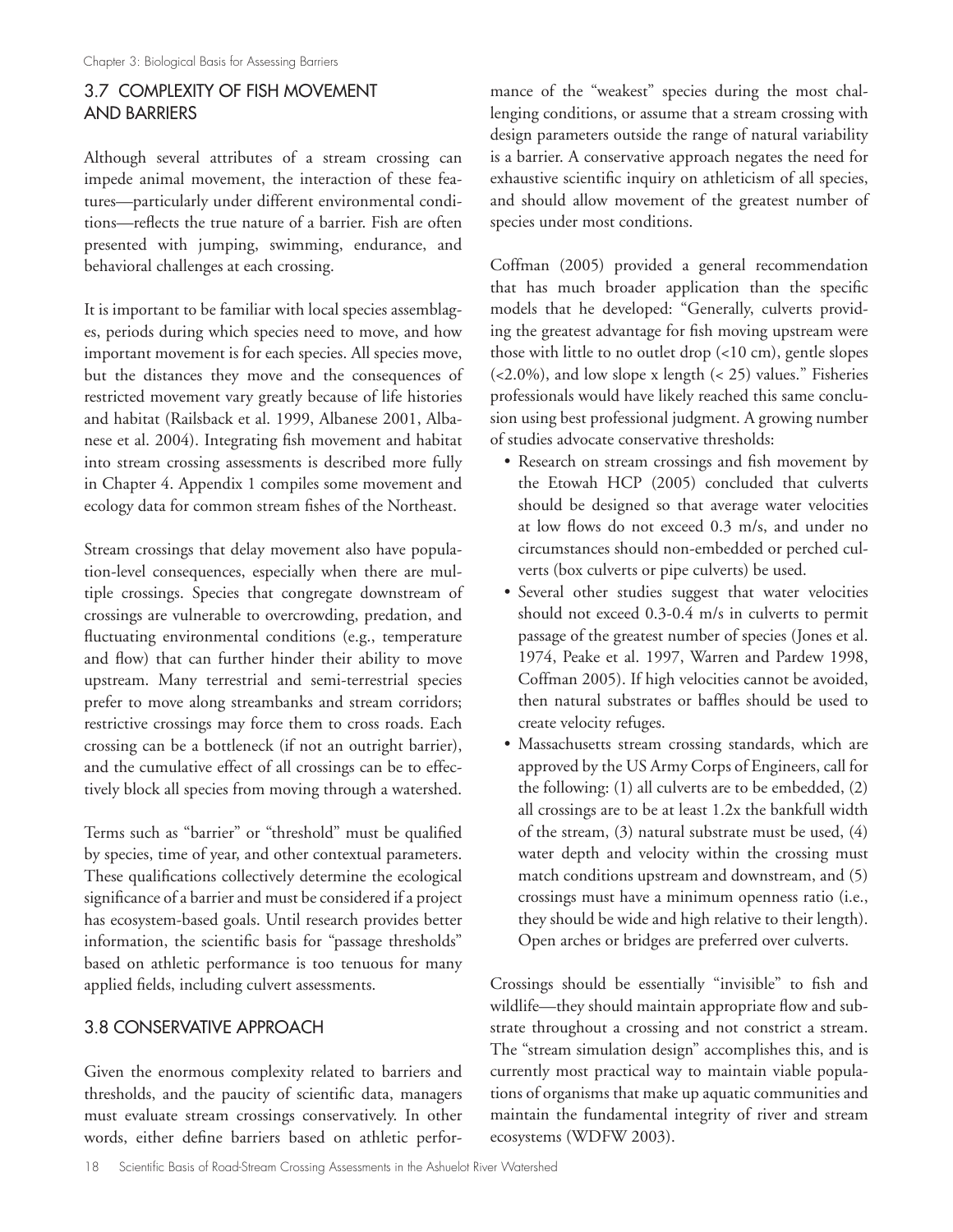# CHAPTER 4 Ecological Basis of Stream Crossing Assessments

# 4.1 OVERVIEW

In any watershed, a large proportion of stream crossings are partial barriers (i.e., they restrict *some* species *some* of the time), and lesser proportions are complete barriers or are not barriers at all. The complexity of ecological interactions makes it difficult to discriminate between partial barriers using physical measurements alone. In other words, culverts with similar physical dimensions and perch height can have profoundly different effects on stream continuity and species assemblages.

Recent development of stream crossing standards set a precedent for a hierarchy of stream habitats in terms of the importance of barriers and continuity, from small ephemeral streams (that receive almost no protection) to large fish-bearing streams with high conservation value (that receive greatest protection). Since this hierarchy is based on somewhat subjective parameters (e.g., size, permanence, and conservation value), it should be explicitly justified with the best available information, and should be suited to specific conservation targets and watersheds.

Rabeni and Sowa (1996) stated, "Successful habitat conservation or restoration must be biologically based, which requires an understanding on habitat variables most influencing fish, the relative influence of each habitat variable, and the spatial scale over which each operates." An ecologically based assessment helps distinguish those barriers that have the greatest ecosystem effects, and can provide guidance on where highest quality (i.e., least restrictive) stream crossings should be located. The strengths of an ecologically based assessment are that it focuses on stream reaches and riparian areas upstream and downstream of each crossing and considers species assemblages, habitat, landscape or regional-scale considerations, and specific conservation targets. Some critical questions that an ecologically based assessment can address are:

- What species are likely to move, and when?
- How important is movement for populations and communities?
- What ecological parameters contribute to the potential for stream crossings to disrupt continuity, and how can these parameters be used to prioritize

streams or specific stream reaches for protection and restoration?

The scientific basis for ecologically based assessment exists but has not been synthesized and is incomplete. The conceptual basis presented in this chapter draws on research on basic lotic ecology, stream and riparian habitat, aquatic fragmentation, aquatic-terrestrial connectivity, habitat suitability models for species and species groups, life histories of aquatic and riparian species, population (and metapopulation) ecology, and community ecology. Application of landscape ecology principles to stream networks is a promising direction for understanding stream continuity and assessing barriers. Excellent starting points are papers by Schlosser (1991), Ward (1998), Jackson et al. (2001), Fausch et al. (2002), and Wiens (2002).

Since most stream barrier assessment projects have general ecological goals (e.g., to restore continuity), rather than single-species goals (e.g., to restore brook trout), the prioritization process should explicitly consider ecological parameters. In general, conservation targets should dictate the scope of an ecological assessment to ensure that objectives, actions, and outcomes are congruent.

#### 4.2 SPECIES ASSEMBLAGES

To assess the degree to which a stream crossing affects species or disrupts stream continuity, it is essential to know what species inhabit a stream or stream corridor. Environmental managers often have limited knowledge of species assemblages and instead focus on common game species, such as brook trout, which may not be suitable surrogates for the entire community. Investigators should establish species lists of fish, mobile invertebrates (i.e., crayfish), salamanders, frogs, and turtles. These lists need not be compiled through intensive fieldwork at each location, but rather from published studies on species assemblages and species-habitat relationships in comparable watersheds or ecoregions. Species likely to occur in small rivers and streams in southern New England are listed in Table 1 (page 10), Table 3 shows the range of stream sizes that these species are likely to inhabit, and Table 4 lists some attributes for these species.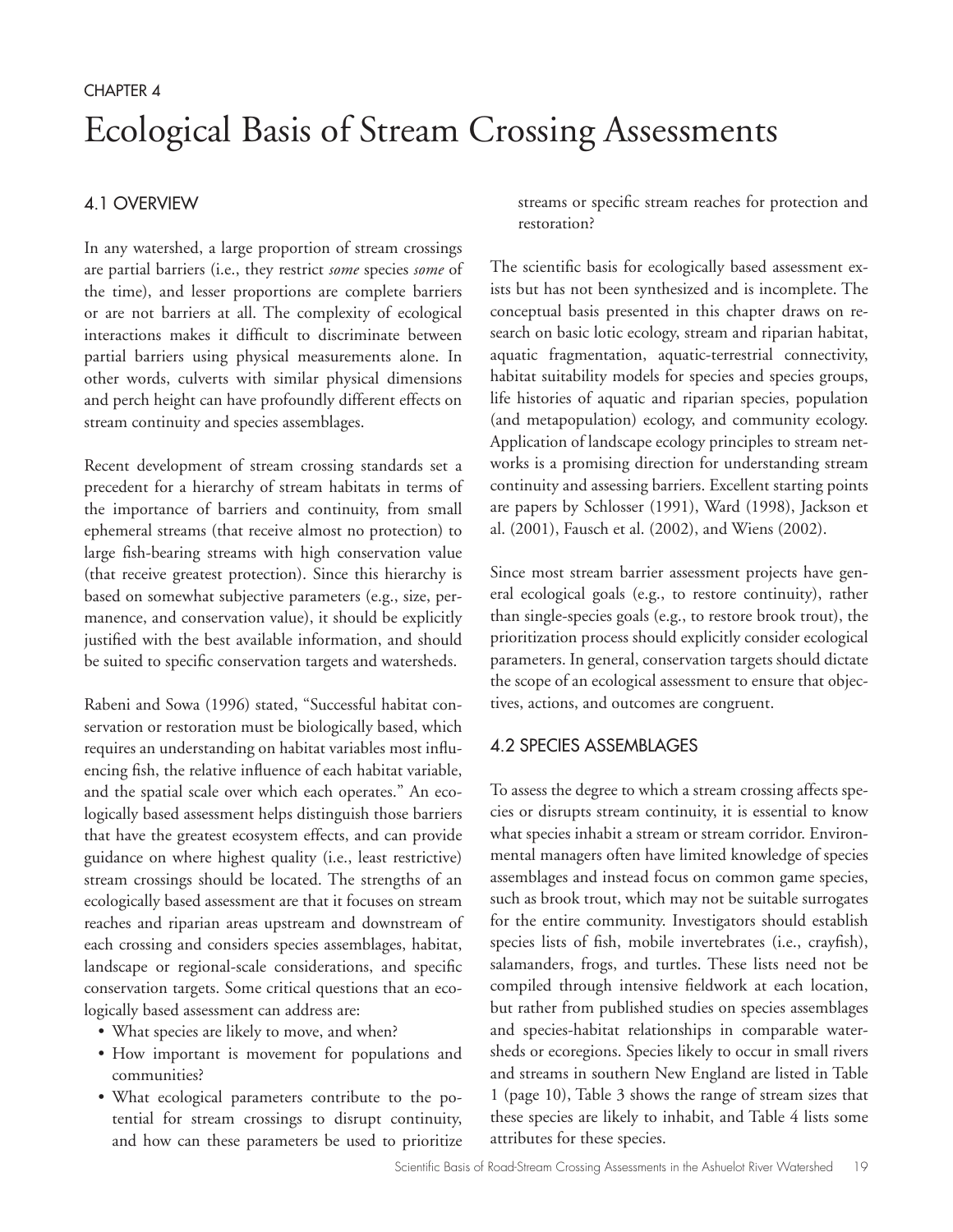#### Chapter 4: Ecological Basis of Stream Crossing Assessments

Good discussion of stream fish assemblages as they relate to ecoregions or other geographic factors can be found in Omernik (1987), Larsen et al. (1988), Lyons (1989), McCormick et al. (2000), Hawkins et al. (2000), Cyterski and Barber (2006). Sources that were most useful in generating species lists for 0-5 order streams in the Northeast (Table 1) include Peterson and Gale (1991), Fairchild et al. (1998), McCormick et al. (2000), Werner (2004), Cyterski and Barber (2006), as well as data provided by the New Hampshire Department of Environmental Protection's Biomonitoring section (www.des.state.nh.us/ wmb/biomonitoring/fish\_assess.htm) and personal communication with regional scientists.

A complete species list, combined with life history data for each species, can be a powerful way to demonstrate the potential effect of a barrier. Categorizing species according to life history, ecology, or conservation value is a proven way of extracting useful information from species lists. These categories often correspond with conservation targets, such as migratory species, rare and endangered species, and coldwater indicator species. Some categories can indicate degraded assemblages that restoration actions should seek to avoid, such as non-native species (although non-native trout are often protected), warmwater lentic species, or ecologically destructive species. Information on life history and other attributes of northeastern species and groups of species is provided in Table 4, Appendix 1, and Chapter 5.

In terms of prioritizing stream crossings for restoration, it is tempting to use species richness as a criterion. Upgrading or restoring stream crossings that affect the greatest number of species is a logical way to promote biological diversity in a stream or watershed. Angermeier and Winston (1997) cautioned that species richness represents an arbitrary proportion of all biological diversity and that the relationship between species richness and conservation value is variable. Stream reaches with identical species lists could have dramatically different contributions to long-term biological conservation because species lists do not account for population viability (this concept can also be applied to habitats). They advocate identifying source populations (i.e., larger and more viable populations) of species with a high conservation value, and they developed an index called the ICD (Index of Centers of Diversity) to help distinguish areas with source populations.

Table 3. Typical stream sizes for northeastern stream fish and salamanders. Black = most likely. Gray = seasonal or unlikely.

|                                 | Stream Order |   |   |   |   |   |   |   |
|---------------------------------|--------------|---|---|---|---|---|---|---|
| Species                         | 0            | 1 | 2 | 3 | 4 | 5 | 6 | 7 |
| Spring Salamander               |              |   |   |   |   |   |   |   |
| Two-Lined Salamander            |              |   |   |   |   |   |   |   |
| Northern Dusky Salamander       |              |   |   |   |   |   |   |   |
| <b>Brook Trout</b>              |              |   |   |   |   |   |   |   |
| Slimy Sculpin                   |              |   |   |   |   |   |   |   |
| Brook Lamprey                   |              |   |   |   |   |   |   |   |
| <b>Blacknose Dace</b>           |              |   |   |   |   |   |   |   |
| <b>Brown Trout</b>              |              |   |   |   |   |   |   |   |
| Atlantic Salmon                 |              |   |   |   |   |   |   |   |
| Longnose Dace                   |              |   |   |   |   |   |   |   |
| Creek Chub                      |              |   |   |   |   |   |   |   |
| Longnose Sucker                 |              |   |   |   |   |   |   |   |
| Rainbow Trout                   |              |   |   |   |   |   |   |   |
| <b>Tesselated Darter</b>        |              |   |   |   |   |   |   |   |
| <b>White Sucker</b>             |              |   |   |   |   |   |   |   |
| Creek Chubsucker                |              |   |   |   |   |   |   |   |
| Fallfish                        |              |   |   |   |   |   |   |   |
| Common Shiner                   |              |   |   |   |   |   |   |   |
| Lake Chub                       |              |   |   |   |   |   |   |   |
| <b>Burbot</b>                   |              |   |   |   |   |   |   |   |
| Redbelly Dace                   |              |   |   |   |   |   |   |   |
| Finescale Dace                  |              |   |   |   |   |   |   |   |
| <b>Bridle Shiner</b>            |              |   |   |   |   |   |   |   |
| Golden Shiner                   |              |   |   |   |   |   |   |   |
| Pumpkinseed Sunfish             |              |   |   |   |   |   |   |   |
| Redbreasted Sunfish             |              |   |   |   |   |   |   |   |
| Bluegill                        |              |   |   |   |   |   |   |   |
| <b>Banded Sunfish</b>           |              |   |   |   |   |   |   |   |
| American Eel                    |              |   |   |   |   |   |   |   |
| <b>Brown Bullhead</b>           |              |   |   |   |   |   |   |   |
| Sea Lamprey                     |              |   |   |   |   |   |   |   |
| Smallmouth Bass                 |              |   |   |   |   |   |   |   |
| Spottail Shiner                 |              |   |   |   |   |   |   |   |
| Rock Bass                       |              |   |   |   |   |   |   |   |
| Chain Pickerel                  |              |   |   |   |   |   |   |   |
| Yellow Bullhead                 |              |   |   |   |   |   |   |   |
| Yellow Perch                    |              |   |   |   |   |   |   |   |
| Largemouth Bass                 |              |   |   |   |   |   |   |   |
| Alewife                         |              |   |   |   |   |   |   |   |
|                                 |              |   |   |   |   |   |   |   |
|                                 |              |   |   |   |   |   |   |   |
| Silvery Minnow<br>American Shad |              |   |   |   |   |   |   |   |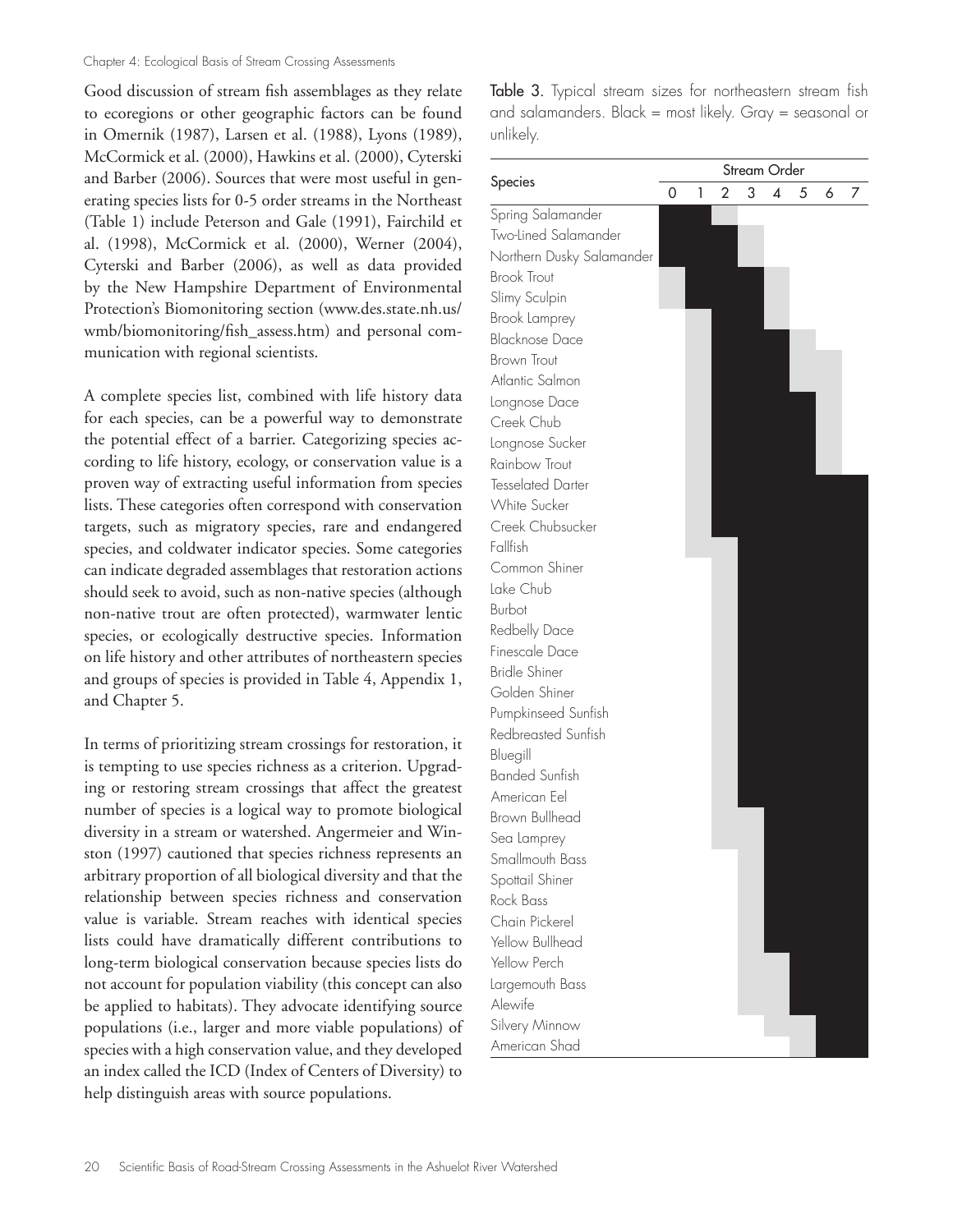|  | Table 4. Traits of northeastern stream fishes (spawning periods are also illustrated in Table 5). |  |  |  |  |  |
|--|---------------------------------------------------------------------------------------------------|--|--|--|--|--|
|  |                                                                                                   |  |  |  |  |  |

|                           |            | <b>Typica</b>     |              | Thermal            |                   | Spawning  | Spawning              | Non-Spawning          |
|---------------------------|------------|-------------------|--------------|--------------------|-------------------|-----------|-----------------------|-----------------------|
| Species                   | Origin     | Size <sup>1</sup> | Habitat      | Class <sup>2</sup> | Rare <sup>3</sup> | Period    | Movement <sup>4</sup> | Movement <sup>5</sup> |
| Salmonidae                |            |                   |              |                    |                   |           |                       |                       |
| Rainbow Trout             | Introduced | 10                | Stream       | Cold               |                   | Mar-May   | Meso-River            | Micro-Meso            |
| Atlantic Salmon           | Native     | 8                 | Stream       | Cold               | Yes               | Oct-Dec   | Watershed             | Meso-River            |
| <b>Brown Trout</b>        | Introduced | 10                | Stream       | Cold               |                   | Oct-Nov   | Meso-River            | Micro-Meso            |
| <b>Brook Trout</b>        | Native     | 8                 | Small Stream | Cold               |                   | Sep-Dec   | Meso-River            | Micro-Meso            |
| Cyprinidae                |            |                   |              |                    |                   |           |                       |                       |
| Lake Chub                 | Native     | $\,8\,$           | Stream       | Cold               | Yes               | Apr-Jun   | Meso                  | Micro-Meso            |
| Silvery Minnow            | Native     | 3.5               | Generalist   | Cool               | Yes               | Apr-Jun   | Meso                  | Meso                  |
| Common Shiner             | Native     | 8                 | Stream       | Warm               |                   | May-Jun   | Meso                  | Micro-Meso            |
| Pearl Dace                | Native     | 4                 | Generalist   | Cold               | Yes               | May-Jun   | Micro-Meso            | Micro-Meso            |
| Golden Shiner             | Native     | 8                 | Generalist   | Warm               |                   | May-Aug   | Micro-Meso            | Micro-Meso            |
| <b>Bridle Shiner</b>      | Native     | $\overline{2}$    | Generalist   | Cool               | Yes               | May-Jul   | Meso                  | Micro-Meso            |
| Spottail Shiner           | Native     | 4                 | Generalist   | Cool               |                   | Jun-Jul   | Meso                  | Micro-Meso            |
| Redbelly Dace             | Native     | 2.5               | Generalist   | Cool               | Yes               | May-Aug   | Micro-Meso            | Micro                 |
| Finescale Dace            | Native     | 3.5               | Generalist   | Cool               |                   | Apr-Jun   | Micro-Meso            | Micro                 |
| <b>Blacknose Dace</b>     | Native     | 3.5               | Small Stream | Cold               |                   | Apr-Jun   | Micro-Meso            | Micro                 |
| Longnose Dace             | Native     | 4.5               | Small Stream | Cold               |                   | Apr-Jun   | Micro-Meso            | Micro                 |
| Creek Chub                | Native     | 8                 | Stream       | Cool               |                   | Apr-Jun   | Meso                  | Micro-Meso            |
| Fallfish                  | Native     | 10                | Stream       | Cool               |                   | Apr-Jun   | Meso                  | Micro-Meso            |
| Catostomidae              |            |                   |              |                    |                   |           |                       |                       |
| <b>White Sucker</b>       | Native     | 12                | Stream       | Cool               |                   | Apr-May   | Meso-River            | Meso                  |
| Longnose Sucker           | Native     | 12                | Stream       | Cool               | Yes               | May-Jun   | Meso-River            | Meso                  |
| Creek Chubsucker          | Native     | 6                 | Stream       | Cool               |                   | Apr-May   | Meso-River            | Meso                  |
| Centrarchidae             |            |                   |              |                    |                   |           |                       |                       |
| Rock Bass                 | Introduced | 8                 | Generalist   | Warm               |                   | May-Jul   | Meso                  | Micro-Meso            |
| <b>Banded Sunfish</b>     | Native     | 4                 | Generalist   | Warm               | Yes               | May-Jul   | Micro-Meso            | Micro                 |
| Redbreasted Sunfish       | Native     | 7                 | Generalist   | Warm               |                   | May-Jul   | Micro-Meso            | Micro                 |
| Pumpkinseed Sunfish       | Native     | 8                 | Generalist   | Warm               |                   | May-Jul   | Micro-Meso            | Micro                 |
| Bluegill                  | Introduced | 8                 | Generalist   | Warm               |                   | May-Jul   | Micro-Meso            | Micro                 |
| Smallmouth Bass           | Introduced | 10                | Generalist   | Warm               |                   | May-Jun   | Meso                  | Micro-Meso            |
| Largemouth Bass           | Introduced | 12                | Generalist   | Warm               |                   | May-Jul   | Micro-Meso            | Micro-Meso            |
| Percidae                  |            |                   |              |                    |                   |           |                       |                       |
| <b>Tessellated Darter</b> | Native     | 2.5               | Stream       | Cool               |                   | Apr-May   | Micro                 | Micro                 |
| Swamp Darter              | Native     | 1.25              | Generalist   | Warm               |                   | Apr-May   | Micro                 | Micro                 |
| Yellow Perch              | Native     | 10                | Generalist   | Warm               |                   | Apr-May   | Meso                  | Meso                  |
| Anguillidae               |            |                   |              |                    |                   |           |                       |                       |
| American Eel              | Native     | 14                | Generalist   | Warm               |                   | <b>NA</b> | Watershed             | Watershed             |
| Ictaluridae               |            |                   |              |                    |                   |           |                       |                       |
| Brown Bullhead            | Native     | 10                | Generalist   | Warm               |                   | May-Jul   | Meso                  | Micro-Meso            |
| Yellow Bullhead           | Introduced | 8                 | Generalist   | Warm               |                   | May-Jun   | Meso                  | Micro-Meso            |
| Esocidae                  |            |                   |              |                    |                   |           |                       |                       |
| Chain Pickerel            | Native     | 12                | Generalist   | Warm               |                   | Mar-Apr   | Meso                  | Micro-Meso            |
| Cottidae                  |            |                   |              |                    |                   |           |                       |                       |
|                           |            |                   | Small Stream | Cold               |                   |           | Micro                 | Micro                 |
| Slimy Sculpin             | Native     | 4                 |              |                    |                   | Apr-May   |                       |                       |
| Lotidae<br>Burbot         |            |                   |              |                    |                   |           |                       |                       |
|                           | Native     | 6                 | Stream       | Cool               | Yes               | Jan-Mar   | Micro-Meso            | Micro                 |
| Umbridae                  |            |                   |              |                    |                   |           |                       |                       |
| Central Mudminnow         | Introduced | 4                 | Generalist   | Warm               |                   | Mar-Apr   | Micro-Meso            | Micro                 |
| Clupeidae                 |            |                   |              |                    |                   |           |                       |                       |
| River Herring             | Native     | 12                | Stream       | Cool               |                   | Apr-Jun   | Watershed             | Watershed             |
| Petromyzontidae           |            |                   |              |                    |                   |           |                       |                       |
| Sea Lamprey               | Native     | 20                | Stream       | Cool               |                   | May-Jun   | Watershed             | Watershed             |
| Brook Lamprey             | Native     | 6                 | Small Stream | Cold               | Yes               | Mar-Apr   | Meso                  | Micro                 |

**Footnotes: 1)** Typical size of adults or life stages commonly found in streams and small rivers (inches), **2)** In the context of streams and small rivers in New England, and recognizing that some species can<br>tolerate a br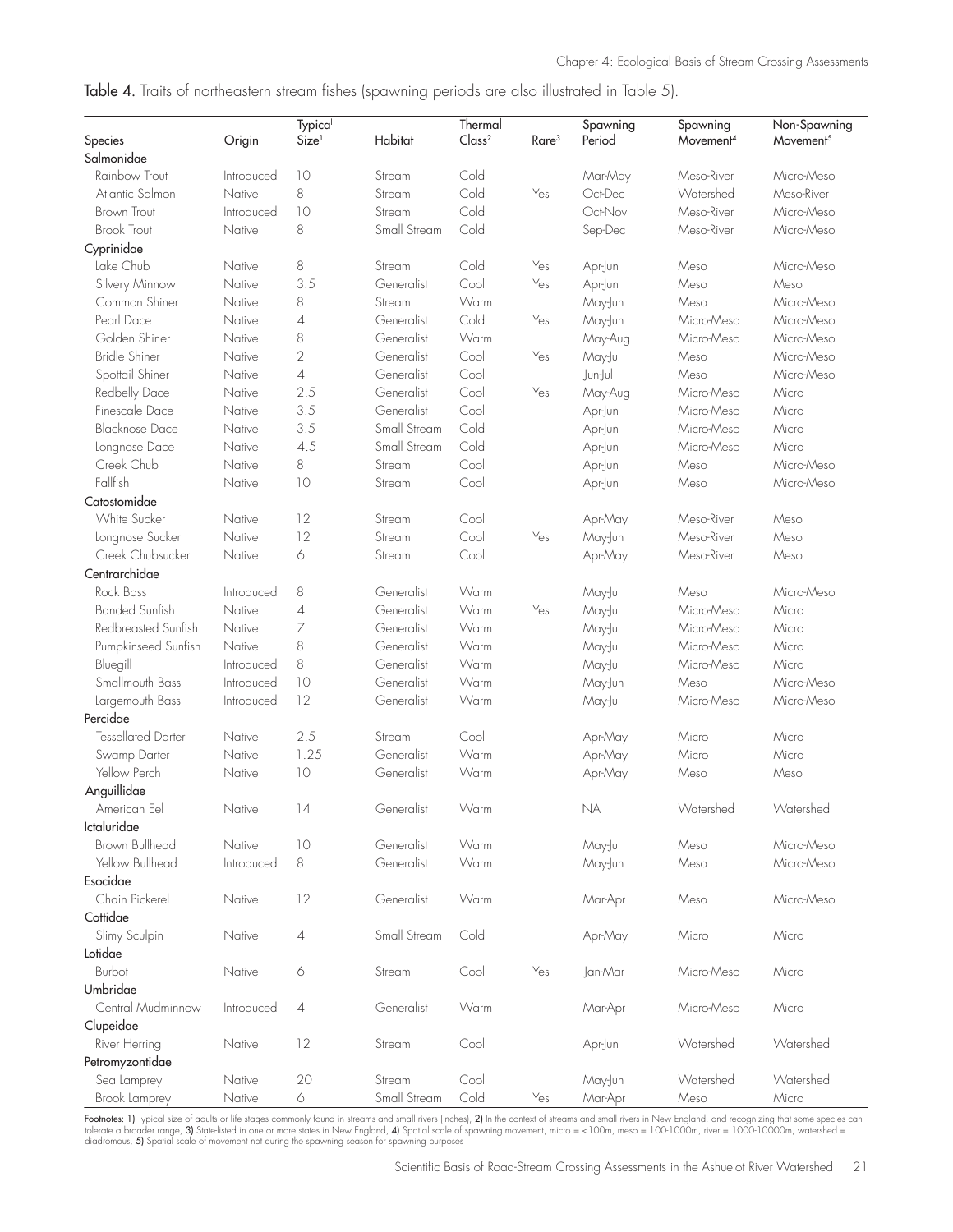## 4.3 SPECIES MOVEMENT

With regard to stream crossings, there are three important aspects of species movement: (1) ability, (2) likelihood, and (3) timing. The ability of a species to cross barriers is covered in Chapter 3 of this document and is the basis for barrier-based stream crossing assessments. The problems with relying on species ability (besides a lack of performance studies for most species) are that not all species need to move great distances and the effects of restricted movement vary. Table 4 lists the spatial scale of movement for common stream fishes of the Northeast, based on expert opinion and literature review.

All species move to meet their resource needs, but the temporal and spatial scale of movement is highly variable (Schlosser and Angermeier 1995, Northcote 1997, Fausch et al. 2002, Albanese et al. 2004). Small-scale movement allows individuals to exploit better feeding opportunities and optimize conditions for growth and survival, whereas larger scale movement is tied to reproduction and dispersal. The importance of movement is well established for diadromous species such as the Salmonidae (Northcote 1997), but there is growing appreciation of movement in species that were traditionally considered relatively sedentary on reach or river scales (Gowan et al. 1994, Freeman 1995, Smithson and Johnston 1999, Johnston 2000, Larson et al. 2002, Fausch et al. 2002). No matter the spatial scale, movement is essential for the survival and persistence of individuals, populations, and metapopulations.

## 4.3.1 Reasons for Movement

**Breeding:** Most species increase movement during breeding periods to reach specific breeding areas, find mates, or return to non-breeding areas. Breeding movement is most pronounced for diadromous species, but even non-migratory species such as Catostomidae and Cyprinidae have been shown to move on a reach or river scale to spawn (Miller 1964, Curry and Spacie 1984). Table 5 shows breeding/spawning periods of northeastern stream fishes and this should correspond with periods of greatest movement for most species.

**Thermal Refuge:** Many coldwater species must seek thermal refuge during the year, such as areas of groundwater upwelling, small tributaries, upstream reaches with heavier forest canopy, or riffle habitats where oxygenated waters can offset some effects of warmer temperatures (Magnuson et al. 1979, Matthews et al. 1994, Peterson

and Rabeni 1996). Leopard darters (*Percina pantherina*), generally considered a benthic species with extremely limited mobility, sought refuge in deep cool water during late summer, suggesting that even small-scale movement is necessary for persistence (Schaefer et al. 2003).

**Drought Refuge:** Species must have access to deep and stable areas of stream reaches to persist during droughts (Heggenes et al. 1991, Labbe and Fausch 2000, Magoulick 2000). Expansive reaches of shallow riffles can become largely dewatered during extreme droughts and recolonization rates will be higher if there are nearby refuges (Lonzarich et al. 1988). Albanese et al. (2004) predicted that probability of emigration would be negatively correlated with stream depth because shallow areas are more likely to become unsuitable habitat during seasonal low flows.

**Predation:** Predation risk is thought to influence movement (Power et al. 1985, Gorman 1988, Schlosser and Angermeier 1990, Gilliam and Fraser 2001), although this phenomenon is most often inferred from species distribution and habitat segregation rather than direct observations of prey fleeing predators. Areas that provide the most "cover" (i.e., complex habitat with hiding places) have been shown to harbor higher densities of prey species (Gorman 1988). Roberts (2003) found some evidence that addition of stream cover allowed greater movement by darters.

**Habitat Segregation:** Life stages of species utilize different habitats (Moyle and Vondracek 1985, Freeman and Stouder 1989, Johnson et al. 1992, Aadland 1993) or different areas of the same habitats (Mullen and Burton 1995). In streams, large fish generally occupy pools and stable areas and small fish occupy riffles and temporally dynamic areas (Schlosser 1982), presumably because small fish cannot compete with large fish for space or because riffles are a refuge from predators (Schlosser 1987). Larger species and individuals generally have larger home ranges.

**Feeding:** All species move to exploit feeding opportunities. Prey availability is spatially and temporally variable, and some species will travel long distances to maximize foraging. Some examples are species that follow other migrating species to feed (e.g., striped bass following alewife upriver to eat adult fish, or salmonids following spawning suckers to eat eggs), species that move between pools to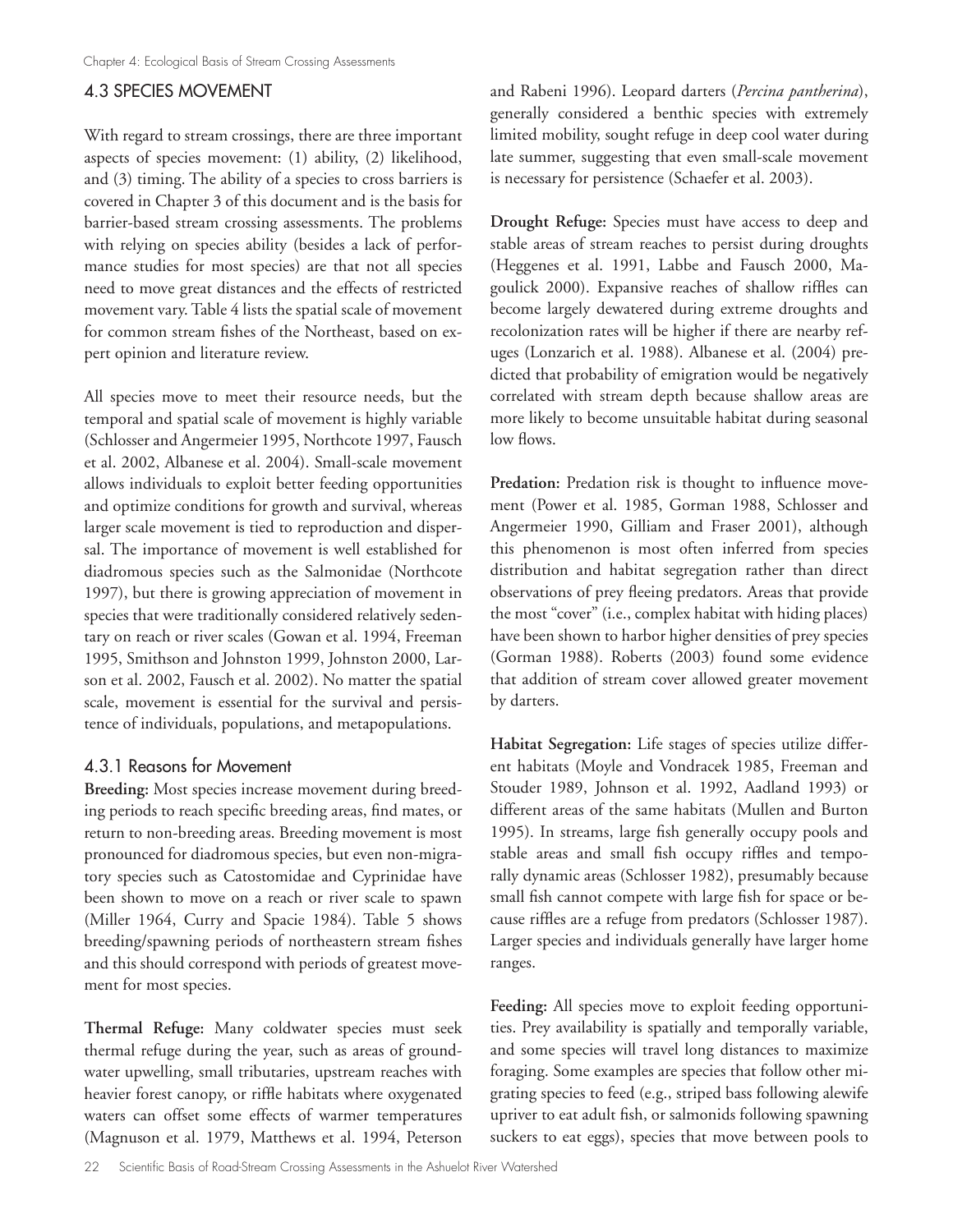|               |                           | Month |     |     |     |     |     |     |     |     |     |     |     |
|---------------|---------------------------|-------|-----|-----|-----|-----|-----|-----|-----|-----|-----|-----|-----|
|               | Species                   | Jan   | Feb | Mar | Apr | May | Jun | Jul | Aug | Sep | Oct | Nov | Dec |
| Salmonidae    | Rainbow Trout             |       |     |     |     |     |     |     |     |     |     |     |     |
|               | Atlantic Salmon           |       |     |     |     |     |     |     |     |     |     |     |     |
|               | <b>Brown Trout</b>        |       |     |     |     |     |     |     |     |     |     |     |     |
|               | <b>Brook Trout</b>        |       |     |     |     |     |     |     |     |     |     |     |     |
| Cyprinidae    | Lake Chub                 |       |     |     |     |     |     |     |     |     |     |     |     |
|               | Silvery Minnow            |       |     |     |     |     |     |     |     |     |     |     |     |
|               | Common Shiner             |       |     |     |     |     |     |     |     |     |     |     |     |
|               | Pearl Dace                |       |     |     |     |     |     |     |     |     |     |     |     |
|               | Golden Shiner             |       |     |     |     |     |     |     |     |     |     |     |     |
|               | <b>Bridle Shiner</b>      |       |     |     |     |     |     |     |     |     |     |     |     |
|               | Spottail Shiner           |       |     |     |     |     |     |     |     |     |     |     |     |
|               | Redbelly Dace             |       |     |     |     |     |     |     |     |     |     |     |     |
|               | Finescale Dace            |       |     |     |     |     |     |     |     |     |     |     |     |
|               | <b>Blacknose Dace</b>     |       |     |     |     |     |     |     |     |     |     |     |     |
|               | Longnose Dace             |       |     |     |     |     |     |     |     |     |     |     |     |
|               | Creek Chub                |       |     |     |     |     |     |     |     |     |     |     |     |
|               | Fallfish                  |       |     |     |     |     |     |     |     |     |     |     |     |
| Catostomidae  | White Sucker              |       |     |     |     |     |     |     |     |     |     |     |     |
|               | Longnose Sucker           |       |     |     |     |     |     |     |     |     |     |     |     |
|               | Creek Chubsucker          |       |     |     |     |     |     |     |     |     |     |     |     |
| Centrarchidae | Rock Bass                 |       |     |     |     |     |     |     |     |     |     |     |     |
|               | <b>Banded Sunfish</b>     |       |     |     |     |     |     |     |     |     |     |     |     |
|               | Redbreasted Sunfish       |       |     |     |     |     |     |     |     |     |     |     |     |
|               | Pumpkinseed Sunfish       |       |     |     |     |     |     |     |     |     |     |     |     |
|               | Bluegill                  |       |     |     |     |     |     |     |     |     |     |     |     |
|               | Smallmouth Bass           |       |     |     |     |     |     |     |     |     |     |     |     |
|               | Largemouth Bass           |       |     |     |     |     |     |     |     |     |     |     |     |
| Percidae      | <b>Tessellated Darter</b> |       |     |     |     |     |     |     |     |     |     |     |     |
|               | Swamp Darter              |       |     |     |     |     |     |     |     |     |     |     |     |
|               | Yellow Perch              |       |     |     |     |     |     |     |     |     |     |     |     |
| Other         | American Eel              |       |     |     |     |     |     |     |     |     |     |     |     |
|               | <b>Brown Bullhead</b>     |       |     |     |     |     |     |     |     |     |     |     |     |
|               | Yellow Bullhead           |       |     |     |     |     |     |     |     |     |     |     |     |
|               | Chain Pickerel            |       |     |     |     |     |     |     |     |     |     |     |     |
|               | Slimy Sculpin             |       |     |     |     |     |     |     |     |     |     |     |     |
|               | Burbot                    |       |     |     |     |     |     |     |     |     |     |     |     |
|               | Central Mudminnow         |       |     |     |     |     |     |     |     |     |     |     |     |
|               | Alosa sp.                 |       |     |     |     |     |     |     |     |     |     |     |     |
|               | Sea Lamprey               |       |     |     |     |     |     |     |     |     |     |     |     |
|               | American Brook Lamprey    |       |     |     |     |     |     |     |     |     |     |     |     |

Table 5. Visual representation of spawning periods for common stream fish in the Northeast.

riffles when benthic insect densities are highest (Schlosser 1982), and species that move laterally into floodplains to consume terrestrial prey (Kwak 1988, Junk et al. 1989).

itat requirements that cause them to move in late fall and again in early spring. Species often emigrate from shallow unstable environments into deeper stable environments, such as from riffles to pools or to instream cover (Cunjak and Power 1986a, 1986b; Whalen et al. 1999), from small

**Overwintering:** Stream fish often have overwintering hab-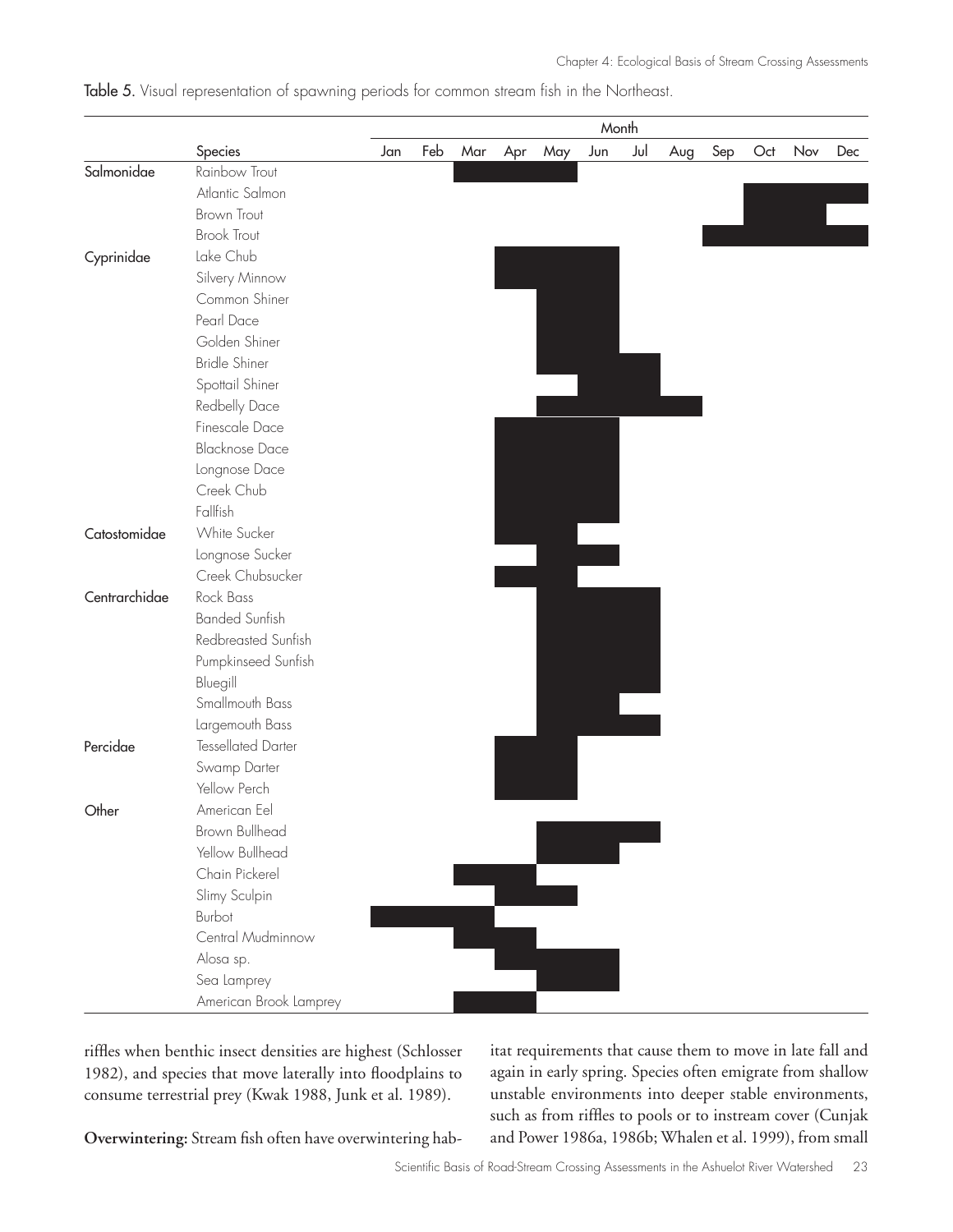streams to larger streams (Miller 1964, Gorman 1986), or from streams into accessible ponds (Schlosser 1998). Given the physiological costs of enduring harsh winters, species prevented from seeking overwintering habitat are less likely to survive and unfavorable winter habitats can be considered a population sink (Schlosser 1995, 1998; Cunjak et al. 1998).

**Random:** Random movement (or what might seem like random movement to humans who cannot determine intent) has long been recognized as a vital part of the colonization and persistence of aquatic organisms but has been difficult to quantify with fish because of inherent difficulties of mark-recapture studies (specifically, recapturing marked animals) (Gowan et al. 1994). It is important to keep in mind that our understanding of the spatial scale of species movement is often based on limited data collected during short observation periods. We should expect that natural random movement can be far greater than scientists have been able to measure, especially over longer time periods.

4.3.2 Effects of Flow and Temperature on Movement Flow is a strong cue for movement for most species. Possible reasons for movement at high flows include accessing spawning or foraging habitats, accessing inundated reaches of intermittent habitats, escaping habitats that had become disconnected by low flows, circumventing natural barriers, or seeking a flow refuge (Albanese et al. 2004). Several studies have shown that movement of stream fish is greatly elevated during high flow periods (e.g., Ross and Baker 1983, Schlosser 1995, Gowan and Fausch 1996, Albanese 2004). Albanese (2004) found that 30% of the marked fallfish that were recaptured during a 87-day trapping period moved on a single day when flow was elevated.

The importance of flow as a trigger for movement has important implications for understanding effects of barriers. Barriers that either store or impede flows can dampen discharge peaks and weaken the trigger for species movement. The colonization and persistence of stream fish assemblages will depend on maintenance or restoration of natural flow regimes (Poff et al. 1997).

Temperature is another trigger for movement and swimming performance in general. All fish endure periods when water temperatures are outside their optimum range, and the typical response is that they become less active or seek

more favorable conditions. Holthe et al. (1995) showed that minnows in the genus *Phoxinus* could not be induced to jump at cold temperatures but could jump upwards of 30 cm when temperatures were as little as 8°C warmer. Myrick and Cech (2000) determined experimentally that swimming performance (critical swimming velocity) of four stream fishes was lowest at cold (10°C) temperatures. Hall (1972) found that most stream fish stopped moving when water temperatures dropped below 7°C. Albanese (2001) found that three stream fishes—fallfish, bullhead, and sculpin—did not begin moving until stream temperatures surpassed 13°C.

Except perhaps for the most cold-adapted species, most stream fish do not move during the winter. The movement window for most stream fish in the Northeast is late March to December, depending on how quickly streams warm in the spring or cool in the fall. Within the movement window, most resident species move during periods of high flow, particularly during breeding periods or when they are ready to disperse. This basic knowledge can be important for management: potential stream barriers should be assessed at a time that is relevant for the species that are likely to cross.

#### 4.4 PREDICTING MOVEMENT FROM HABITAT

Species move for many reasons, and the spatial extent and timing of movement is far too variable for managers to make decisions that account for all of the complexity. General rules for conservation are that continuous reaches with high habitat complexity should meet the needs of most resident species, and that reaches with homogenous habitat and less stability will have less diverse and more dynamic fish communities (Gorman and Karr 1978, Gorman 1986, Schlosser and Angermeier 1995).

In simplest terms, if a continuous stream reach has everything a species could want, then the likelihood that individuals will emigrate should be low and the importance of restrictive stream crossings on either end of the reach will also be low. Likewise, if a continuous stream reach lacks important habitat features that a species needs, individuals will likely use the reach some of the time and will need to emigrate into neighboring reaches. In this case, there should be passable road-stream crossings on either end of the reach. These simple relationships apply mainly to resident species that move at small to intermediate scales. Larger-scale movement (i.e., diadromous species such as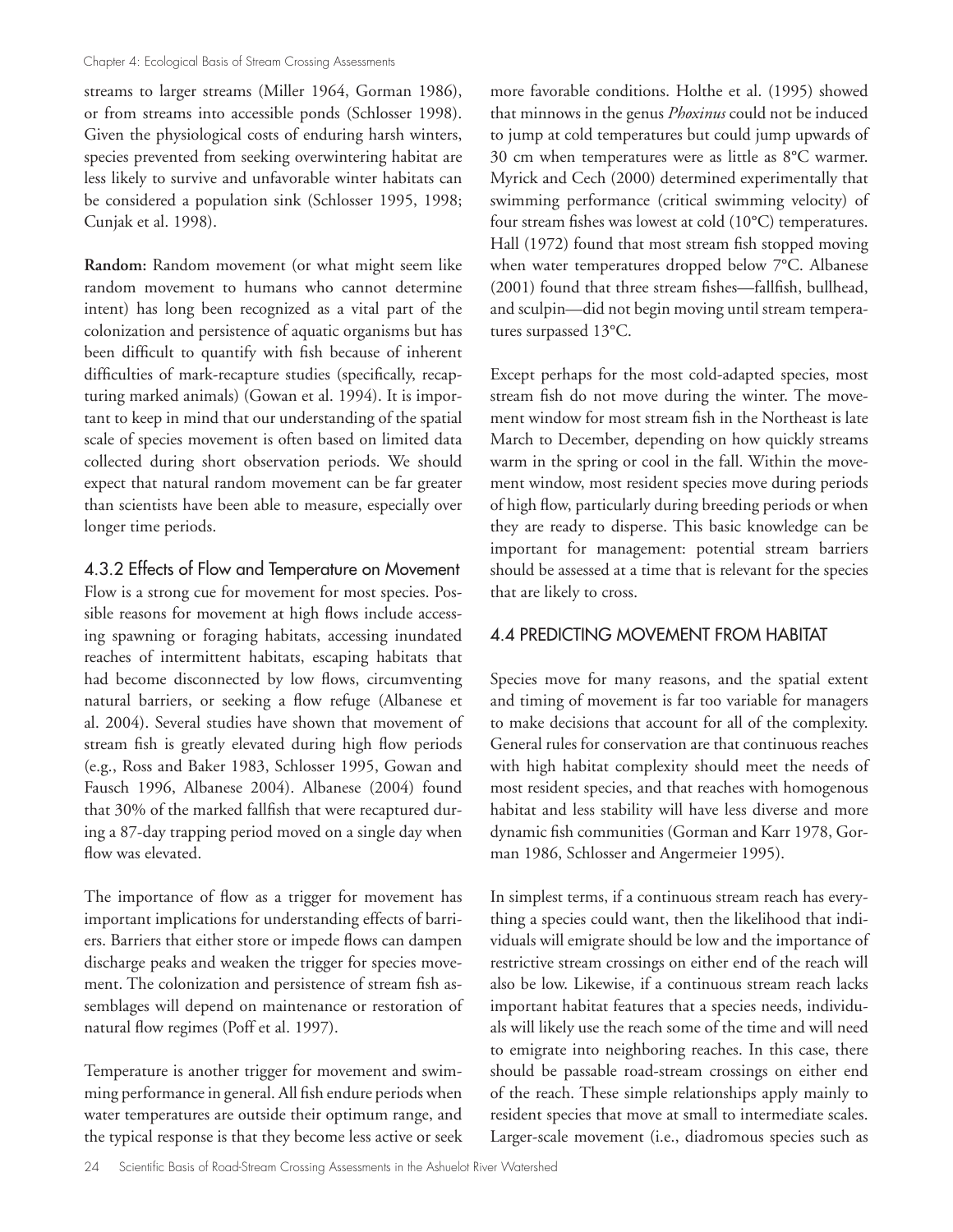salmon, alewife, and eels) requires unrestricted passage through watersheds at least as far upstream as optimum breeding or rearing habitat exists.

By knowing the life history and habitat of each species that potentially exists in a stream reach, it is possible to characterize habitat to determine which species are most likely to emigrate, and when movement is likely to occur. Unfortunately, this type of research has not been conducted for most species. Fausch et al. (2002) stress a lack of understanding about population and community ecology at intermediate spatial (1-100 km) and temporal (5-50 years) scales—scales that are critical for management.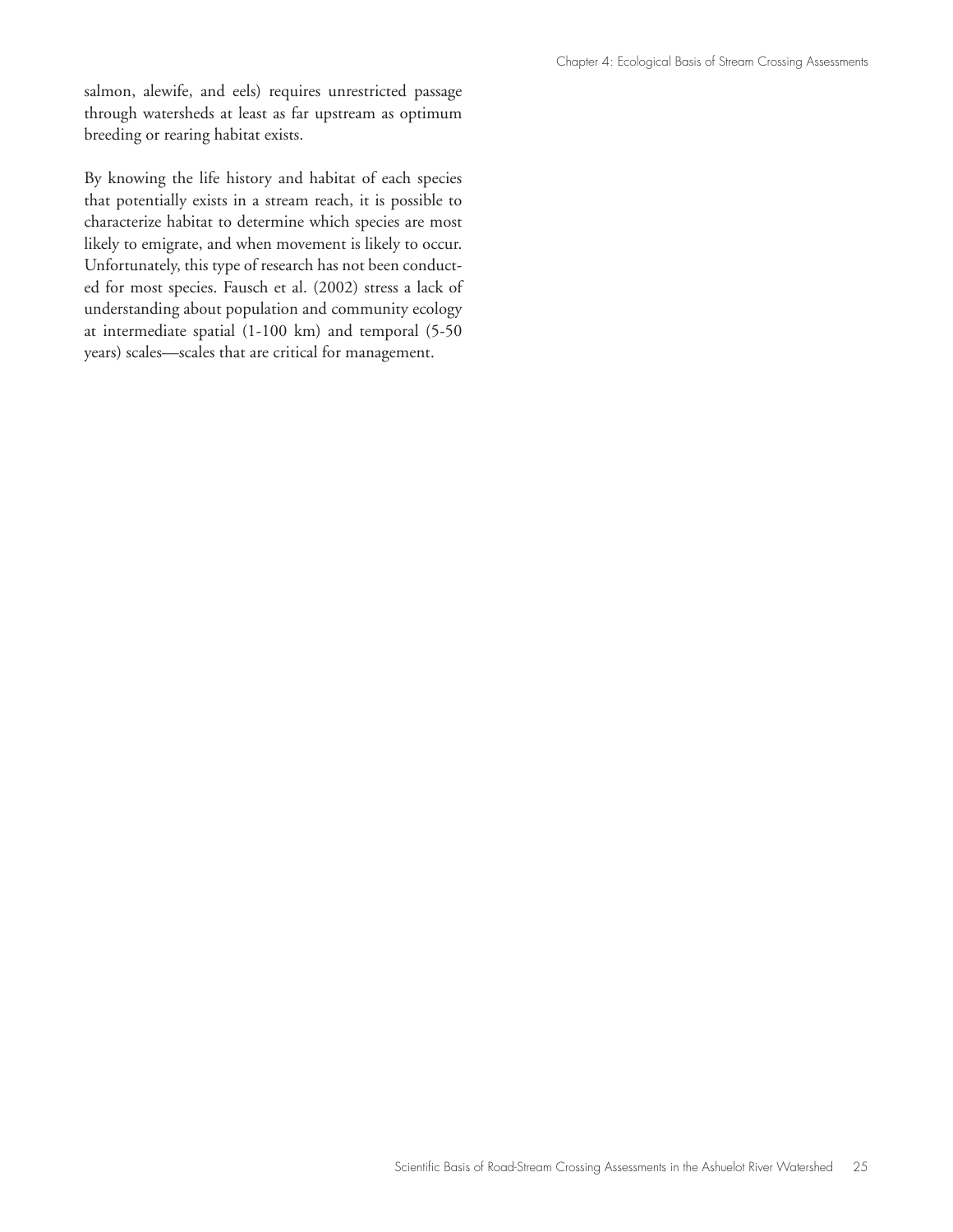# Restoring Continuity in the Ashuelot River Watershed

The first phase of the Ashuelot River Continuity Project is an inventory of all road-stream crossings in the watershed, which may include more than 1000 sites. The survey is largely based on physical measurements described in Chapter 2, with emphasis on the following: (1) outlet and inlet perch, (2) culvert dimensions (length, width, and height), (3) culvert slope, (4) bed materials, (5) bank and instream habitat parameters near the crossing. The assessment procedure is based on projects completed in Massachusetts (Massachusetts River and Stream Continuity) and Vermont (Vermont Agency of Natural Resources 2005).

The inventory will result in a database of all road-stream crossings that will serve as a tool to screen and prioritize the crossings that should be upgraded or replaced. Because the culvert assessment procedures only call for physical measurements, subsequent analysis and prioritization to meet biological or ecological goals must rely on our understanding of how the measured parameters relate to population, community, or ecosystem parameters.

It is important to consider how physically comparable road-stream crossings might have different effects on natural stream flow, passage for aquatic and riparian species, and ecosystem processes and functions. For reasons described in Chapter 4, the biological and ecological context of a road-stream crossing should, in many cases, weigh more heavily than specific physical parameters. I suggest that road-stream crossings be assessed according to landscape/watershed, habitat, and species variables. Specific variables, and the weight given to each, will depend on conservation strategies and targets for a specific watershed. Collectively, the physical characterization and ecological characterization of road-stream crossings will enable managers to focus on restoring the most egregious barriers.

#### 5.1 CONSERVATION STRATEGIES AND TARGETS

Roni et al. (2002 present a hierarchical strategy for setting watershed restoration priorities. A watershed assessment is a critical step that should guide subsequent restoration. The road-stream crossing inventory currently being conducted in the Ashuelot River watershed is an important part of the initial assessment of watershed connectivity.

Ultimately, restoration should first focus on reconnecting high quality habitats that are fragmented by barriers. The challenge is to determine what constitutes a "high quality" habitat, what species are likely to be affected, and to what degree habitat was fragmented (and species affected) in the first place. A large part of this challenge is defining conservation strategies and targets, and clearly demonstrating the biological and ecological basis for proposed action.

The need for a biologically and ecologically based assessment of stream continuity is implicit in a key conservation strategy stated in Zankel (2004) for the Ashuelot River watershed:

*"Maintain or restore important landscape connections and corridors that result in a functional network of habitat conservation areas for wildlife management, and which prevent long-term fragmentation into disjunct conservation islands."*

A second strategy that explicitly mentions road-stream crossings in the Ashuelot River watershed is as follows:

*"Document and evaluate the extent and impacts of aquatic habitat fragmentation in the watershed (e.g., dams and culverts) and develop recommendations and priorities for restoration actions to reduce the impacts of aquatic barriers."*

Both strategies are biologically and ecologically based, and both explicitly mention restoration. Clearly, the Ashuelot River Continuity Project is intended to provide the basis for restoration actions. To be effective, stated conservation targets should guide the entire process. A conservation target could be a species, species group, habitat, natural community, or even an ecological process. Defining the conservation target is a difficult decision that will greatly influence how we measure and assess crossings, prioritize crossings for potential restoration, allocate time and money for specific crossings, demonstrate the effectiveness of restoration, and apply "lessons learned" to other projects.

Documenting how well projects meet their intended goals is a critical component of good adaptive management. Ef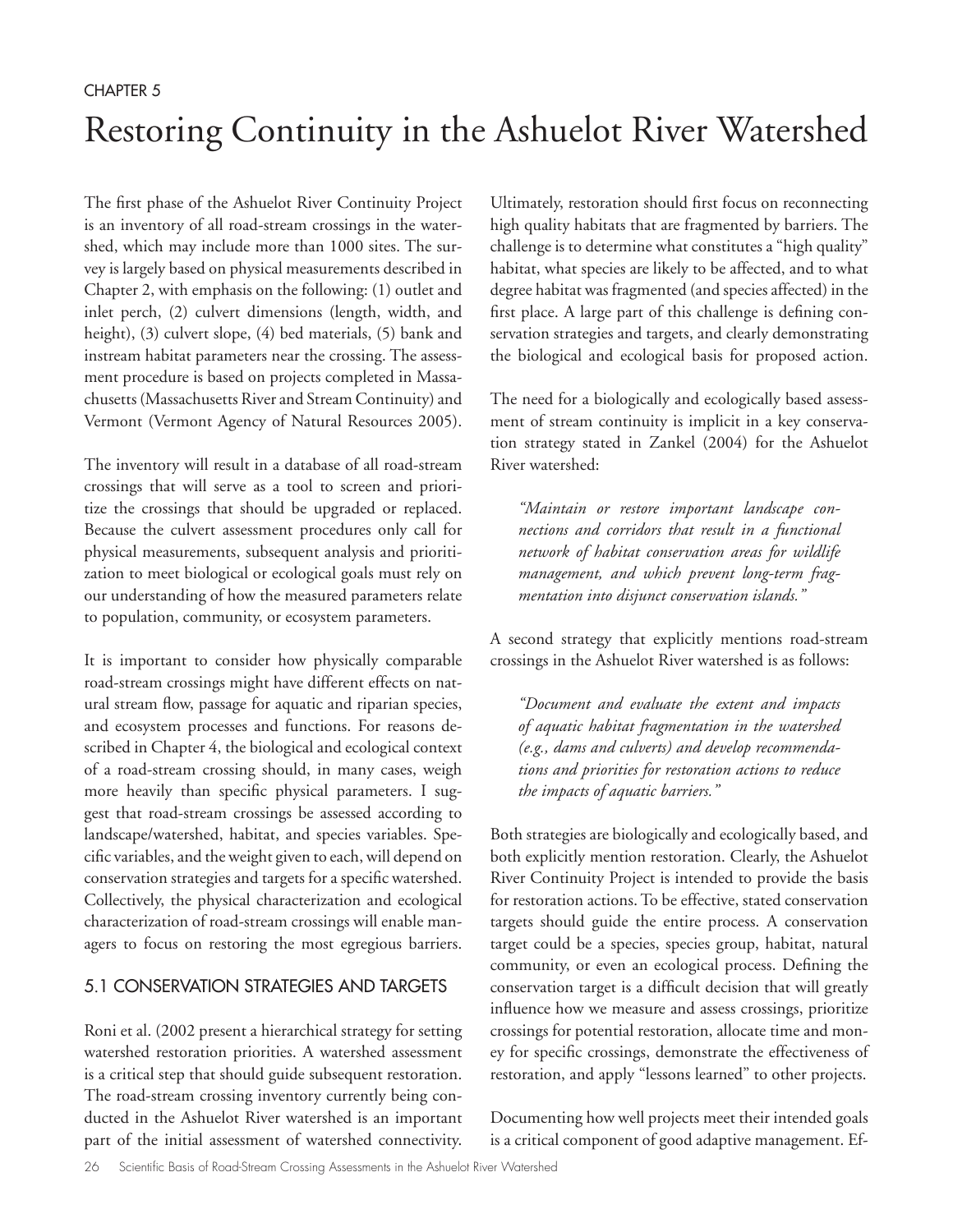Table 6. Stream reaches that are conservation targets in the Ashuelot River watershed. From Zankel (2004).

| Stream Reach                                                          | Type                                                                                                     | <b>Explanatory Notes</b>                                                                                                                                                                                                                                                                                                                                                                                                                                                                                                                                                                                                                      |
|-----------------------------------------------------------------------|----------------------------------------------------------------------------------------------------------|-----------------------------------------------------------------------------------------------------------------------------------------------------------------------------------------------------------------------------------------------------------------------------------------------------------------------------------------------------------------------------------------------------------------------------------------------------------------------------------------------------------------------------------------------------------------------------------------------------------------------------------------------|
| Ashuelot River mainstem, from mouth<br>to Marlow-Washington town line | Large river (Size 3), low gradient                                                                       | The unifying ecological feature that ties together the watershed. Designated river though<br>the NH Rivers Management and Protection Program. Supports globally imperiled Dwarf<br>Wedgemussel and exemplary floodplain forest communities. Identified as important for<br>anadromous fish restoration by U.S. Fish & Wildlife Service. Stocking site for river<br>herring and American shad (Sawyer's Crossing Bridge). Provides shad spawning and<br>nursery habitat below Surry Dam. Active river restoration efforts underway including<br>dam removal. Selected as a TNC Portfolio stream through Aquatic Ecoregional Planning           |
| Ashuelot River mainstem, upstream of<br>Marlow-Washington town line   | Large tributary (mostly Size 2)                                                                          | Forms the headwaters of the Ashuelot River system. The 5-mile stretch from Butterfield to<br>Ashuelot Pond is designated as "Natural" through the Rivers Management and Protection<br>Program; other reaches are designated as "Rural" or "Community". The corridor and<br>watershed are largely forested, and water quality is very good. Important potential<br>habitat for juvenile salmon restoration. Selected as a TNC Portfolio stream through<br>Aquatic Ecoregional Planning.                                                                                                                                                        |
| South Branch                                                          | Large tributary (Size 2 and 3). Lower 5<br>miles is low-gradient, upper section is<br>moderate-gradient. | Supports globally imperiled Dwarf Wedgemussel and exemplary floodplain forest and<br>riparian wetland communities. Maintains stable water temperature and adequate flow<br>throughout the year to support native fish communities. Undammed upstream to East<br>Swanzey. Good spawning habitat for blueback herring. Salmon stocking site.<br>Important for anadromous fish restoration. Brook trout index site. Reach between Iron<br>Bridge in East Swanzey to Farrar Pond dam in Troy is managed as a Quality Trout<br>Fishery by NH Fish and Game Department. Selected as a TNC Portfolio stream through<br>Aquatic Ecoregional Planning. |
| Minnewawa Brook                                                       | Large tributary (Size 2), low-gradient to<br>center Marlborough, moderate<br>gradient above              | One of, if not the, most productive salmon stocking stream in southwestern New<br>Hampshire. Upper reaches are coldwater and support wild brook trout, and are not<br>stocked. Impacted by development and multiple dams in Marlborough.                                                                                                                                                                                                                                                                                                                                                                                                      |
| Rice and Falls Brooks                                                 | Small tributaries (Size 1), high and<br>moderate gradients                                               | Good water quality. Support wild brook trout and slimy sculpin. Both are designated by<br>NH Fish and Game as Wild Trout Waters.                                                                                                                                                                                                                                                                                                                                                                                                                                                                                                              |
| Shaker Brook                                                          | Small tributary (Size 1), moderate<br>gradient                                                           | High quality coldwater stream. Watershed mostly forested and in good condition.<br>Supports wild brook trout. Links South Branch to Monadnock focus area.                                                                                                                                                                                                                                                                                                                                                                                                                                                                                     |
| Roaring Brook                                                         | Medium tributary (Size 2), low-<br>moderate gradient                                                     | Supports coldwater fish assemblage, including wild brook trout and cusk. High quality<br>tributary. No dams, thus free-flowing connectivity with lower Ashuelot mainstem.<br>Potentially significant for anadromous fish restoration. Salmon stocking site. Links<br>mainstem to Sprague Brook focus area.                                                                                                                                                                                                                                                                                                                                    |
| Hog Tongue Brook                                                      | Small tributary (Size 1), high gradient                                                                  | High quality tributary near the mouth of the Ashuelot. No dams, thus free-flowing<br>connectivity with lower Ashuelot mainstem. Drains from Pisgah State Park, and links<br>mainstem to Pisgah focus area.                                                                                                                                                                                                                                                                                                                                                                                                                                    |
| <b>Beaver Brook</b>                                                   | Medium tributary (mostly Size 2, some<br>Size 1), low gradient                                           | Flows through three-mile swamp, which supports abundant wildlife. Supports wild brook<br>trout. Affected by runoff from Route 10 and development in downtown Keene.                                                                                                                                                                                                                                                                                                                                                                                                                                                                           |
| Hurricane and White Brooks                                            | Small tributary (mostly Size 1), mostly<br>high gradient                                                 | Supports wild brook trout. Drain into the Ash Swamp Brook focus area, and then into<br>mainstem. No dams, thus free-flowing connectivity with central Ashuelot mainstem.                                                                                                                                                                                                                                                                                                                                                                                                                                                                      |
| Thompson Brook                                                        | Small tributary (Size 1), high gradient                                                                  | Coldwater tributary, with intact riparian vegetation. Wild brook trout index site. Salmon<br>stocking site.                                                                                                                                                                                                                                                                                                                                                                                                                                                                                                                                   |
| Spaulding Brook                                                       | Small tributary (Size 1), high gradient                                                                  | High quality, coldwater tributary stream. Mostly forested watershed.                                                                                                                                                                                                                                                                                                                                                                                                                                                                                                                                                                          |
| Hayward Brook                                                         | Small tributary (Size 1)                                                                                 | Outstanding riparian and riverine wetland complex. Mostly forested watershed.<br>Overlaps with Grassy Brook focus area.                                                                                                                                                                                                                                                                                                                                                                                                                                                                                                                       |
| Grassy Brook/Whittemore Brook                                         | Small tributary (Size 1)                                                                                 | Outstanding riparian and riverine wetland complex. Mostly forested watershed.<br>Overlaps with Grassy Brook focus area.                                                                                                                                                                                                                                                                                                                                                                                                                                                                                                                       |
| Wheeler Brook                                                         |                                                                                                          | Outstanding riparian and riverine wetland complex. Mostly forested watershed.<br>Overlaps with California Brook focus area.                                                                                                                                                                                                                                                                                                                                                                                                                                                                                                                   |
| Sprague Brook                                                         | Small tributary (Size 1)                                                                                 | Outstanding riparian and riverine wetland complex. Mostly forested watershed.<br>Overlaps with Sprague Brook focus area.                                                                                                                                                                                                                                                                                                                                                                                                                                                                                                                      |
| <b>Broad Brook</b>                                                    | Small tributary (Size 1)                                                                                 | Identified in the U.S. Fish and Wildlife Service Conte Refuge EIS as an aquatic<br>conservation priority.                                                                                                                                                                                                                                                                                                                                                                                                                                                                                                                                     |
| Tufts Brook                                                           | Small tributary (Size 1)                                                                                 | Identified in the U.S. Fish and Wildlife Service Conte Refuge EIS as an aquatic<br>conservation priority.                                                                                                                                                                                                                                                                                                                                                                                                                                                                                                                                     |
| Kilburn Brook                                                         | Small tributary (Size 1)                                                                                 | Identified in the U.S. Fish and Wildlife Service Conte Refuge EIS as an aquatic<br>conservation priority.                                                                                                                                                                                                                                                                                                                                                                                                                                                                                                                                     |

ficient performance measures may include the number of culverts replaced or the number of river miles reconnected. But these performance measures may not relate to larger goals such as "*restore important landscape connections and corridors that result in a functional network of habitat conservation areas*" or "*protect and restore endangered species habitat*." Biological or ecological performance measures are more powerful ways to demonstrate the success of restoration. It is also important to demonstrate to stakeholders how specific projects fit into a larger context of watershed restoration (Roni et al. 2002).

#### 5.1.1 Landscape

The three landscape-scale conservation targets listed in Zankel (2004) that are affected by road-stream crossings include the following: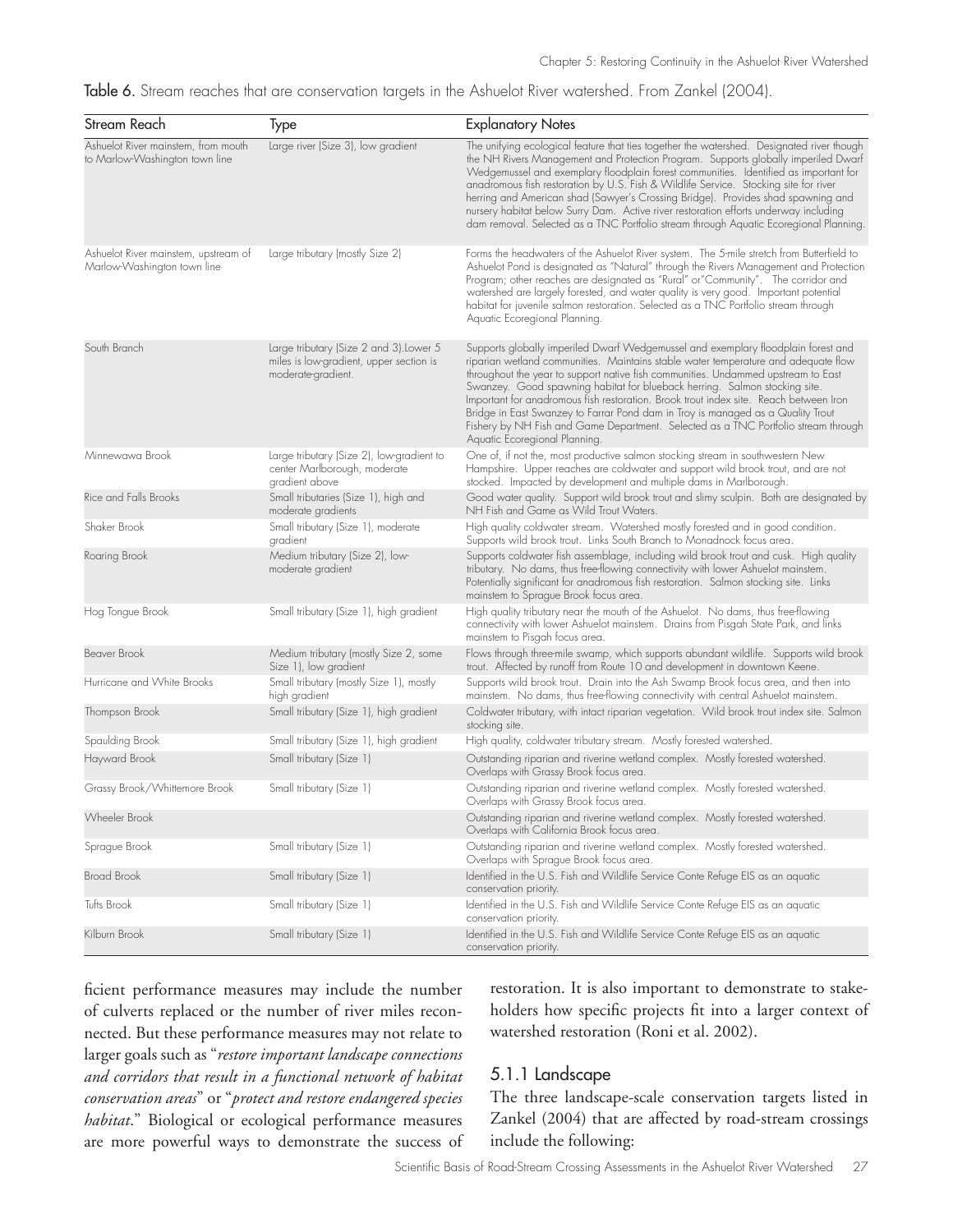- Ashuelot River mainstem
- Major tributaries
- • Small tributaries and headwater streams

Of the three, road-stream crossings are likely to have the greatest effect on small tributaries and headwater streams because culverts are most commonly installed in smaller streams. Bridges, which have far fewer ecological effects, are more commonly used in larger rivers. By narrowing the focus of a road-stream crossing assessment to smaller streams, we also narrow the list of species and habitats that road-stream crossings are likely to affect.

Specific stream reaches are conservation targets because of the habitat they offer and species they support. Streams should also be viewed as natural "roads" (i.e., migration corridors) for a variety of aquatic and riparian species. The Ashuelot River Watershed Conservation Plan focuses heavily on connectivity of large parcels of undeveloped and protected land such as state parks and forests, conservation easements, and roadless areas. Examples include Pisgah State Forest, Surry Mountain, the Andorra Highlands, and Mt. Monadnock. It is important to maintain stream and riparian connectivity into and within these lands, since these lands (and waters) will become increasingly important for maintaining the region's biodiversity as development pressure intensifies. One example is Broad Brook that connects the mainstem Ashuelot River to Pisgah State Forest.

Table 6 lists the stream reaches in the Ashuelot watershed that TNC has identified as important. Removing barriers to provide access to and within these habitats is important, whereas restoring connectivity between an urban stream reach and an agricultural stream reach might not be as important.

#### 5.1.2 Habitat

A critical component of integrating habitat considerations into stream barrier assessments is to characterize habitat and consider the life history and habitat requirements of target species. The key would be to look at habitat availability, habitat quality, and presence of target habitats on either side of a road-stream crossing. Managers could focus on road-stream crossings that are barriers, and look for obvious mismatches in habitat availability/quality on either side of the barrier. These road-stream crossings are more likely to fragment streams. The following are examples of important habitat features:

• Connectivity with other habitats, such as small tribu-

taries, wetlands, floodplains, and ponds

- • Critical feeding areas, such as riffles, pools, adjacent wetlands, and adjacent fields and thickets (for wood turtles)
- • Spawning areas, such as gravel substrates with groundwater upwelling or floodplain vernal pools
- • Overwintering areas, such as deep pools or natural ponds
- Thermal refuge
- Connectivity between degraded areas and high-quality habitats
- Habitat likely to support source populations of target species
- Rearing habitat

Unique habitats and natural communities should also be considered, such as natural waterfalls or springs. In addition specific habitat considerations, the distance between stream crossings can be a useful criterion for assessing the fragmenting effect of barriers. How many miles of stream habitat would be reconnected if a restrictive stream crossing were removed? Longer distances will usually encompass greater habitat complexity and are more likely to function as complete ecological units. Thus, using continuous river miles as a criterion for prioritizing which barriers to remove or restore can be suitable approach if other information is lacking. However, this may not account for rare or endangered species, unique habitats, source populations, and other features with high conservation value.

#### 5.1.3 Species

It may be necessary to compile a species list for reaches upstream and downstream of each crossing and examine the life history, ecology, and conservation value of each species. Table 7 lists potential target species for assessing and restoring continuity in the Ashuelot River watershed. The traits that make these species conservation targets might include:

- Rarity
- • Indicator species for target habitats
- • Indicator species for watershed connectivity
- • Susceptibility to barriers
- • Ecosystem role

**Fish:** More than 40 species of fish exist in the Ashuelot River watershed, though fewer than 20 species exist in the small streams that are most affected by road-stream crossings, and fewer than 10 species in most individual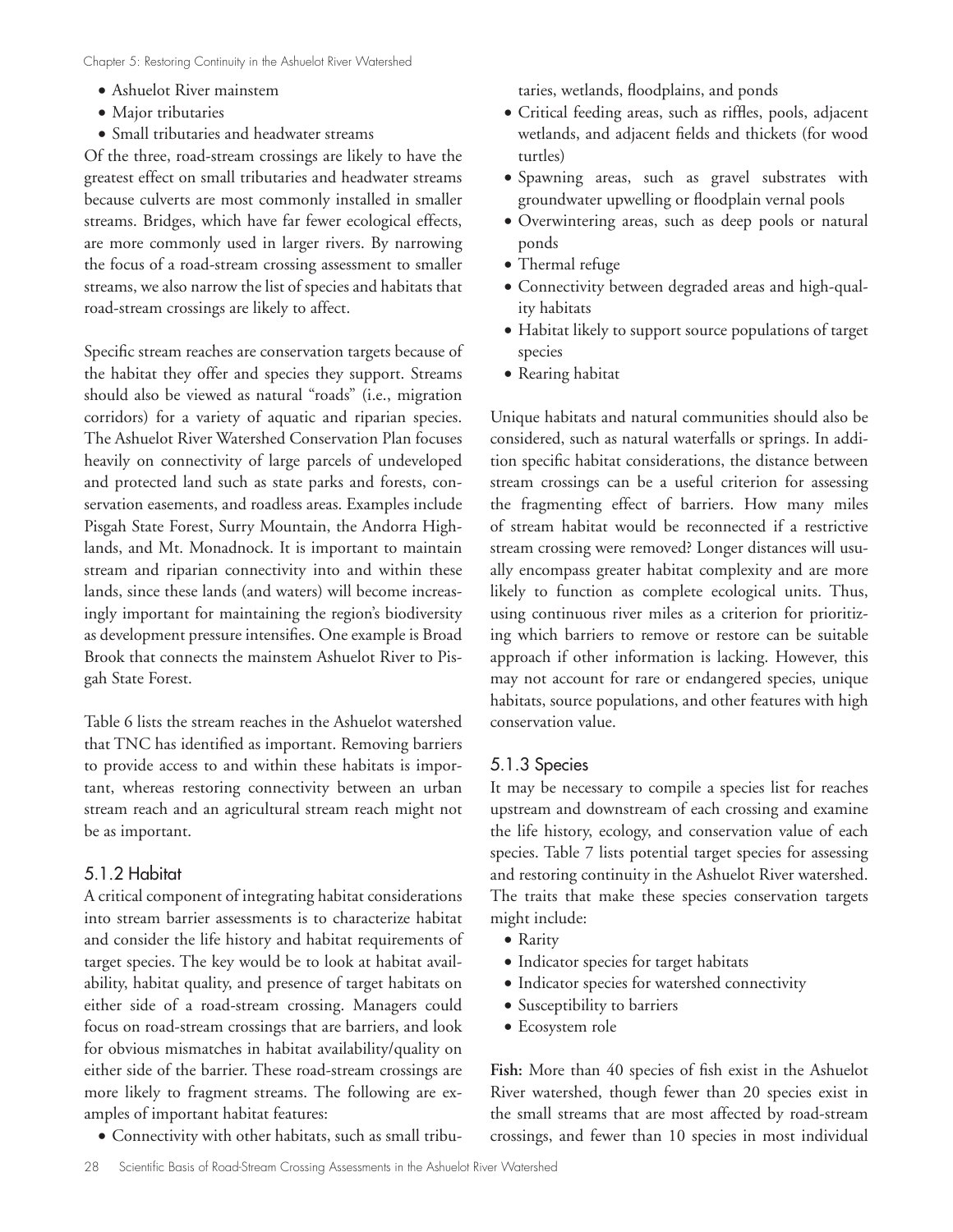# Table 7. Species that are potential conservation targets in the Ashuelot River watershed.

| Species                                   | Justification                                                                                                                                                                                                                                                                                                                                                                                                                                                                                                                                                                                                                                                                                                                                                                                                                            |
|-------------------------------------------|------------------------------------------------------------------------------------------------------------------------------------------------------------------------------------------------------------------------------------------------------------------------------------------------------------------------------------------------------------------------------------------------------------------------------------------------------------------------------------------------------------------------------------------------------------------------------------------------------------------------------------------------------------------------------------------------------------------------------------------------------------------------------------------------------------------------------------------|
| <b>Brook Trout</b>                        | Coldwater species restricted to headwater streams. Dominant vertebrate in many 0-2 order streams. Sensitive to disturbance<br>and fragmentation, especially changes in flow regime, thermal regime, and non-native species. Target of habitat protection and<br>restoration programs throughout the Northeast. Host for eastern pearlshells. Recreationally valuable.                                                                                                                                                                                                                                                                                                                                                                                                                                                                    |
| Atlantic Salmon                           | Coldwater species whose juveniles are restricted to small streams. Sensitive to disturbance and fragmentation, especially<br>changes in flow regime, thermal regime, and non-native species. Diadromous species that needs downstream passage to<br>Ashuelot mainstem and the Connecticut River; upstream passage for adults should be a long-term goal but is contingent on<br>successful restoration of Connecticut River spawning stocks. For now, Ashuelot populations exist because of stocking. Target of<br>habitat protection and restoration programs throughout the Northeast. Juveniles are hosts for eastern pearlshell, dwarf<br>wedgemussel, and creeper. Recreationally valuable.                                                                                                                                         |
| Fallfish                                  | One of the more common and widespread species in small to large northeastern rivers, often comprising a significant<br>proportion of total biomass. One of the largest native resident predators in small rivers. Mound-building behavior influences<br>instream habitat for other species and makes spawning easy to observe and measure. Overwinter in larger streams and deeper<br>portions of small streams and may migrate into smaller streams for spawning and feeding. River continuity is probably as<br>important for fallfish as it is for brook trout, but fallfish are less athletic and might be more susceptible to barriers. Host for<br>triangle floater and creeper, and possibly other mussels.                                                                                                                       |
| <b>White Sucker</b>                       | One of the more common and widespread species in small to large northeastern rivers, often comprising a significant<br>proportion of total biomass. One of the largest native species in small rivers. One of the few large benthivores in local rivers<br>and probably has an important role in the abundance and distribution of benthic macroinvertebrates and ecosystem processes.<br>Overwinter in larger streams and deeper portions of small streams and may migrate into smaller streams for spawning and<br>feeding. Spawning migrations can be at the scale of reaches and rivers (1000-10000 meters). River continuity is probably as<br>important for white suckers as it is for brook trout, but suckers are less athletic and might be more susceptible to barriers. Host for<br>triangle floater, possibly other mussels. |
| <b>Blacknose Dace</b>                     | The second most common and widespread species in small streams in the Northeast behind brook trout. Important forage for<br>large fish, and as a numerically dominant insectivore, likely has an important role in nutrient cycling and stream productivity.<br>Mainly resident, with micro-scale to possibly reach-scale movement, but susceptible to downstream displacement during floods.<br>Limited mobility and poor jumping and swimming ability makes this species slow to recolonize areas after being displaced.<br>Highly susceptible to introduced predators, habitat degradation, and changes in thermal regime. Host for triangle floater, brook<br>floater, creeper, and possibly other mussels.                                                                                                                          |
| Longnose Dace                             | See blacknose dace.                                                                                                                                                                                                                                                                                                                                                                                                                                                                                                                                                                                                                                                                                                                                                                                                                      |
| <b>Tessellated Darter</b>                 | Common in small to large rivers throughout the Connecticut River Valley, often numerically dominant in 3-5 order streams. Small-<br>bodied benthic species that provides forage for larger species. Typically displays only micro-scale movement but individual<br>movement of more than 500m has been reported in the literature. Morphology and benthic existence probably makes them less<br>vulnerable to downstream displacement during floods than other water column species, but darters have extremely poor jumping<br>and swimming abilities (especially with regard to instream barriers) and are likely slow to recolonize areas after being<br>displaced. Primary host for the federally endangered dwarf wedgemussel, boosting the conservation value of this species.                                                     |
| Slimy Sculpin                             | Somewhat common in small coldwater streams, often sharing habitat with only brook trout and two-lined salamanders in<br>headwater reaches. Sculpins are morphologically, behaviorally, and ecologically similar to tessellated darters but are more<br>small-stream and coldwater specialists. Typically displays only micro-scale movement but individual movement of more than 200<br>m has been reported in the literature. Like darters, sculpins are slow to recolonize after being displaced because of their<br>sedentary nature and poor jumping and swimming ability. Host for at least 4 important mussels: triangle floater, brook floater,<br>dwarf wedgemussel, and creeper.                                                                                                                                                |
| Dwarf Wedgemussel                         | Federally endangered freshwater mussel whose stronghold is the upper Connecticut River and a few of its principal tributaries.<br>The Ashuelot River supports one of the largest known populations, particularly the reach between West Swanzey and Surry, as<br>well as lower portions of the South Branch. Because of its habitat in the Ashuelot River (larger, low-gradient systems), it is unlikely<br>to be as strongly affected by culverts as other small-stream species. Nevertheless, maintenance of stream continuity for native<br>fish assemblages and maintenance of water quality and habitat quality are imperative for dwarf wedgemussels.                                                                                                                                                                              |
| Mussel Assemblages                        | Eight species of freshwater mussels occur in the Ashuelot River watershed, occupying most of the large permanent waterbodies.<br>Freshwater mussel assemblages should be conservation targets because mussels are long-lived (some more than 75 years),<br>relatively sedentary, sensitive to water quality and habitat disturbance, and reliant on fish to reproduce and disperse. Mussels<br>are excellent monitors of ecosystem health.                                                                                                                                                                                                                                                                                                                                                                                               |
| Spring Salamander<br>Two-lined salamander | Confined to permanent or ephemeral headwater streams, particularly high-gradient reaches with coarse substrate and bedrock<br>exposure, especially where fish are not present. Two-lined salamanders are more tolerant of fish presence than spring<br>salamanders, often being co-dominant with brook trout in high-gradient coldwater streams. Culverts could be physical or<br>behavioral challenges. Both species are sensitive to sedimentation, which is often associated with poorly sited and poorly<br>designed road-stream crossings. The main reason that these species should be considered conservation targets is because of<br>their reliance on tiny headwater streams that often receive the least protection, and their sensitivity to disturbance.                                                                    |
| Wood Turtle                               | Found throughout the Ashuelot River watershed. Associated with streams and rivers but use upland areas within 300 m of the<br>stream. Daily and seasonal migration between streams and upland foraging and breeding areas are essential for wood turtle<br>populations. The greatest effects of road-stream crossings are culverts that are physical or behavioral barriers to wood turtle<br>movement, fragmentation of migration routes, and potential vehicle mortality (especially if turtles are forced to cross roads rather<br>than walk/swim along streams).                                                                                                                                                                                                                                                                     |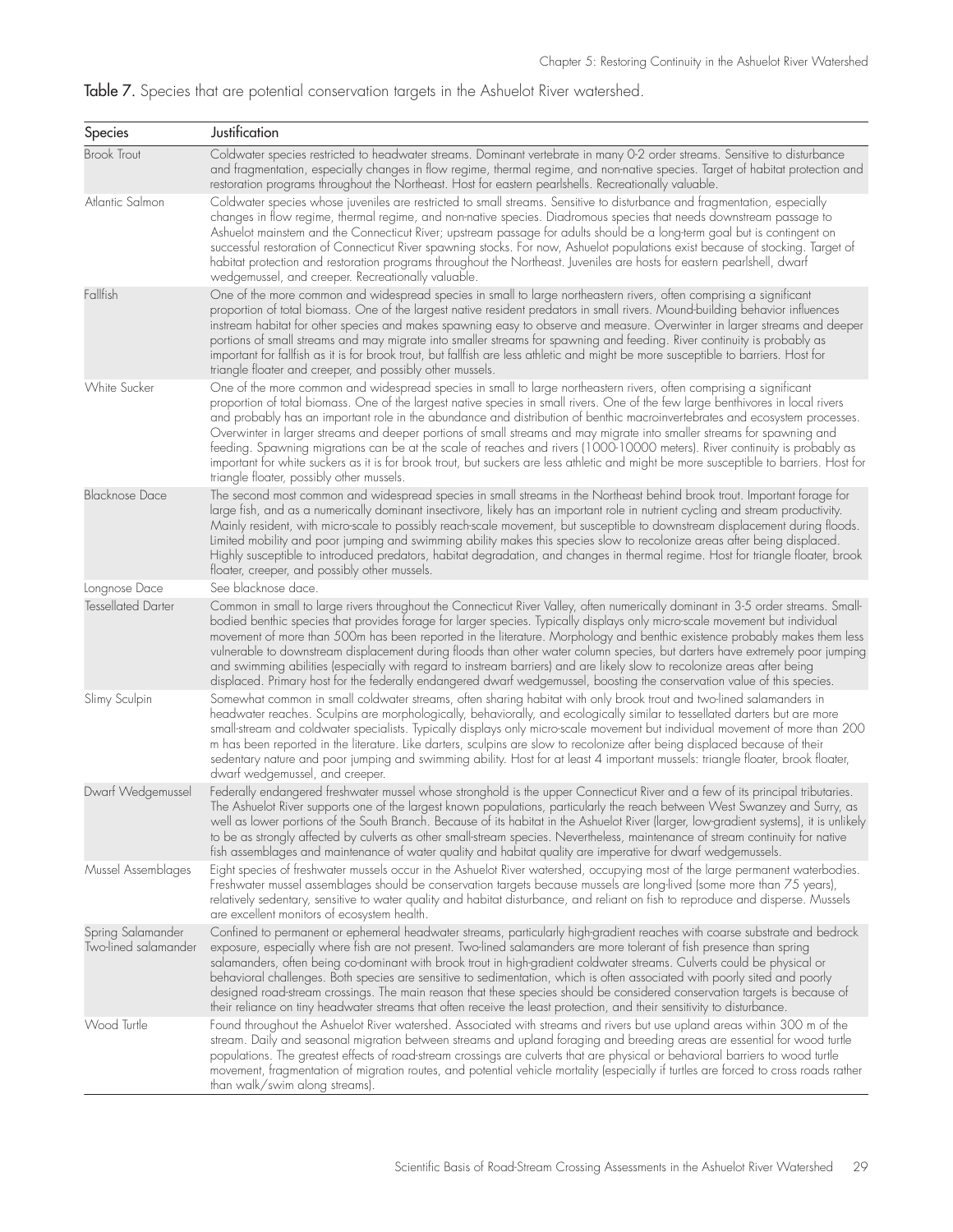| Species                                           | General Habitat                         | Ashuelot Watershed                                                      | <b>Host Species</b>                                                                                                                       |
|---------------------------------------------------|-----------------------------------------|-------------------------------------------------------------------------|-------------------------------------------------------------------------------------------------------------------------------------------|
| Eastern Pearlshell<br>Margaritifera margaritifera | Small rivers and streams                | Small trout streams; uncommon                                           | Atlantic salmon, brook trout, brown<br>trout                                                                                              |
| Triangle Floater<br>Alasmidonta undulata          | Small streams to large rivers           | Ashuelot mainstem and South Branch;<br>common                           | Common shiner, blacknose dace,<br>longnose dace, pumpkinseed<br>sunfish, fallfish, slimy sculpin, white<br>sucker                         |
| <b>Brook Floater</b><br>Alasmidonta varicosa      | Small rivers and streams                | Not in Ashuelot; present in Sugar River<br>(NH) and West River (VT)     | Longnose dace, blacknose dace,<br>golden shiner, pumpkinseed sunfish,<br>slimy sculpin, yellow perch                                      |
| Dwarf Wedgemussel<br>Alasmidonta heterodon        | Small to large rivers                   | Ashuelot mainstem (West Swanzey to<br>Surry Dam) and South Branch; rare | Tesselated darter, slimy sculpin,<br>Atlantic salmon                                                                                      |
| Creeper<br>Strophitus undulatus                   | Small streams to large rivers           | Ashuelot mainstem and South Branch;<br>fairly common                    | Creek chub, longnose dace, fallfish,<br>golden shiner, common shiner,<br>yellow perch, slimy sculpin, Atlantic<br>salmon, largemouth bass |
| Fastern Floater<br>Pyganodon cataracta            | Small streams to large rivers and lakes | Ashuelot mainstem, South Branch, and<br>ponds; fairly common            | Generalist: Warmwater species                                                                                                             |
| Alewife Floater<br>Anodonta implicata             | Small to large rivers and lakes         | Introduced to mainstem Ashuelot;<br>uncommon                            | American shad, alewife, blueback<br>herring                                                                                               |
| Eastern Elliptio<br>Elliptio complanata           | Small streams to large rivers and lakes | Most permanent waterbodies;<br>abundant                                 | Generalist                                                                                                                                |
| Eastern Lampmussel<br>Lampsilis radiata           | Small to large rivers and lakes         | Ashuelot mainstem and South Branch;<br>common                           | Generalist: Warmwater species                                                                                                             |

Table 8. Habitat and host fish of freshwater mussels that occur in the Ashuelot River watershed.

streams. Thus, species that are clearly conservation targets for the watershed as a whole—such as American shad—might not factor into a road-stream crossings assessment because American shad do not enter 0-4 order streams. In terms of barrier assessments and connectivity, the focus should be on native fish species that are challenged by barriers and whose populations are vulnerable to migration barriers. The best candidates are brook trout, Atlantic salmon, white sucker, fallfish, blacknose dace, longnose dace, slimy sculpin, and tessellated darter. Table 7 provides justification for these species to be considered conservation targets.

**Invertebrates:** The dwarf wedgemussel is clearly a watershed-wide conservation target, being the only federally endangered aquatic species in the watershed. But the species is naturally confined to large, low-gradient portions of the mainstem Ashuelot River and the south branch of the Ashuelot River (Nedeau 2003). The primary host fish for the dwarf wedgemussel, the tessellated darter, occupies a greater range of habitats, including small streams. Thus, culvert removal is likely to have only a slight indirect positive effect on dwarf wedgemussels by promoting the longterm persistence of tessellated darter populations in small headwater refugia.

Seven other freshwater mussel species occur in the Ashuelot River watershed, one of which—the alewife floaterwas accidentally introduced as part of New Hampshire Fish and Game's shad stocking program (Nedeau 2004). Though none of the species are state-listed in New Hampshire, several species are state-listed elsewhere in New England, making the Ashuelot's populations regionally important. These species include the triangle floater, creeper, and eastern pearlshell. The eastern lampmussel is common in the upper Connecticut River but is conspicuously scarce or absent in the Massachusetts portion of the river (personal observation). The Ashuelot River supports large populations of eastern lampmussels and could provide a source of colonizers for the lower Connecticut River.

Regardless of rarity, freshwater mussels play an important role in nutrient cycling and ecosystem function and thus should be a conservation target in streams that can support mussels. Given the unique relationship between freshwater mussels and fish, any projects that seek to restore native fish assemblages should also benefit mussels. Table 8 lists habitats and likely host fish for freshwater mussels that occur in (or near) the Ashuelot River watershed.

**Other Species:** Stream salamanders (particularly spring salamanders and two-lined salamanders) should be conservation targets in 0-1 order, high-gradient headwater streams. Few studies have documented the effect of bar-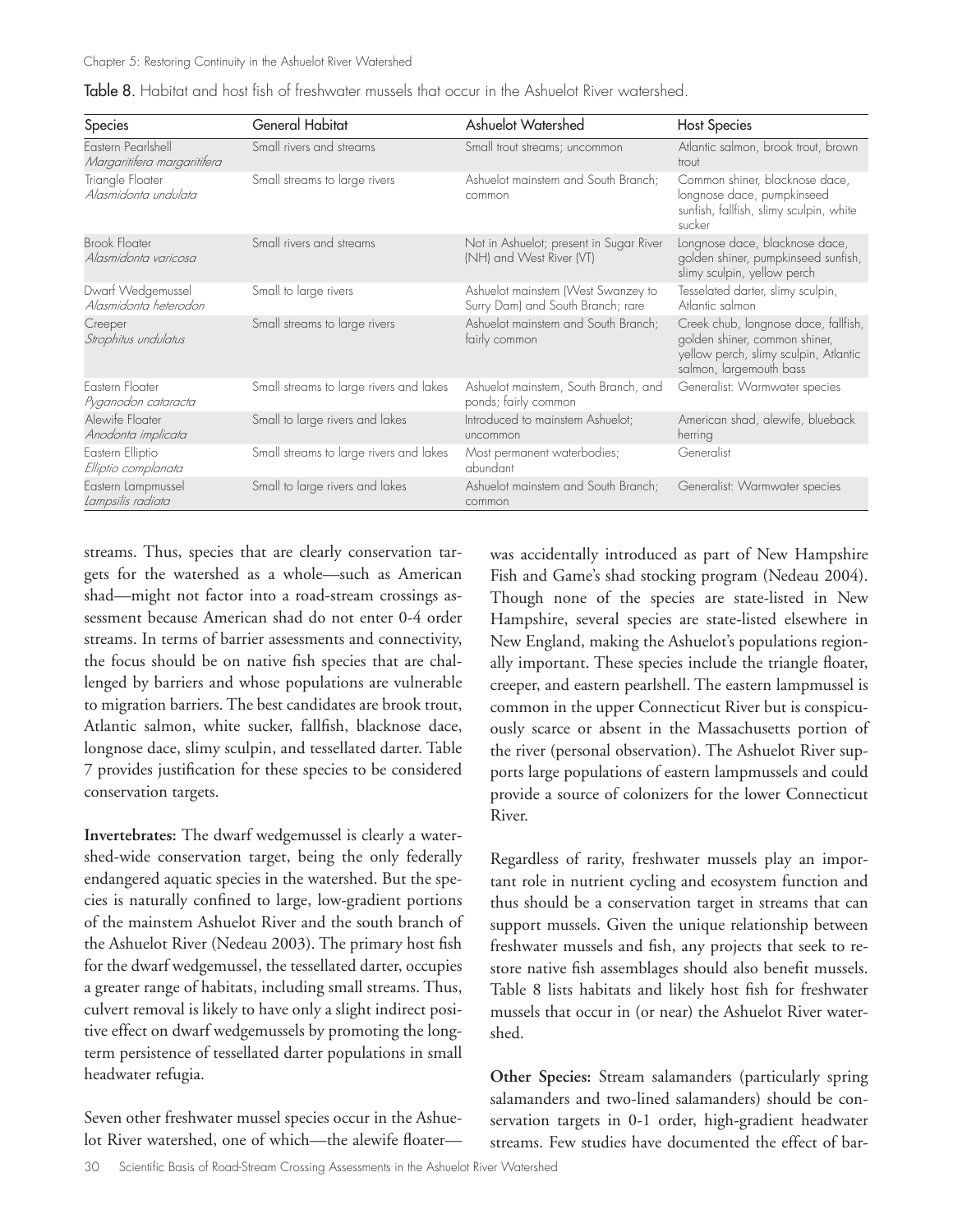riers on these species, or their ability to ascend barriers, but Lowe (2003, 2005) documented the importance of reach-scale movement for the spring salamander in New Hampshire. It seems logical that perched crossings and pipe culverts would inhibit movement of these species. Sedimentation is considered a threat to spring salamander populations (Lowe et al. 2004) by increasing embeddedness. Poorly sited or undersized stream crossings that cause bank erosion, or are susceptible to flood-related damage, may threaten salamander populations. Wood turtles, found throughout the Ashuelot River watershed, also rely on streams and rivers and migrate along watercourses and into riparian areas. Wood turtles are a species of conservation concern throughout the Northeast.

#### 5.2 COMPREHENSIVE ECOLOGICAL ASSESSMENT

A comprehensive assessment should consider three levels of conservation targets: landscape, habitat, and species. For example, the more than 1000 road-stream crossings in the Ashuelot River watershed could be evaluated in the context of these three categories. The exercise could be as simple as having a list of parameters and a system to score and rank stream crossings according to their ecological impact. Specific restoration objectives would dictate the list of parameters and the scoring process, perhaps weighing certain parameters more heavily than others (e.g., endangered species habitat vs. distance to conservation lands). Table 9 provides a list of potential variables for use in the Ashuelot River watershed.

There are two obvious benefits of this exercise: to focus only on the conservation targets that are most affected by road-stream crossings, and to narrow the list of all roadstream crossings to a short list: the worst of the worst. Since restoration dollars are limited, and a single culvert upgrade or replacement can cost tens of thousands of dollars, this exercise is extremely valuable.

A parallel effort could rank road-stream crossings according to engineering specifications and physical measurements, and provide a "worst of the worst" list comprised of crossings that are severely perched, grossly undersized, or fail during floods. Upgrading or replacing these structures might meet economic objectives and restore physical habitat, but may do little to further the ecological goals that the Ashuelot River Continuity Project is based on. It would be instructive to compare scores/ranks derived from ecological vs. physical ranking processes to see how congruent they are. A reasonable compromise between physical measurements and ecological concerns would be to target those stream crossings that rank high in both categories.

The field of barrier assessments and watershed continuity is replete with analogies to humankind's transportation infrastructure, and here is one to close on: a tree that falls across a dead-end road causes fewer problems than a tree that falls across a busy highway. Determine where a road originates, where it leads, and who is driving on it before deciding what downed trees to remove first.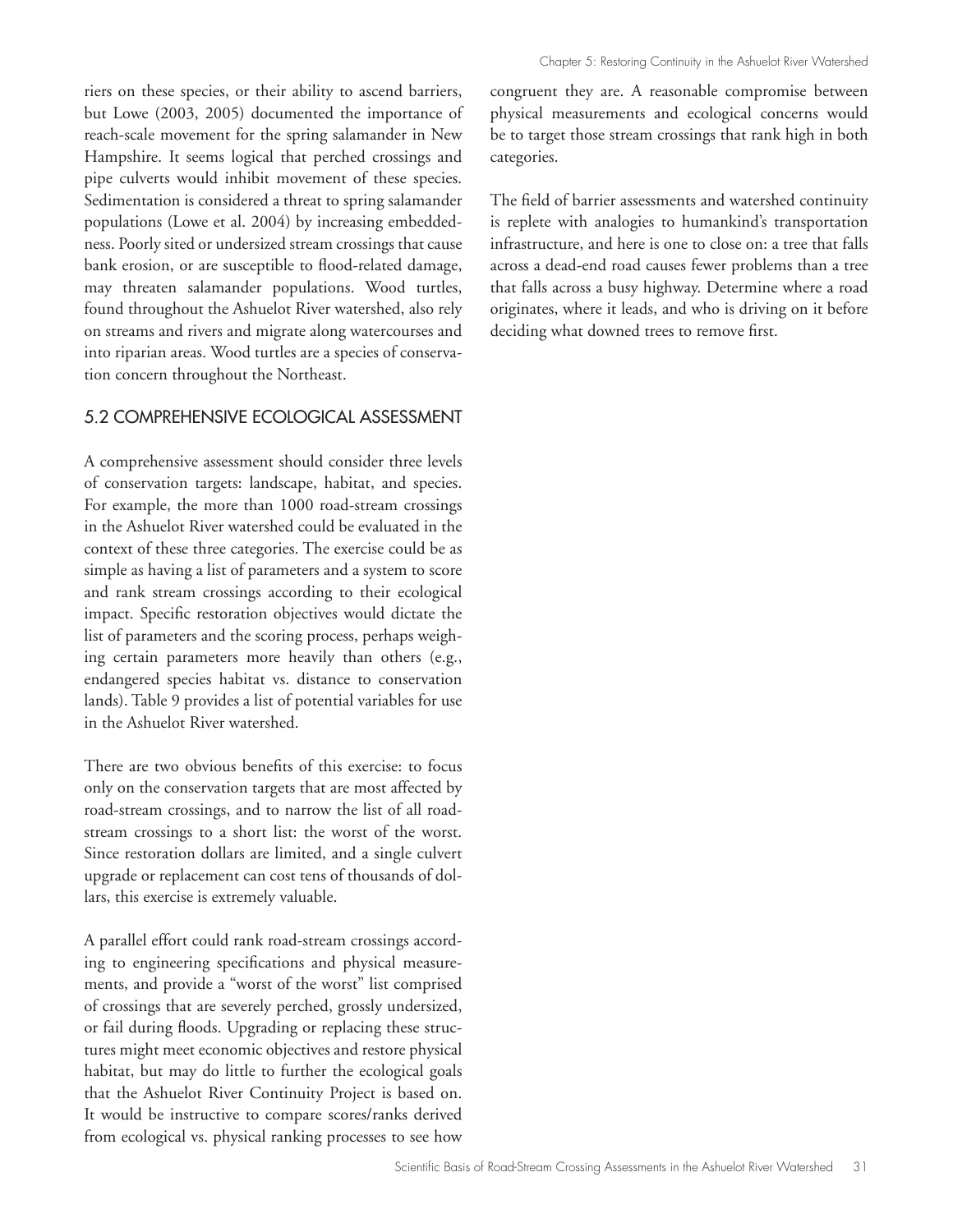Table 9. Landscape/watershed, habitat, and species variables that might be used to assess the ecological effects of road-stream crossings.

| Variable                         | Note                                                                             |
|----------------------------------|----------------------------------------------------------------------------------|
| Landscape/Watershed              |                                                                                  |
| Flevation                        |                                                                                  |
| Stream Order                     | Using Strahler method of stream order classification                             |
| Link Number                      | Number of 1st order source streams upstream from the site                        |
| C-Link                           | Number of confluences downstream along a direct path to the mainstem             |
| D-Link                           | Magnitude of the link number of the channel below the next downstream confluence |
| Upstream Watershed Area          |                                                                                  |
| Distance to Ashuelot Mainstem    |                                                                                  |
| Distance from Headwater Source   | Distance (by stream) to furthest point in the upstream stream network            |
| Fragmentation Index              | Number barriers along distance to mainstem + distance from source                |
| Unimpeded Reach Length           | Distance to next upstream barrier + distance to next downstream barrier          |
| Distance to Target Lands         | Distance (by stream) to protected lands and other important habitat areas        |
| Target Corridor                  | Is the road-stream crossing in a target stream corridor?                         |
| Human Development in Watershed   | Some sort of index of development, such as roads or buildings per square mile    |
| Percent Agriculture in Watershed |                                                                                  |
| Percent Forest in Watershed      |                                                                                  |
| Percent Wetlands in Watershed    |                                                                                  |
| Habitat                          |                                                                                  |
| Natural waterfalls               | Presence, distance to, and number of other barriers in between                   |
| Springs and Seeps                | Presence, distance to, and number of other barriers in between                   |
| Riparian Wetlands                | Presence, distance to, and number of other barriers in between                   |
| Floodplain Forests               | Presence, distance to, and number of other barriers in between                   |
| Coldwater Habitats               | Presence, distance to, and number of other barriers in between                   |
| Natural Ponds                    | Presence, distance to, and number of other barriers in between                   |
| Deep Pools                       | Presence, distance to, and number of other barriers in between                   |
| Upstream Mesohabitat Diversity   | Pools, riffles, runs                                                             |
| Downstream Mesohabitat Diversity | Pools, riffles, runs                                                             |
| <b>Bank Condition</b>            | Some sort of measure/index of bank condition (stability)                         |
| Riparian Condition               | Some sort of measure/index of riparian condition                                 |
| Substrate                        | Dominant substrate upstream and downstream (e.g., sand, gravel, boulder)         |
| Species                          |                                                                                  |
| Brook trout                      | Presence, abundance, habitat suitability                                         |
| Atlantic salmon                  | Presence, abundance, habitat suitability                                         |
| Fallfish                         | Presence, abundance, habitat suitability                                         |
| White sucker                     | Presence, abundance, habitat suitability                                         |
| Blacknose dace                   | Presence, abundance, habitat suitability                                         |
| Lonanose dace                    | Presence, abundance, habitat suitability                                         |
| <b>Tessellated Darter</b>        | Presence, abundance, habitat suitability                                         |
| Slimy Sculpin                    | Presence, abundance, habitat suitability                                         |
| Dwarf Wedgemussel                | Presence, abundance, habitat suitability                                         |
| Mussel Assemblages               | Presence, abundance, habitat suitability                                         |
| Spring Salamander                | Presence, abundance, habitat suitability                                         |
| Two-lined Salamander             | Presence, abundance, habitat suitability                                         |
| Wood Turtle                      | Presence, abundance, habitat suitability                                         |
| Invasive Species                 | Presence, abundance, habitat suitability                                         |
| Unique Assemblages               | Such as headwater, coldwater, springs, etc.                                      |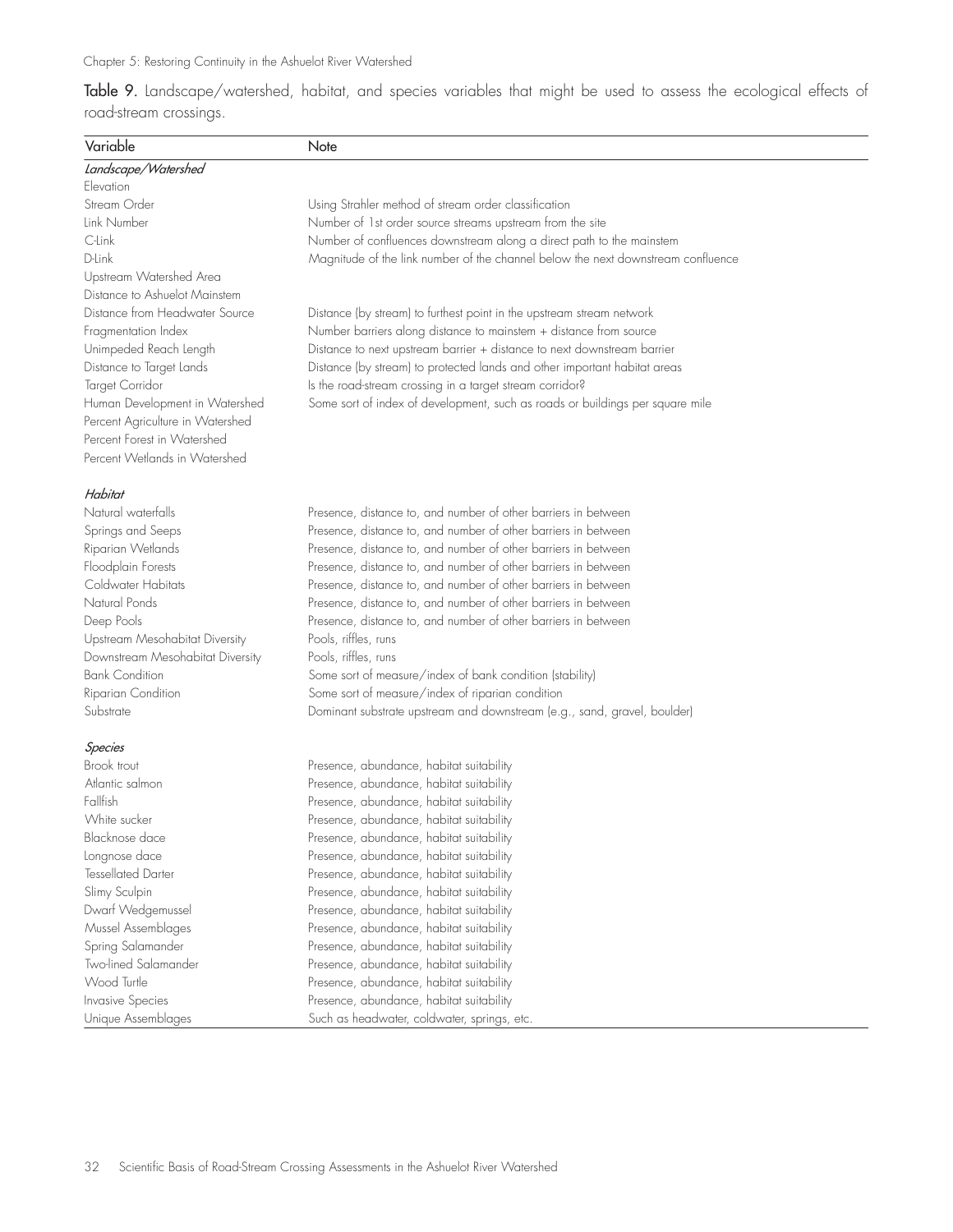# APPENDIX 1 Movement and Ecology Information

The following is an informal synopsis of pertinent movement and ecology data for some common stream fish of the Northeast. The literature review was not exhaustive, but nevertheless provided enough information to broadly characterize species and species groups (along with expert opinion provided by regional scientists). Additional information was found in Werner (2004) but is not included here. Collectively, these sources provided information to group species, develop performance thresholds, characterize key species traits, and understand ecological effects of barriers.

## Trout and Salmon (Family Salmonidae)

#### Schmetterling and Adams (2004)

Brook trout displayed average movement of 34m (range: 18- 1248) during 24-July to 16-August in a small stream in Montana.

#### Adams et al. (2000)

Brook trout exhibited considerably more upstream movement in high-gradient streams than expected, including 1.2m high falls. Upstream movement through steep channels was dominated by larger trout, whereas immigration into high-gradient reaches by small fish was uncommon.

#### Gowan and Fausch (1996)

Used mark-recapture techniques to determine movement of brook trout in high elevation mountain streams. Fish moved upstream more during the summer, and moved equally upstream and downstream between summers. Two main triggers for movement included elevated flow and onset of the reproductive season, but a large proportion of fish also exhibited large-scale movement during the summer. Surprisingly large number of individuals moved more than 2000 m. and greatest recorded movement was 3380 m. Authors point out that traditional methods of studying movement are biased and that movement is greater than previously thought.

#### Gowan and Fausch (2002)

Brook trout moved during the summer to monitor habitat conditions at a large spatial scale (100s of meters) and to maximize foraging locations.

#### Belford and Gould (1989)

Studied ability of four trout species to swim through six culverts ranging from 4593 m in length with varying slopes and water velocities. Using rainbow trout to represent all species, they indicated that "fish could swim distances of 10, 30, 50, 70, and 90 m with mean bottom velocities of up to 0.96, 0.80, 0.74, 0.70, and 0.67 m/s, respectively."

#### Kondratieff and Myrick (2006)

Quote: "10–15-cm brook trout could jump a 63.5-cm-high waterfall, equivalent to 4.7 times their body length, from a 50 cm-deep plunge pool, which was 3.7 times their body length. Larger size-classes were capable of jumping 73.5-cm waterfalls, or 2.9–4.0 times their body length, provided the plunge pools were at least 40 cm deep (1.6 times their body lengths). Shallow plunge pools (10 cm) prevented brook trout from all size-classes from jumping waterfalls 43.5 cm or more in height. Small fish were capable of jumping a greater number of body lengths over vertical obstacles than large fish. The data analyses identified vertical height, plunge pool depth, fish total length, and fish condition as factors important in predicting brook trout jumping performance."

#### Brandt et al. (2005)

Measured jumping performance of age-0 brook trout as a function of waterfall height, plunge pool depth, waterfall width, and light intensity. Fish were 44-104 mm long. Generally, fewer than 20% of the fish ascended waterfalls greater than 18 cm no matter the plunge pool depth. Brook trout had less success ascending narrow waterfalls. Light intensity had little success on jumping performance. Concluded that "narrow waterfalls with heights more than three body lengths and shallow plunge pools will probably restrict the movement of age-0 brook trout."

#### Erman and Hawthorne (1976)

Documented importance of intermittent streams for spawning rainbow trout. 39-47% of adult rainbow trout from a permanent stream (California) migrated into an intermittent stream and only 10-15% of the spawning run moved into permamently flowing tributaries. Early peak discharge and absence of competition from brook trout (that, being fall spawners, cannot spawn in the stream because it is dry during their spawning period) likely made the intermittent stream favorable for rainbow trout. The stream usually runs dry by late July to September, and it is interesting that this relatively short hydroperiod can support trout reproduction in most years.

#### Peake et al. (1997)

Provided models to estimate swimming speed of fish for a given fork length, temperature, and time period. For different water velocities, one can determine the distance the fish can swim at a given swimming speed and time period. For example, a 7 cm brook trout could maintain a speed of 0.41 m/s for 5 minutes. To traverse a 30 m culvert in 5 minutes, water velocity could not exceed 0.31 m/s. In contrast, a 20 cm brook trout could swim over 200 m in 5 minutes against a water velocity of 0.311 m/s, and to traverse a 30 m culvert, water velocity could be 0.9 m/s. It is instructive to plug the equations into a spreadsheet and try different combinations of fish length, swimming time, and water velocity.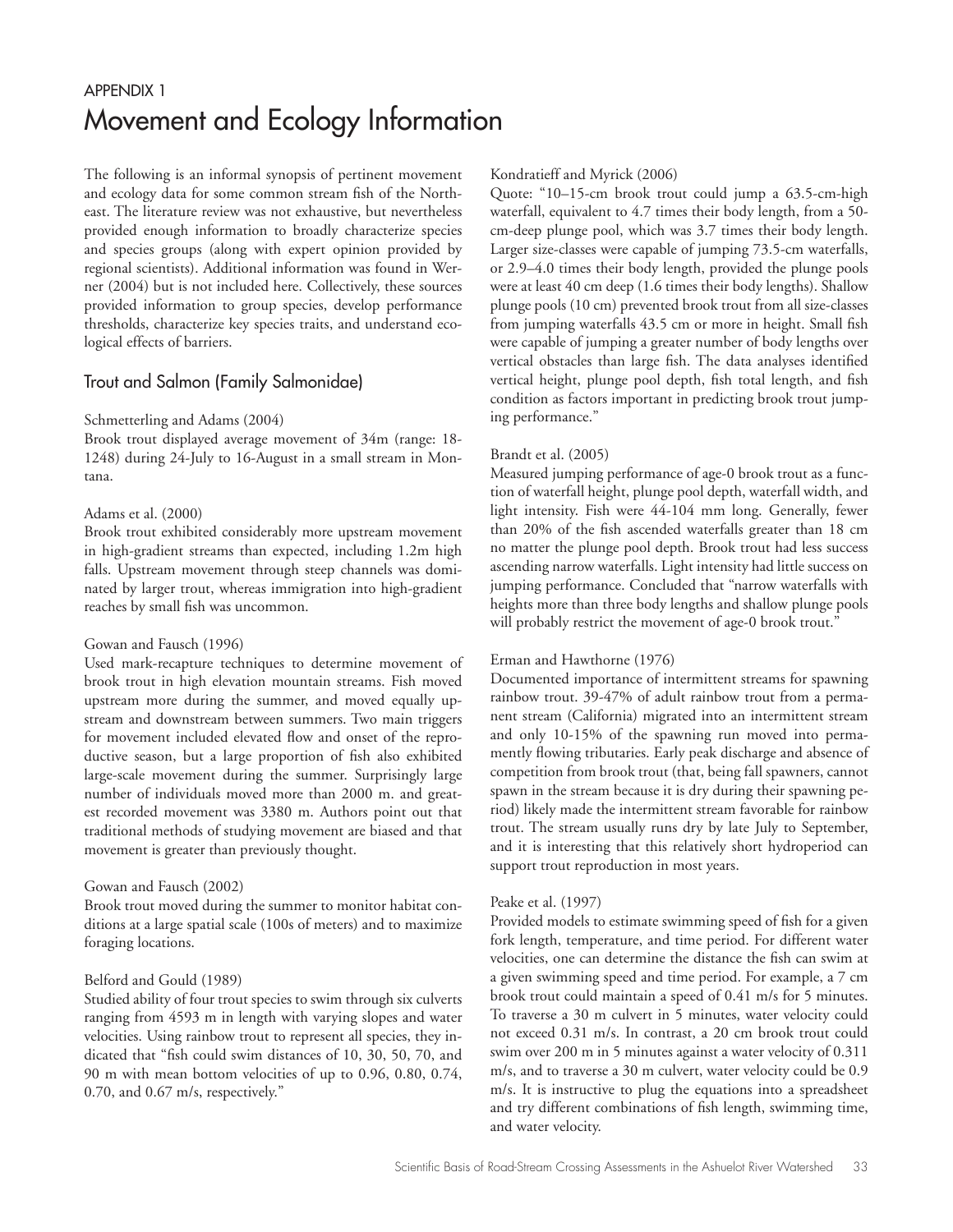# Minnows (Family Cyprinidae)

#### Hill and Grossman (1987)

Determined that the home range of blacknose dace was 12.9 m and the highest recorded movement was 40 m.

#### Mullen and Burton (1995)

Studied habitat use of adult and juvenile longnose dace in a Michigan stream to look for size-related habitat segregation. They were segregated by water velocity and substrate type – adults used areas of faster current and boulder substrate more than juveniles, although both adults and juveniles preferred similar habitat types within the riffle at large. But adults were more selective than juveniles.

#### Ross and Reed (1978)

Fallfish built nests and spawned from April to June, when water temps were above 15C. Fish spawned in riffle/run habitats with gravel substrates, in water at least 0.5m deep. Presumably fish congregated in these areas prior to spawning, though the study did not examine spawning movement.

#### Holthe et al (1995)

Tested jumping ability of the European minnow (Phoxinus) at different water temperatures to find ways to exclude them from brown trout waters. At cold temperatures (4.8-6.5C), no minnows were able to jump even a 3cm barrier. They could not induce them to jump. At warm temperatures (14-16.5C), minnows could jump up to 27cm. According to their analysis, there was only a 0.04% chance that minnows could pass waterfall barriers greater than 35cm. Larger minnows could jump highest.

#### Adams et al. (2000)

Studied swimming endurance and behavior of Topeka shiners (Notropis topeka) in the laboratory. Shiners could exhibited sustained swimming at water velocities of 30-40 cm/s. At water velocities from 40-75 cm/s. they exhibited prolonged and burst swimming and could swim for 10 min to less than six seconds before tiring. Swim speed and endurance increased with fish size. Authors felt that culvert water velocities less than 35 cm/s could be an indefinite length because fish could swim at this velocity without tiring, but culvert velocities near 60 cm/s would have to be very short (less than 2-3 meters) or need to have velocity refuges to be passable.

#### Miller (1964)

Cyprinids moved out of small and headwater streams as winter approached and overwintered in larger rivers. Fish that remain tend to be smaller adults or juveniles. Those remaining in smaller systems sought out backwaters, deeper pools, or other places with shelter from the currents. The proportion of resident vs migrant minnows depended in part on the severity of the winter. More fish stayed during mild winters and there was a corresponding weak spring migration. During harsh or wet winters, more fish moved downstream and there was a stronger spring migration back to spawning areas. This paper covered spawning behavior of several stream cyprinids in New York.

#### 34 Scientific Basis of Road-Stream Crossing Assessments in the Ashuelot River Watershed

# Sculpins (Family Cottidae)

#### McCleave (1964)

Home range of mottled sculpin estimated to be less than 150 ft in a small Montana stream from 4-August to 10-March. Upstream movement was almost 24% greater than downstream movement, movement was somewhat arbitrary (no mass movement), and homing was not exhibited. Greatest distances moved were 590 ft upstream and 502 ft downstream.

#### Greenberg and Holtzman (1987)

Maximum home range of banded sculpin estimated at  $47 \text{ m}^2$ .

#### Hill and Grossman (1987)

Home range of mottled sculpin estimated at 12.9m. The greatest recorded movement was 54.8 m.

#### Brown and Downhower (1982)

Mottled sculpin moved less than 15m and suggest that in June and July, movement is short and haphazard.

#### Schmetterling and Adams (2004)

Slimy sculpin moved an average of 18m (range: 16-209) in a small Montana stream during late summer. Estimated that 14% of the population was active, mostly during night or twilight and more often downstream than upstream.

## Bass and Sunfish (Family Centrarchidae)

#### Gerking (1953)

Longear sunfish exhibited home range in a small bedrock stream generally less than 200 ft, fish stayed in pools and rarely crossed long riffle sections. Most spawned May to June (Indiana). Rock bass generally moved less than 200 ft, fish stayed in pools and rarely crossed long riffle sections, and spawned in early spring. Home range of smallmouth bass generally about twice that of sunfish and rock bass. Larger fish roamed more often. Spawning period: May to July

#### Lukas and Orth (1993)

Stream-spawning redbreast sunfish began spawning in late May when water temperatures exceeded 20 C. Fish generally spawned in pools in depths greater than 0.5m (mean: 1.08 m) and water velocities <0.15 m/s (mean: 0.04 m/s).

#### Peake (2004)

Determined  $U_{\text{crit}}$  of 65-98 cm/s for smallmouth bass in a respirometer, which translated into maximum allowable water velocities of 54-63 cm/s for the fish to ascend a 50-m raceway. Yet in a volitional swim test, 82-95% of all individuals were able to make complete ascents of the raceway against water velocities of 40-120 cm/s. Neither water velocity, fish length, water temperature, exposure time, nor time in captivity significantly affected the probability of successful ascent. Based on this research, Peake recommended that  $U_{\text{crit}}$  should not be used to set water velocity criteria for smallmouth bass.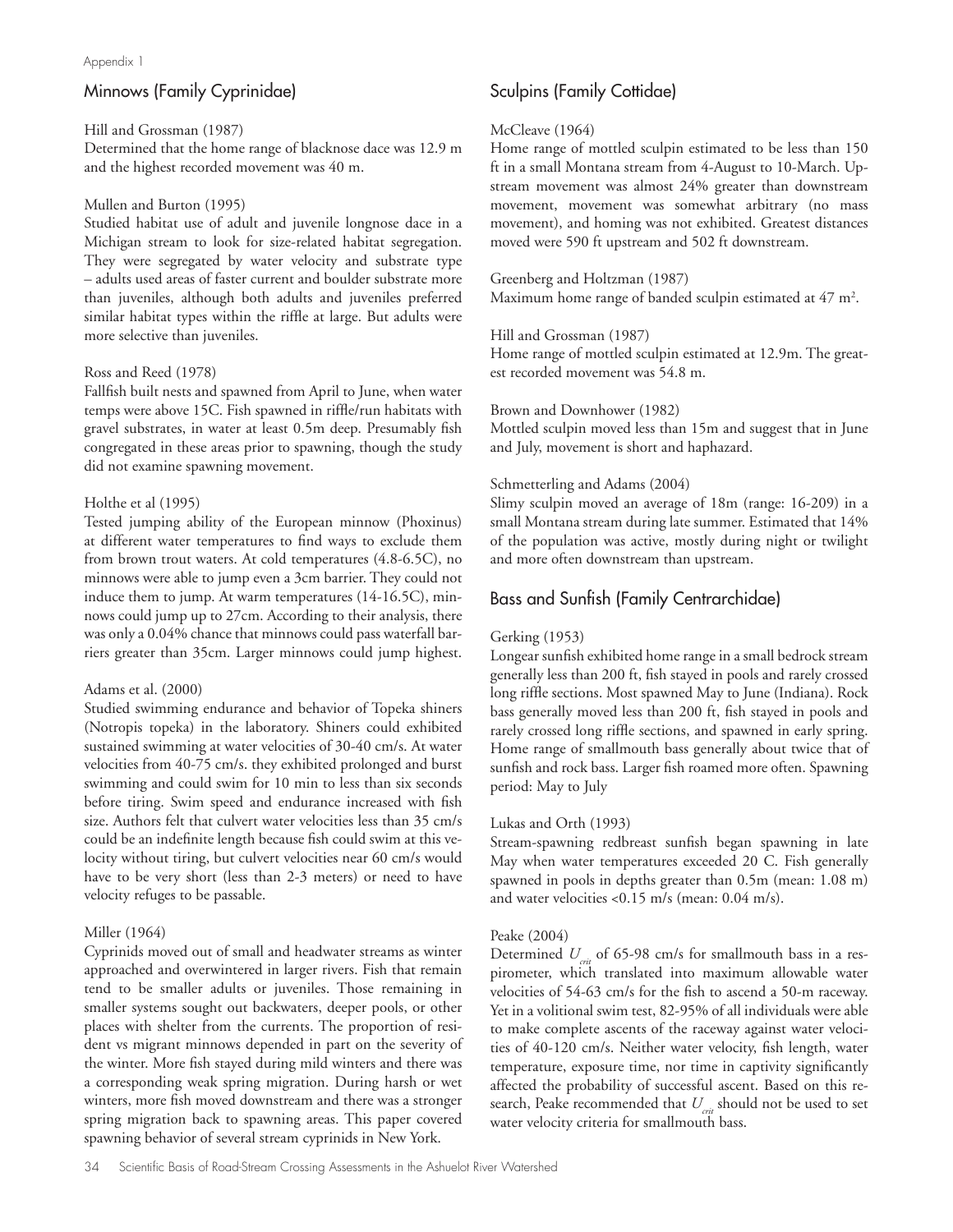#### Bunt et al. (1999)

Compared two Denil fishways with different velocities/slopes for attraction and passage efficiency of smallmouth bass (and suckers). Attraction and passage efficiency through the low velocity fishway was 82% and 36%, respectively. Attraction and passage efficiency through the high velocity fishway was 55% and 33%, respectively. Maximum water velocity used by bass was 0.99 m/s, very comparable to white suckers. Sample sizes were quite low, so results were not statistically robust. I was most impressed that suckers and bass had similar passage efficiency.

#### Perch and Darters (Family Percidae)

#### Matthews (1985)

Determined that Etheostoma flabellare could hold position at 24 cm/sec, juveniles 16.2 cm/sec. This was holding position only, not swimming. Defined critical current speed as the maximum velocity at which benthic fish can remain stationary without active swimming.

#### Toepfer et al. (1999)

From review: Percina pantherina spawn in areas with current velocities as high as 50 cm/sec, in swifter currents they can move short distances along the substrate but are generally washed downstream. From experiment: Fish more active at higher velocities 25-42cm/sec, though burst distance and total distance was lower at 42 and 60 cm/s than at 25 cm/s. Maximum burst distance at 25 cm/sec was 90cm, though successive bursts were shorter.

#### Suckers (Family Catostomidae)

#### Curry and Spacie (1984)

[Illinois] White suckers spawn in shallow riffles in upper reaches of tributaries, over gravel substrate. Spawning occurred when water temps stayed at or above 10C. Both white suckers and creek chubsuckers were more characteristic of headwater streams. Creek chubsuckers spawned in same areas as white suckers, but a bit later in the season and in deeper water with slower water velocity.

#### Page and Johnston (1990)

Provide good general description of sucker reproduction. Most stream-spawning suckers swim upstream to spawn, usually in the spring over rubble and gravel substrates in shallow fast-moving water. Suckers often have distinct spawning areas – males aggregate first and females come later. Distinct spawning habitat preference does have implications for stream-crossing assessments, particularly if spawning areas are isolated and potentially blocked by impassable barriers.

#### Bunt et al. (1999)

Compared two Denil fishways with different velocities/slopes for attraction and passage efficiency of white suckers (and smallmouth bass). Attraction and passage efficiency through the low velocity fishway was 50% and 55%, respectively. Attraction and passage efficiency through the high velocity fishway was 59% and 38%, respectively. Maximum water velocity used by bass was 0.96 m/s, very comparable to bass. Sample sizes were quite low, so results were not statistically robust. I was most impressed that suckers and bass had similar passage efficiency.

#### Crayfish

#### Hazlett et al. (1974)

Used mark-recapture techniques to monitor movement of Orconectes virilis. Home range ranged from 0-308m, and average movement between captures was 33m. Larger females moved more than smaller ones, and data suggested that while most crayfish do not move, the ones that do actually move may move quite far. One male moved 292m upstream in just two days.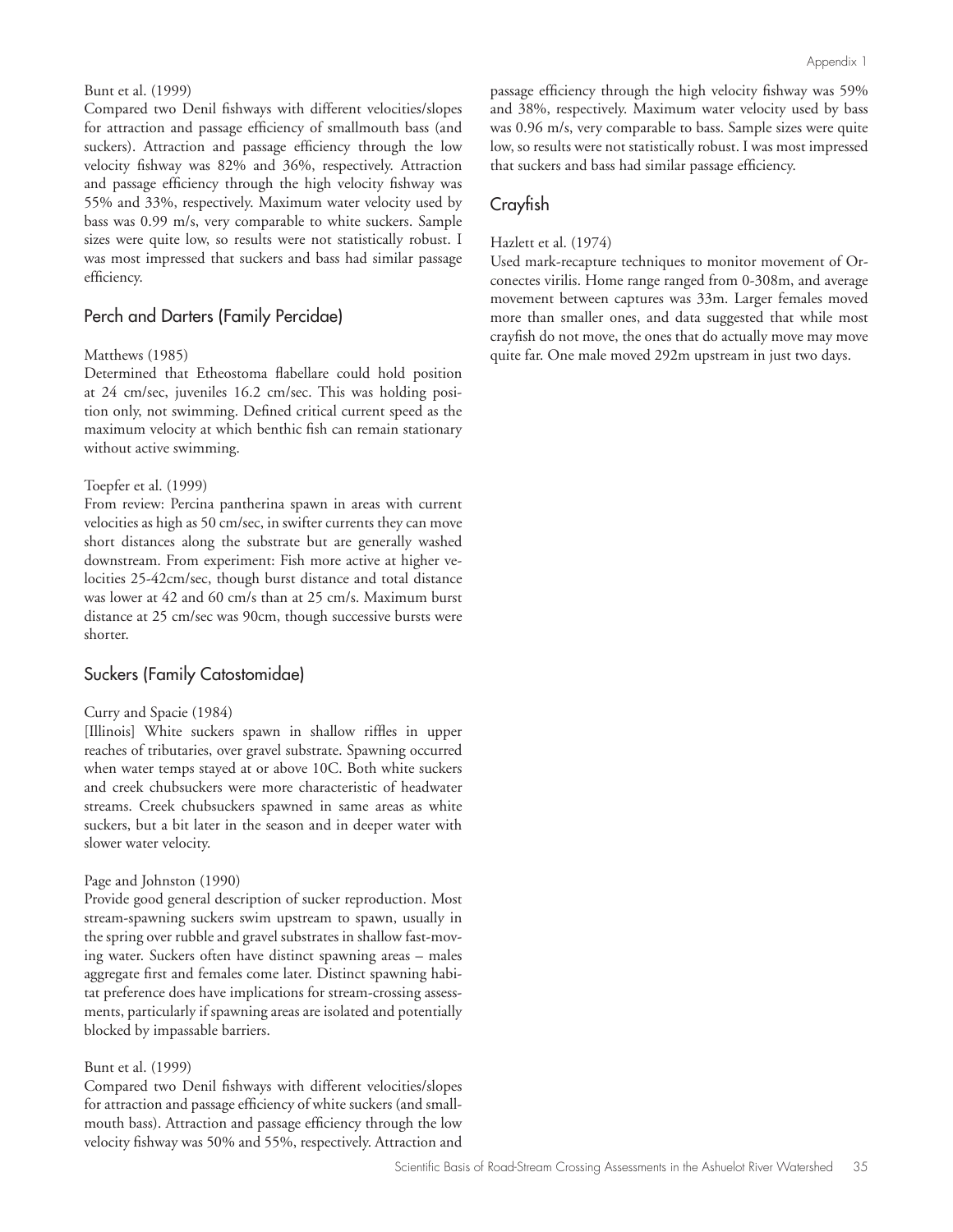# APPENDIX 2 Expert Opinion

Because there is little published information on the athleticism or ecology of northeastern stream fauna, I attempted to get expert opinion from regional fish biologists. Using an Excel-based survey, I asked biologists to provide numeric categorical scores for the spatial extent and seasonality of movement, jumping ability, swimming ability, and depth limitation. Scores were provided for all species (adults and juveniles) and for species groups. I received only a small number of completed surveys and the table on the facing page provides average values.

I found it difficult to get experts to offer their opinions. It

#### Likelihood of Movement

#### Spatially: To what extent would you expect them to move within a river or watershed?

| Micro     | Small-scale movement within microhabitats, generally less than 50m                                                            |
|-----------|-------------------------------------------------------------------------------------------------------------------------------|
| Meso      | Movement among mesohabitats, perhaps 50 to 1000m                                                                              |
| River     | Movement among mesohabitats and reaches along a river, perhaps 1000 to over 10000m                                            |
| Watershed | Long-distance migration throughout watersheds, from large rivers into small tributaries and back                              |
|           | Seasonally: When are these species or groups most likely to move? (for spawning, feeding, migration, and other habitat needs) |
| Spring    | April to June                                                                                                                 |
| Summer    | July to September                                                                                                             |
|           |                                                                                                                               |

| <b>JUILILICI</b> | This in nehieminei  |
|------------------|---------------------|
| Fall             | October to December |
| Winter           | January to March    |
| .                |                     |

#### Ranks (likelihood)

|   | None          |
|---|---------------|
|   | low           |
| 2 | Moderate      |
| 3 | Moderate/high |
|   | High          |

Confidence: Please rank, from 1-10, how confident you are in the rankings you provided for each species or group of species.

#### Jumping Ability

Is the species or group capable of ascending waterfalls, and to what extent?

Ranks

|  | Severely vertically challenged. 7 cm drop would be a barrier under most conditions |
|--|------------------------------------------------------------------------------------|
|--|------------------------------------------------------------------------------------|

- 1 Vertically challenged. 15 cm drop would be a barrier under most conditions
- 2 Moderate jumping ability. Can ascend drops of up to 30 cm
- 3 Good leaping ability. Can ascend drops of up to 60 cm
- 4 Excllent leaping ability; can ascend drops of greater than 100 cm under ideal conditions

#### Swimming Speed

How fast can the species or group swim? (maximum swimming speed)

| Ranks |                |
|-------|----------------|
| Ω     | Extremely slow |
|       | Slow           |
| 2     | Moderate       |
| 3     | Fast           |
| Λ     | Extremely fast |
|       |                |

#### Depth Limitation

To what extent is the species jumping or swimming ability limited by water depth, due to factors such as body shape or how they propel themselves through the water?

Ranks

|   | Severe   |
|---|----------|
|   | Strong   |
| 2 | Moderate |
| 3 | Slight   |
|   | None     |

Confidence: Please rank, from 1-10, how confident you are in the rankings you provided for each species or group of species.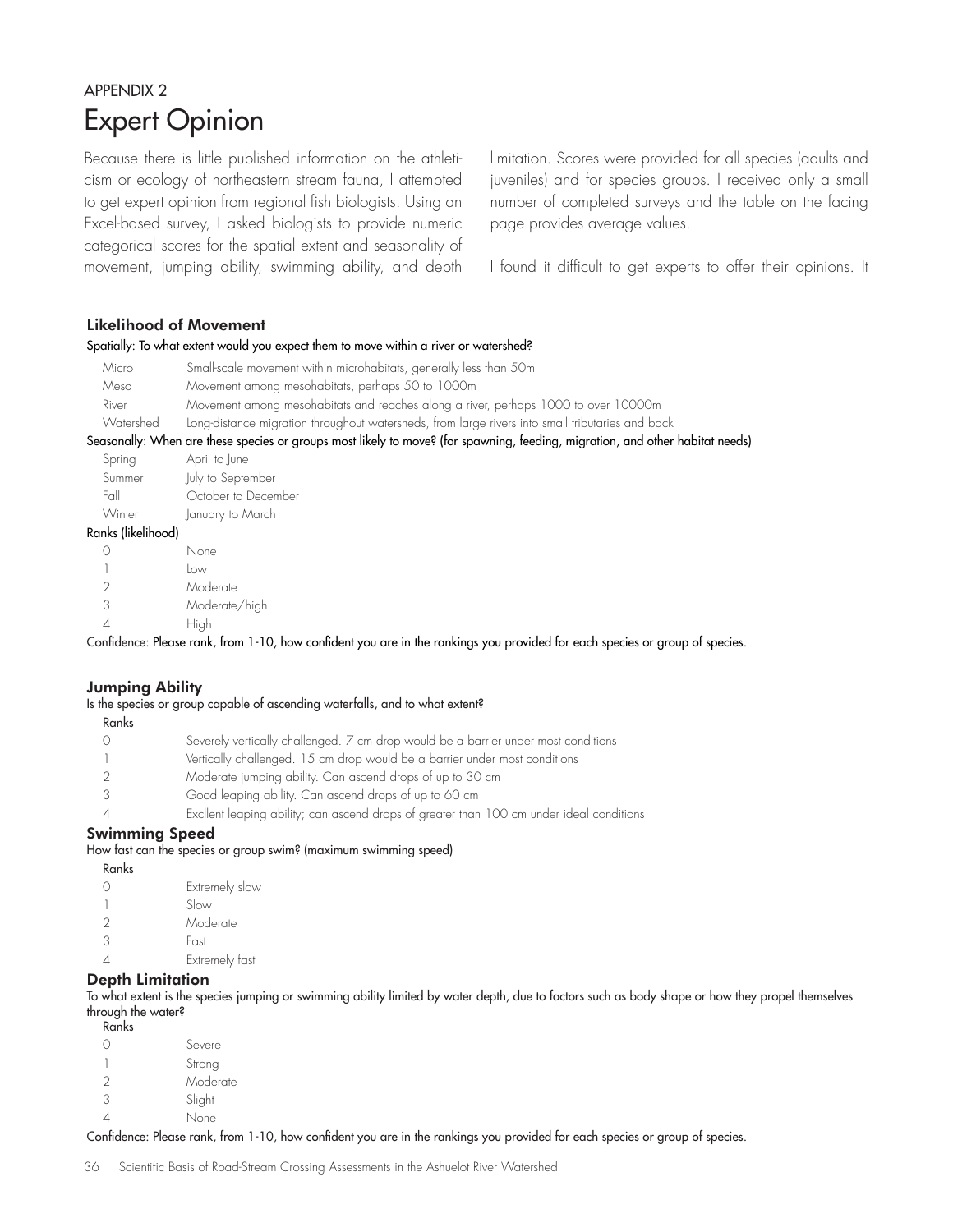Appendix Table 1. Average ranks (expert opinion) for movement and athleticism of of 9 groups of stream fish which were grouped according to taxonomic affinity and biology. More information on groups, movement, and athleticism is presented in Chapter 3 and Chapter 4.

|                              |                  | Likelihood of Movement |      |       |           |        |        |      |        | Jumping | Swimming | Depth      |
|------------------------------|------------------|------------------------|------|-------|-----------|--------|--------|------|--------|---------|----------|------------|
| Group                        | Stage            | Micro                  | Meso | River | Watershed | Spring | Summer | Fall | Winter | Ability | Speed    | Limitation |
| Trout and Salmon             | Adults           | 4.00                   | 3.83 | 3.35  | 3.02      | 2.77   | 2.17   | 3.71 | 1.52   | 3.38    | 3.56     | 1.75       |
|                              | <i>luveniles</i> | 4.00                   | 3.19 | 1.77  | 0.88      | 1.96   | 1.69   | 2.63 | 1.25   | 2.23    | 2.65     | 1.50       |
| Large Minnows<br>and Suckers | Adults           | 4.00                   | 3.94 | 3.28  | 1.56      | 3.56   | 2.17   | 2.17 | 1.06   | 2.03    | 2.83     | 2.44       |
|                              | Juveniles        | 3.89                   | 2.72 | 1.28  | 0.39      | 1.39   | 1.78   | 1.89 | 1.06   | 1.17    | 1.64     | 3.50       |
| Small Minnows                | Adults           | 4.00                   | 2.44 | 0.96  | 0.41      | 2.00   | 1.89   | 1.67 | 1.00   | 1.19    | 1.78     | 3.04       |
|                              | <b>Juveniles</b> | 4.00                   | 1.41 | 0.67  | 0.33      | 1.78   | 1.59   | 1.74 | 0.96   | 0.74    | 1.11     | 4.00       |
| Benthic Non-Minnows          | Adults           | 3.67                   | 1.92 | 0.83  | 0.67      | 1.92   | 1.58   | 1.67 | 1.50   | 0.42    | 1.00     | 3.58       |
|                              | <i>luveniles</i> | 3.67                   | 1.33 | 0.67  | 0.67      | 1.50   | 1.50   | 1.67 | 1.42   | 0.33    | 0.50     | 4.00       |
| Bass, Pickerel,<br>and Perch | Adults           | 4.00                   | 3.47 | 2.33  | 1.07      | 3.60   | 2.40   | 2.67 | 0.87   | 2.20    | 3.37     | 1.73       |
|                              | Juveniles        | 4.00                   | 2.87 | 1.33  | 0.40      | 1.80   | 1.93   | 2.00 | 1.13   | 1.20    | 1.73     | 3.07       |
| Sunfishes                    | Adults           | 4.00                   | 3.00 | 2.00  | 0.67      | 3.00   | 2.67   | 2.00 | 0.67   | 1.00    | 2.00     | 1.00       |
|                              | <i>luveniles</i> | 4.00                   | 2.00 | 1.00  | 0.33      | 1.67   | 1.67   | 1.33 | 1.00   | 0.67    | 1.00     | 3.00       |
| Catfishes                    | Adults           | 4.00                   | 3.33 | 2.17  | 0.67      | 3.00   | 2.00   | 2.00 | 1.00   | 1.00    | 1.33     | 3.00       |
|                              | <b>Juveniles</b> | 4.00                   | 2.33 | 1.00  | 0.33      | 1.67   | 1.67   | 1.67 | 0.67   | 0.67    | 0.67     | 4.00       |
|                              | Adults           | 4.00                   | 4.00 | 4.00  | 4.00      | 3.00   | 2.67   | 3.67 | 1.00   | 1.33    | 2.00     | 4.00       |
| Eels and Lampreys            | Juveniles        | 3.67                   | 3.67 | 3.67  | 3.67      | 3.67   | 1.67   | 1.33 | 0.67   | 0.33    | 0.83     | 4.00       |
| Alewife                      | Adults           | 4.00                   | 4.00 | 4.00  | 4.00      | 4.00   | 1.33   | 2.00 | 0.67   | 1.67    | 3.33     | 1.67       |
|                              | <b>Juveniles</b> | 3.67                   | 3.00 | 3.00  | 2.67      | 1.00   | 2.00   | 3.33 | 0.67   | 1.00    | 2.33     | 2.67       |

may have been unclear to the experts how this information was going to be used, thus they may have been reluctant to provide answers that could possibly be misconstrued or taken out of context. My survey could have been too simplistic, which could be frustrating for scientists who are familar with the enormous complexity of these issues. My survey could have been time consuming to complete, since I was hoping for information on all northeastern stream fish. Finally, scientists who are accustomed to looking to published literature for answers may feel uncomfortable making educated guesses. There is simply not much information on the ecology and movement of northeastern stream fish, and the importance of barriers for species like blacknose dace, slimy sculpins, or tessellated darters is anybody's guess.

I found that state biologists were more open to sharing information and ideas and providing "educated guesses" than academic research scientists. It will remain a challenge to get the academic and management people to work together to provide effective short-term solutions to the complex problem of barriers assessments. I think a conservative approach will circumvent this difficulty, since we can all agree that culverts are bad and the best solution is to closely approximate a natural stream channel.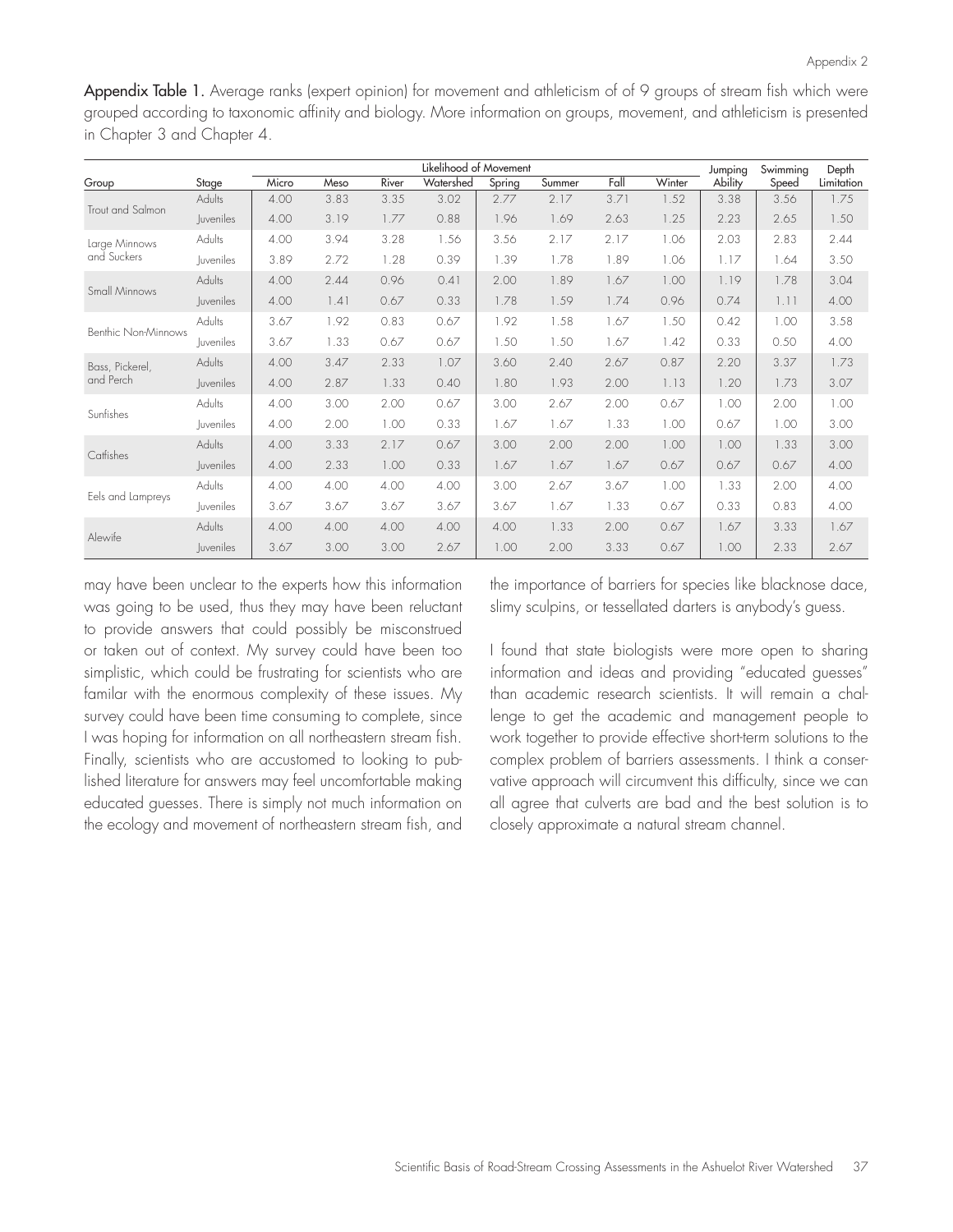# Bibliography

Aadland, L.P. 1993. Stream habitat types their fish assemblages and relationship to flow. North American Journal of Fisheries Management 13:790-806.

Adams, S.R., G.L. Adams, and J.J. Hoover. 2003. Oral grasping: a distinctive behavior of cyprinids for maintaining station in flowing water. Copeia 2003(4):851-857.

Adams, S.R., G.R. Parsons, J.J. Hoover, and K.J. Killgore. 1997. Observations on the swimming ability in shovelnose sturgeon (Scaphirhynchus platorynchus). Journal of Freshwater Ecology 12: 631-633.

Adams, S.R., J.J. Hoover, and K.J. Killgore. 2000. Swimming performance of the Topeka shiner (Notropis topeka), an endangered Midwestern minnow. American Midland Naturalist 144:178-186.

Adams, S.B., C.A. Frissell, and B.E. Rieman. 2000. Movement of nonnative brook trout in relation to stream channel slope. Transactions of the American Fisheries Society 129:623-638.

Albanese, B. 2001. Movement of fishes in a network of streams and implications for persistence. PhD Thesis, Department of Fisheries and Wildlife Sciences, Virginia Polytechnic Institute and State University, Blacksburg, Virginia, USA.

Albanese, B., P.L. Angermeier, and S. Dorai-Raj. 2004. Ecological correlates of fish movement in a network of Virginia streams. Canadian Journal of Fisheries and Aquatic Sciences 61:857-869.

Angermeier, P.L. 1995. Ecological attributes of extinction-prone species: loss of freshwater fishes of Virginia. Conservation Biology 9:143-158.

Angermeier, P.L., and M.R. Winston. 1997. Assessing conservation value of stream communities: a comparison of approaches based on centers of density and species richness. Freshwater Biology 37: 699-710.

Angermeier, P.L., and M.R. Winston. 1998. Local vs. regional influences on local diversity in stream fish communities of Virginia. Ecology 79:911-927.

Armstrong, J.D., P.S. Kemp, G.J.A. Kennedy, M. Ladle, and N.J. Milner. 2003. Habitat requirements of Atlantic salmon and brown trout in rivers and streams. Fisheries Research 62:143-170.

Bainbridge, R. 1960. Speed and stamina in three fish. Journal of Experimental Biology 37:129-153.

Baker, C.O., and F.E. Votapka. 1990. Fish passage through culverts. USDA Forest Service Report FHWA-FL-90-006.

Barton, B.A. 1977. Short-term effects of highway construction on the limnology of a small stream in southern Ontario. Freshwater Biology 7(2):99-108.

Beamish, F.W.H. 1978. Swimming capacity. Pages 101-187 in W.S. Hoar and D.J. Randall, editors. Fish Physiology, Volume 7. Academic Press, New York.

Behlke, C.E., D.L. Kane, R.F. McLean, and M.D. Travis. 1991. Fundamentals of culvert design for passage of weak-swimming fish. Alaska DOT & PF. Research Station. FHWA-AK-RD-10-:1-203.

Belanger, G., and M.A. Rodriguez. 2001. Homing behaviour of stream-dwelling brook charr following experimental displacement. Journal of Fish Biology 59:987-1001.

Belford, D.A., and W.R. Gould. 1989. An evaluation of trout passage through six highway culverts in Montana. North American Journal of Fisheries Management 9:437-444.

Brandt, M.M., J.P. Holloway, C.A. Myrick, and M.C. Kondratieff. 2005. Effects of waterfall dimensions and light intensity on age-0 brook trout jumping performance. Transactions of the American Fisheries Society 134:496-502.

Brown, L., and J.F. Downhower. 1982. Summer movements of mottled sculpins, Cottus bairdi (Pisces: Cottidae). Copeia 1982: 450-453.

Bunt, C.M., C. Katopodis, and R.S. McKinley. 1999. Attraction and passage efficiency of white suckers and smallmouth bass by two Denil fishways. North American Journal of Fisheries Management 19:793-803.

Castro-Santos, T. 2004. Quantifying the combined effects of attempt rate and swimming capacity on passage through velocity barriers. Canadian Journal of Fisheries and Aquatic Sciences 61:1602-1615.

Castro-Santos, T. 2005. Optimum swim speeds for traversing velocity barriers: an analysis of volitional high-speed swimming behavior of migratory fishes. Journal of Experimental Biology 208:421-432.

Clarkin, K., A. Connor, M.J. Furniss, B. Gubernick, M. Love, K. Moynan, and S.W. Musser. 2003. National inventory and assessment procedure for identifying barriers to aquatic organism passage at road-stream crossings. USDA Forest Service, San Dimas Technology and Development Center, San Dimas, CA.

Clevenger, A.P., and N. Waltho. Year? Dry drainage culvert use and design considerations for small- and medium-sized mammal movement across a major transportation corridor.

Coffman, J.S. 2005. Evaluation of a predictive model for upstream fish passage through culverts. MS Thesis, Department of Biology, James Madison University.

Cunjak, R.A., and G. Power. 1986a. Winter biology of the blacknose dace, Rhinichthys atratulus, in a southern Ontario stream. Environmental Biology of Fishes 17:53-60.

Cunjak, R.A., and G. Power. 1986b. Winter habitat utilization by stream resident brook trout (Salvelinus fontinalis) and brown trout (Salmo trutta). Canadian Journal of Fisheries and Aquatic Sciences 43:1970-1981.

Cunjak, R.A., T.D. Prowse, and D.L. Parrish. 1998. Atlantic salmon (Salmo salar) in winter: "the season of parr discontent"? Canadian Journal of Fisheries and Aquatic Sciences 55:161-180.

Curry, K.D., and A. Spacie. 1984. Differential use of stream habitat by spawning catostomids. American Midland Naturalist 111:267- 279.

Cyterski, M., and C. Barber. 2006. Identification and Prediction of Fish Assemblages in Streams of the Mid-Atlantic Highlands. Transactions of the American Fisheries Society 135:40–48

DeRosa, C.T., and D.H. Taylor. 1978. Sun-compass orientation in the painted turtle, Chrysemys picta (Reptilia, Testudines, Testudinidae). Journal of Herpetology 12:25-28.

Elvidge, C.D, C. Milesi, J.B. Dietz, B.T. Tuttle, P.C. Sutton, R. Nemani, and J.E. Vogelmann. 2004. U.S. constructed area approaches the size of Ohio. Eos 85(24):233-240 (15 Jun 2004).

Enders, E.C, D. Boisclair, and A.G. Roy. 2003. The effect of turbulence on the cost of swimming for juvenile Atlantic salmon (Salmo salar). Canadian Journal of Fisheries and Aquatic Sciences 60:1149-1160.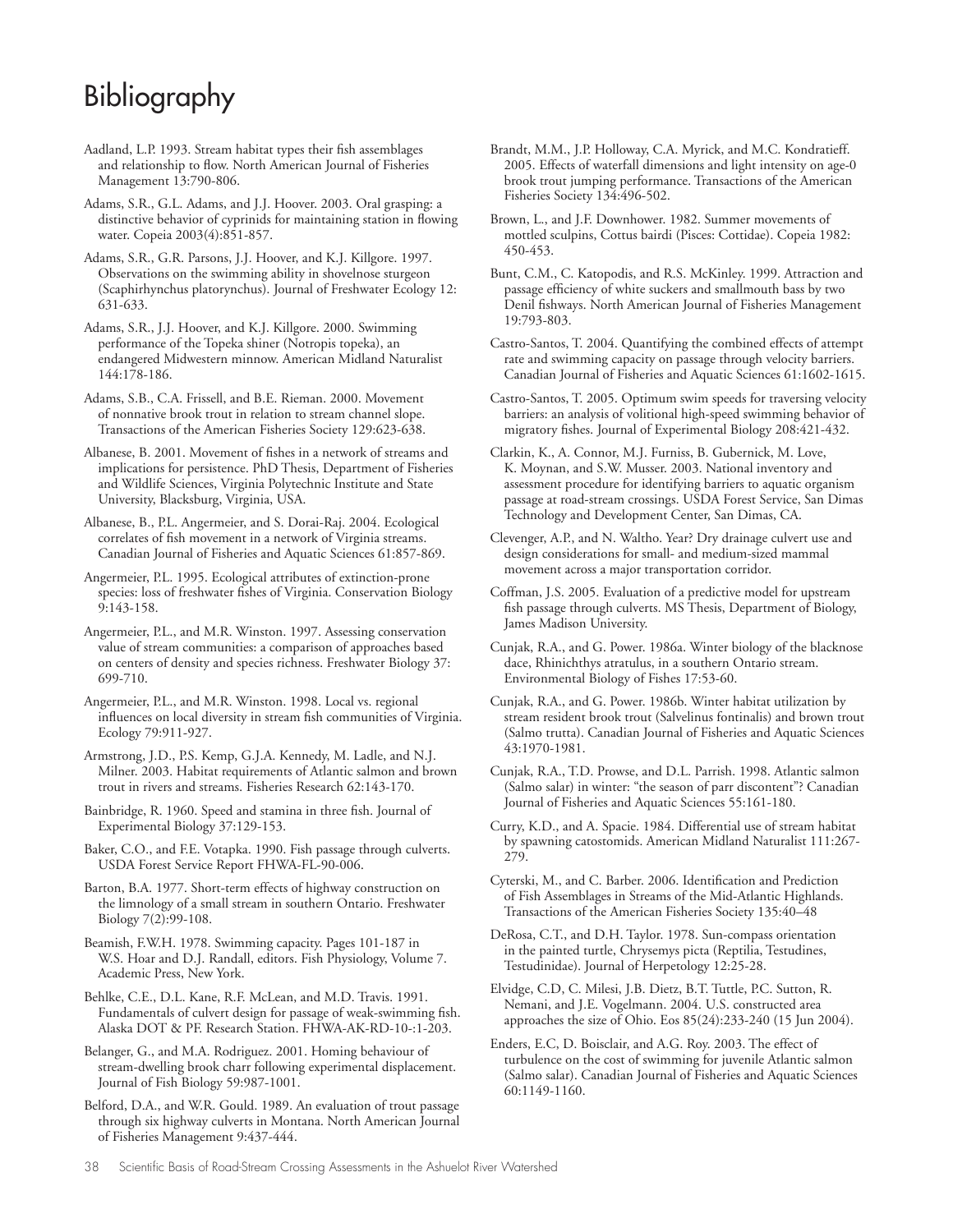Ensign, W.E., K.N. Leftwich, P.L. Angermeier, and C.A. Dolloff. 1997. Factors influencing stream fish recovery following a largescale disturbance. Transactions of the American Fisheries Society 126:895-907.

Erman, D.C., and V.M. Hawthorne. 1976. The quantitative importance of an intermittent stream in the spawning of rainbow trout. Transactions of the American Fisheries Society 6:675-681. (not sure of the volume number is correct)

Etowah Regional HCP Advisory Committee (Etowah HCP). 2005. Technical Committee Report: Recommendations for Stream Crossing and Culvert Design. www.etowahhcp.org

Fahrig, L. and G. Merriam. 1994. Conservation of fragmented populations. Conservation Biology 8:50-59.

Fairchild, G.W., R.J. Horwitz, D.A. Nieman, M.R. Boyer, and D.F. Knorr. 1998. Spatial variation and historical change in fish communities of the Schuylkill River drainage, southeast Pennsylvania. American Midland Naturalist 139:282-295.

Fausch, K.D., C.E. Torgersen, C.V. Baxter, and H.W. Li. 2002. Landscapes to riverscapes: bridging the gap between research and conservation of stream fishes. BioScience 52:483-498.

Forman, R.T.T, and L.E. Alexander. 1998. Roads and their major ecological effects. Annual Review of Ecology and Systematics 29: 207-231.

Freeman, B.J., and M.C. Freeman. 1994. Habitat use by an endangered riverine fish and implications for species protection. Ecology of Freshwater Fish 3:49-58.

Freeman, M.C. 1995. Movements by two small fishes in a large stream. Copeia 1995(2):361-367.

Freeman, M.C., and D.J. Stouder. 1989. Intraspecific interactions influence size specific depth distribution in Cottus bairdi. Environmental Biology of Fish 24:231-236.

Freeman, M.C., Z.H. Bowen, and J.H. Crance. 1997. Transferability of habitat suitability criteria for fishes in warmwater streams. North American Journal of Fisheries Management 17:20-31.

Gerking, S.D. 1953. Evidence for concepts of home range and territory in stream fishes. Ecology 34:347-365.

Gibson, J.R., R.L. Haedrich, and C.M. Wernerheim. 2005. Loss of fish habitat as a consequence of inappropriately constructed stream crossings. Fisheries 30:10-17.

Gilliam, J.F., and D.F. Fraser. 2001. Movement in corridors: enhancement by predation threat, disturbance, and habitat structure. Ecology 82:258-273.

Goforth, R.R. and J.W. Foltz. 1998. Movements of the yellowfin shiner, *Notropis lutipinnis*. Ecology of Freshwater Fish 7:49-55.

Gorman, O.T. 1986. Assemblage organization of stream fishes: the effect of rivers on adventitious streams. The American Naturalist 128:611-616.

Gorman, O.T. 1988. The dynamics of habitat use in a guild of Ozark minnows. Ecological Monographs 58:1-18.

Gorman, O.T., and J.R. Karr. 1978. Habitat structure and stream fish communities. Ecology 59:507-515.

Gowan, C., and K.D. Fausch. 1996. Mobile brook trout in two highelevation Colorado streams: Re-evaluating the concept of restricted movement. Canadian Journal of Fisheries and Aquatic Sciences 53(6):1370-1381

Gowan, C., and K.D. Fausch. 2002. Why do foraging stream salmonids move during summer? Environmental Biology of Fishes 64:139-153.

Gowan, C., M.K. Young, K.D. Fausch, and S.C. Riley. 1994. Restricted movement in resident stream salmonids: a paradigm lost? Canadian Journal of Fisheries and Aquatic Sciences 51:2626- 2637.

- Greenberg, L.A., and D.A. Holtzman. 1987. Microhabitat utilization, feeding periodicity, home range and population size of the banded sculpin, *Cottus carolinae*. Copeia 1987(1):19-25.
- Hall, C.A.S. 1972. Migration and metabolism in a temperate stream ecosystem. Ecology 53:585-604.
- Hammer, C.H. 1995. Fatigue and exercise tests with fish. Comparative Biochemistry and Physiology 112A:1-20.

Haro, A., W. Richkus, K. Whalen, A. Hoar, W-D. Busch, S. Lary, T. Brush, and D. Dixon. 2000. Population Decline of the American Eel: Implications for Research and Management. Fisheries 25(9): 7-16.

Harvey, B.C. 1987. Susceptibility of young-of-the-year fishes to downstream displacement by flooding. Transactions of the American Fisheries Society 116:851-855.

Hawkins, C.P., R.H. Norris, J. Gerritsen, R.M. Hughes, S.K. Jackson, R.K. Johnson, and R.J. Stevenson. 2000. Evaluation and use of landscape classifications for the prediction of freshwater biota: synthesis and recommendations. Journal of the North American Benthological Society 19:541-556.

Hazlett, B., D. Rittschof, and D. Rubenstein. 1974. Behavioral biology of the crayfish Orconectes virilis I. Home range. American Midland Naturalist 92:301-319.

Heggenes, J., T.G. Northcote, and A. Peter. 1991. Spatial stability of cutthroat trout (Oncorhynchus clarki) in a small coastal stream. Canadian Journal of Fisheries and Aquatic Sciences 48:757-762.

Herbert, M.E., and F.P. Gelwick. 2003. Spatial variation of headwater fish assemblages explained by hydrologic variability and upstream effects of impoundment. Copeia 2003(2): 273-284.

Hill, J., and G.D. Grossman. 1987. Home range estimates for three North American stream fishes. Copeia 1987(2):376-380.

Holthe, E., E. Lund, B. Finstad, E.B. Thorstad, and R.S. McKinley. 2005. A fish selective obstacle to prevent dispersion of an unwanted fish species, based on leaping abilities. Fisheries Management and Ecology 12:143-147.

Irwin, C.L., P. Garrett, and K.P. McDermott (editors). 2003. Proceedings of the International Conference on Ecology and Transportation. Center for Transportation and the Environment, North Carolina State University, Raleigh, NC.

Jackson, D.A., P.R. Peres-Neto, and J.D. Olden. 2001. What controls who is where in freshwater fish communities – roles of biotic, abiotic, and spatial factors. Canadian Journal of Fisheries and Aquatic Sciences 58:157-170.

Jackson, S.D. 2003. Ecological considerations in the design of river and stream crossings. In Proceedings of the International Conference of Ecology and Transportation (editors: C.L. Irwin, P. Garrett, and K.P. McDermott). Center for Transportation and the Environment, North Carolina State University, Raleigh, North Carolina.

Jensen, P.G., P.D. Curtis, M.E. Lehnert, and D.L. Hamelin. 2001. Habitat and structural factors influencing beaver interference with highway culverts. Wildlife Society Bulletin 29:654-664.

Johnson, J.H., D.S. Dropkin, and P.G. Shaffer. 1992. Habitat use by a headwater stream fish community in north-central Pennsylvania. Rivers 3:69-79.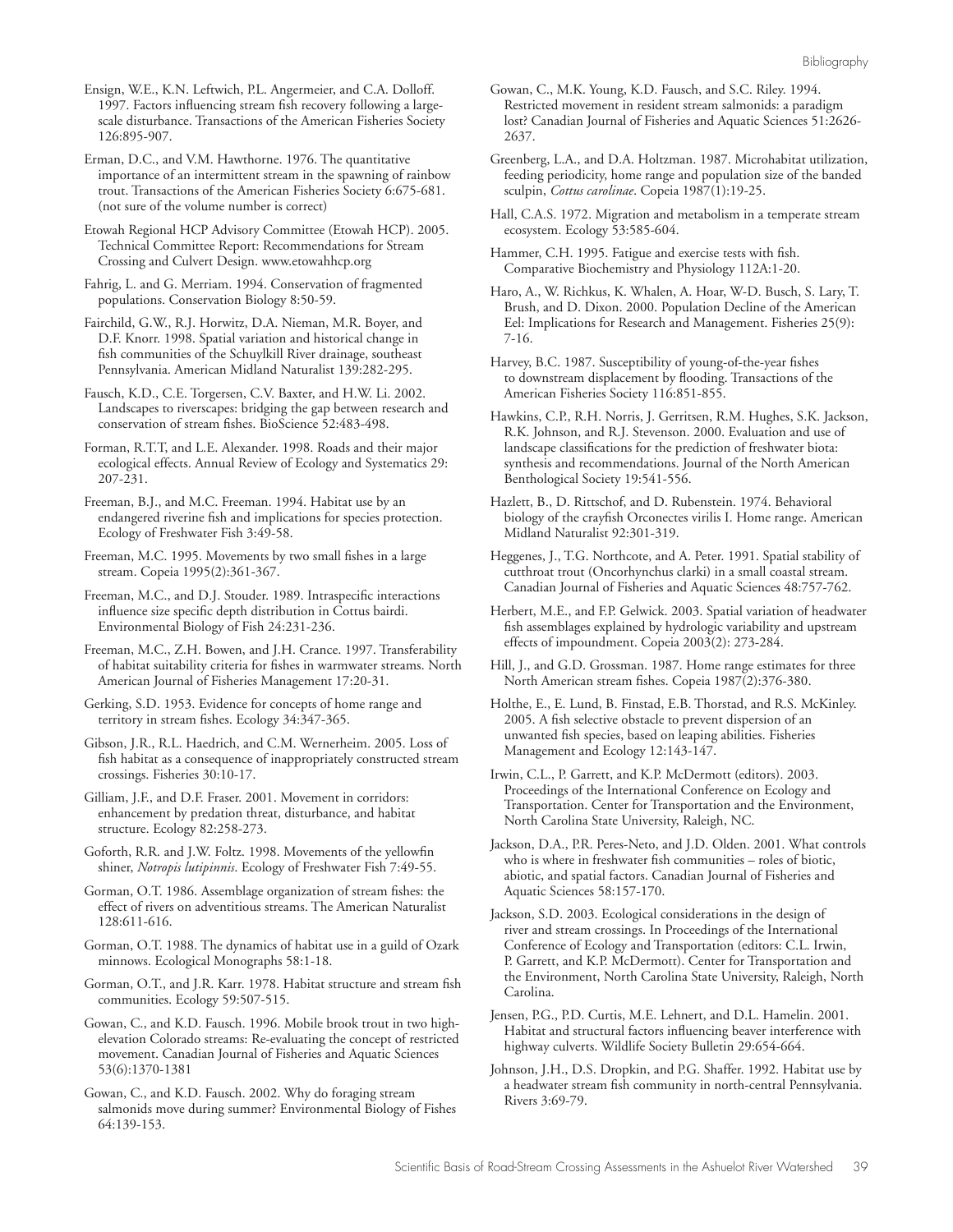Bibliography

Johnston, C.E. 2000. Movement patterns of imperiled blue shiners (Pisces: Cyprinidae) among habitat patches. Ecology of Freshwater Fish 9:170-176.

Jones, D.R., J.W. Kiceniuk, and O.S. Bamford. 1974. Evaluation and swimming performance of several fish species from the Mackenzie River. Journal of the Fisheries Research Board of Canada 31:1641- 1647.

Jones, J.A., F.J. Swanson, B.C. Wemple, and K.U. Snyder. 2000. Effects of roads on hydrology, geomorphology, and disturbance patches in stream networks. Conservation Biology 14:76-85.

Junk, W.J., P.B. Bayley, and R.E. Sparks. 1989. The flood pulse concept in river-floodplain systems. Canadian Special Publication of Fisheries and Aquatic Sciences 106:110-127.

Knaepkens, G., E. Verheyen, P. Galbusera, and M. Eens. 2004. The use of genetic tools for the evaluation of a potential migration barrier for the bullhead. Journal of Fish Biology 64:1737-1744.

Knaepkens G., K. Baekelandt, and M. Eens. 2006. Fish pass effectiveness for bullhead (*Cottus gobio*), perch (*Perca fluviatilis*) and roach (*Rutilus rutilus*) in a regulated lowland river. Ecology of Freshwater Fish 15:20-29.

Kondratieff, M.C., and C.A. Myrick. 2006. How high can brook trout jump? A laboratory evaluation of brook trout jumping performance. Transactions of the American Fisheries Society 135: 361-370.

Kwak, T.J. 1988. Lateral movement and use of floodplain habitat by fishes of the Kankakee River, Illinois. American Midland Naturalist 120:241-249.

Labbe, T.R., and K.D. Fausch. 2000. Dynamics of intermittent stream habitat regulate persistence of a threatened fish at multiple scales. Ecological Applications 10:1774-1791.

Lang, M., M. Love, and W. Trush. 2004. Improving stream crossings for fish passage. Final report, National Marine Fisheries Service/ Humboldt State University Foundation.

Langton, T. (editor). 1989. Amphibians and roads. ACO Polymer Products Ltd., Bedfordshire, England.

Larsen, D.P., J.M. Omernik, R.M. Hughes, C.M. Rohm, T.R. Whittier, A>J> Kinney, A.L. Gallant, and D.R. Dudley. 1986. Correspondence between spatial patterns in fish assemblages in Ohio streams and aquatic ecoregions. Environmental Management 10:815-828.

Larson, G.L., R.L. Hoffman, and S.E. Moore. 2002. Observations of the distribution of five fish species in a small Appalachian stream. Transactions of the American Fisheries Society 131:791-796. [abstract, hard copy]

Lonzarich, D.G., M.L. Warren, Jr., and M.R.E. Lonzarich. 1998. Effects of habitat isolation in the recovery of fish assemblages in experimentally defaunated stream pools in Arkansas. Canadian Journal of Fisheries and Aquatic Sciences 55:2141-2149.

Lonzarich, D.G., M.R. Lonzarich, and M.L. Warren, Jr. 2000. Effects of riffle length on the short-term movement of fishes among stream pools. Canadian Journal of Fisheries and Aquatic Sciences 57: 1508-1514.

Lowe, W.H. 2003. Linking dispersal to local population dynamics: a case study using a headwater salamander system. Ecology 84:2145- 2154.

Lowe, W.H. 2005. Factors affecting stage-specific distribution in the stream salamander Gyrinophilus porphyriticus. Herpetologica 61(2):135-144.

Lowe, W.H., and D.T. Bolger. 2002. Local and landscape-scale predictors of salamander abundance in New Hampshire headwater streams. Conservation Biology 16:183-193.

Lowe, W.H., and G.E. Likens. 2005. Moving headwater streams to the head of the class. Bioscience 55(3):196-197.

Lowe, W.H., K.H. Nislow, and D.T. Bolger. 2004. Stage-specific and interactive effects of sedimentation and trout on a headwater stream salamander. Ecological Applications 14:164-172.

Lukas, J.A., and D.J. Orth. 1993. Reproductive ecology of redbreast sunfish Lepomis auritus in a Virginia stream. Journal of Freshwater Ecology 8:235-244.

Lupandin, A.I. 2005. Effect of flow turbulence on swimming speed of fish. Biology Bulletin 32:461-466.

Lyons, J. 1989. Correspondence between the distribution of fish assemblages in Wisconsin streams and Omernik's ecoregions. American Midland Naturalist 122:163-182.

Lyons, J. 1996. Patterns on the species composition of fish assemblages among Wisconsin streams. Environmental Biology of Fishes 45:329-341.

Magilligan, F.J., and K. Nislow. 2001. Long-term changes in regional hydrologic regime following impoundment in a humid-climate watershed. Journal of the American Water Resources Association 37(6)

Magnuson, J.J., L.B. Crowder, and P.A. Medvick. 1979. Temperature as an ecological resource. American Zoologist 19:331-343.

Magoulick, D.D., 2000. Spatial and temporal variation in fish assemblages of drying stream pools: the role of abiotic and biotic factors. Aquatic Ecology 34:29-41.

Martin-Bergmann, K.A., and J.H. Gee. 1985. The central mudminnow, Umbra limi (Kirtland), a habitat specialist and resource generalist. Canadian Journal of Zoology 63:1753-1764.

Massachusetts Riverways Program. 2005. Massachusetts Stream Crossings Handbook. Massachusetts Riverways Program, Boston, MA. Available at: http://www.mass.gov/dfwele/river/pdf/stream\_ crossings\_handbook.pdf

Matthews, K., N. Berg, D. Azuma, and T. Lambert. 1994. Cool water formation and trout habitat use in a deep pool of the Sierra Nevada, California. Transactions of the American Fisheries Society 123:549-564.

Matthews, W.J. 1985. Critical current speeds and microhabitats of benthic fishes Percina roanoka and Etheostoma flabellare. Environmental Biology of Fishes 12:303-308.

Matthews, W.J., and H.W. Robison. 1998. Influence of drainage connectivity, drainage area and regional species richness on fishes of the Interior Highlands in Arkansas. American Midland Naturalist 139:1-19.

McCormick, F.H., D.V. Peck, and D.P. Larsen. 2000. Comparison of geographic classification schemes for mid-Atlantic stream fish assemblages. Journal of the North American Benthological Society 19:385-404.

McLain, D.C., and M.R. Ross. 2005. Reproduction based on local patch size of Alasmidonta heterodon and dispersal by its darter host in the Mill River, Massachusetts, USA. Journal of the North American Benthological Society 24:139-147.

McCleave, J.D. 1964. Movement and population of the mottled sculpin (Cottus bairdi) in a small Montana stream. Copeia 1963(3):506-513.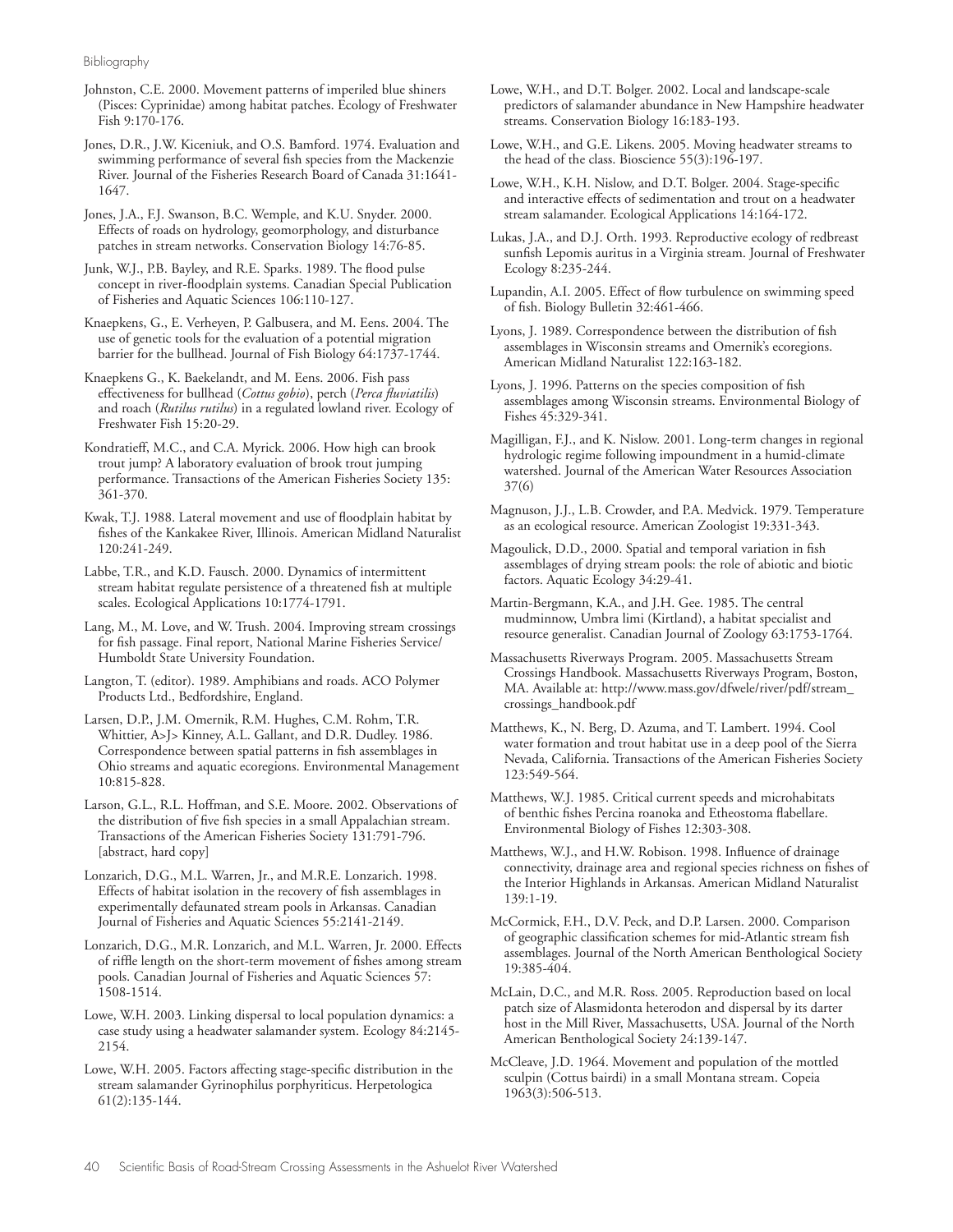Meffe, G.K., and A.L. Sheldon. 1998. The influence of habitat structure on fish assemblage composition in southeastern blackwater streams. American Midland Naturalist 120:225-240.

Meffe, G.K., and A.L. Sheldon. 1990. Post-defaunation recovery of fish assemblages in southeastern blackwater streams. Ecology 71: 657-667.

Meyer, J.L. and 10 coauthors. 2003. Where Rivers are Born: The Scientific Imperative for Defending Small Streams and Wetlands. Publication of American Rivers and the Sierra Club. (hard copy)

Miller, R.J. 1964. Behavior and ecology of some North American cyprinid fishes. American Midland Naturalist 72:313-357.

Morita, K., and S. Yamamoto. 2002. Effects of habitat fragmentation by damming on the persistence of stream-dwelling charr populations. Conservation Biology 16:1318-1323.

Moyle, P.B., and B. Vondracek. 1985. Persistence and structure of the fish assemblage in a small California stream. Ecology 66:1-13.

Mullen, D.M., and T.M. Burton. 1995. Size-related habitat use by longnose dace (Rhinichthys cataractae). American Midland Naturalist 133(1):177-183.

Myrick, C.A., and J.J. Cech, Jr. 2000. Swimming performance of four California stream fishes: temperature effects. Environmental Biology of Fishes 58:289-295.

Myrick, C., and M. Kondratieff. 2005. An evaluation of a potential barrier to the upstream movement of brook trout in Rocky Mountain National Park, Colorado. National Park Service, Water Resources Division Technical Report NPS/NRWRD/NRTR-2005/ 337.

Nakamura, T., T. Maruyama, and S. Watanabe. 2002. Residency and movement of stream-dwelling Japanese charr, Salvelinus leucomaenis, in a central Japanese mountain stream. Ecology of Freshwater Fish 11:150-157.

Nedeau, E.J. 2003. Freshwater mussels of the Ashuelot River: Keene to Hinsdale. Report submitted to the U.S. Fish and Wildlife Service.

Nedeau, E.J. 2004. Dwarf wedgemussel surveys in the Ashuelot River, within and upstream of the West Swanzey Dam impoundment. Report submitted to the U.S. Fish and Wildlife Service.

Northcote, T.G. 1997. Potamodromy in Salmonidae – living and moving in the fast lane. North American Journal of Fisheries Management 17:1029-1045.

Omernik, J.M. 1987. Ecoregions of the coterminous United States (with map supplement). Annals of the Association of American Geographers 77:118-125.

Osborne, L.L., and M.J. Wiley. 1992. Influence of tributary spatial position on the structure of warmwater fish communities. Canadian Journal of Fisheries and Aquatic Sciences 49:671-681.

Otto, R.G., and J.O. Rice. 1974. Swimming speeds of yellow perch (Perca flavescens) following an abrupt change in environmental temperature. Journal of the Fisheries Research Board of Canada 31: 1731-1734.

Ovidio, M., and J-C Philippart. 2002. The impact of small physical obstacles on upstream movements of six species of fish: synthesis of a 5-year telemetry study in the River Meuse basin. Hydrobiologia 483:55-69.

Page, L.M., and C.E. Johnston. 1990. Spawning in the creek chubsucker, Erimyzon oblongus, with a review of spawning behavior in suckers (Catostomidae). Environmental Biology of Fishes 27:265-272.

Pavlov, D.S., Y. Sbikin, A.E. Vashchinnikov, and A.D. Mochek. 1972. Effect of illumination and water temperature on critical flow rates for fish. Vopr Ikthiol. 12:769-778.

Peake, S. 2004. An evaluation of the use of critical swimming speed for determination of culvert water velocity criteria for smallmouth bass. Transactions of the American Fisheries Society 133:1472- 1479.

Peake, S.J., and A.P. Farrell. 2004. Locomotory behavior and postexercise physiology in relation to swimming speed, gait transition and metabolism in free-swimming smallmouth bass (Micropterus dolomieu). Journal of Experimental Biology 207:1563-1574.

Peake, S.J., R.S. McKinley, and D.A. Scruton. 1997. Swimming performance of various freshwater Newfoundland salmonids relative to habitat selection and fishway design. Journal of Fish Biology 51:710-723.

Peterson, J.T., and C.F. Rabeni. 1996. Natural thermal refugia for temperate warmwater stream fishes. North American Journal of Fisheries Management 16:738-746.

Peterson, J.T., and P.B. Bayley. 1993. Colonization rates of fishes in experimentally defaunated warmwater streams. Transactions of the American Fisheries Society 122:199-207.

Peterson, R.H., and D. Gale. 1991. Fish species associations in riffle habitat of streams of varying size and acidity in New Brunswick and Nova Scotia. Journal of Fish Biology 38:859-871.

Poff, N.L., J.D. Allan, M.B. Bain, J.R. Karr, K.L. Prestegaard, B.D. Richter, R.E. Sparks, and J.C. Stromberg. The natural flow regime: a paradigm for river conservation and restoration. Bioscience 47: 769-784.

Power, M.E., W.J. Matthews, and A.J. Stewart. 1985. Grazing minnows, piscivorous bass and stream algae: dynamics of a strong interaction. Ecology 66:1448-1456.

Powers, P.D., and J.F. Orsborn. 1985. Analysis of barriers to upstream fish migration: an investigation of the physical and biological conditions affecting fish passage success at culverts and waterfalls. Bonneville Power Administration Fisheries Project 82-14.

Rabeni, C.F., and S.P. Sowa. 1996. Integrating biological realism into habitat restoration and conservation strategies for small streams. Canadian Journal of Fisheries and Aquatic Science 53(Supplement 1):252-259.

Railsback, S.F., R.H. Lamberson, B.C. Harvey, and W.E. Duffy. 1999. Movement rules for individual-based models of stream fish. Ecological Modelling 123:73-89.

Riley, S.C., K.D. Fausch, and C. Gowan. 1992. Movement of brook trout (*Salvelinus fontinalis*) in four small subalpine streams in northern Colorado. Ecology of Freshwater Fish 1:112-122.

Roberts, J.H. 2003. Factors influencing darter dispersal patterns in the upper Roanoke River watershed, Virginia. M.S. Thesis, Virginia Polytechnic Institute and State University.

Rodriguez, M.A. 2002. Restricted movement in stream fish: the paradigm is incomplete, not lost. Ecology 83:1-13.

Roghair, C.N., C.A. Dolloff, and M.K. Underwood. 2002. Response of a brook trout population and instream habitat to a catastrophic flood and debris flow. Transactions of the American Fisheries Society 131:718-730. [abstract, hard copy]

Roni, P., T.J. Beechie, R.E. Bilby, F.E. Leonetti, M.M. Pollock, and G.R. Pess. 2002. A review of stream restoration techniques and a hierarchical strategy for prioritizing restoration in Pacific Northwest watersheds. North American Journal of Fisheries Management 22:1-20.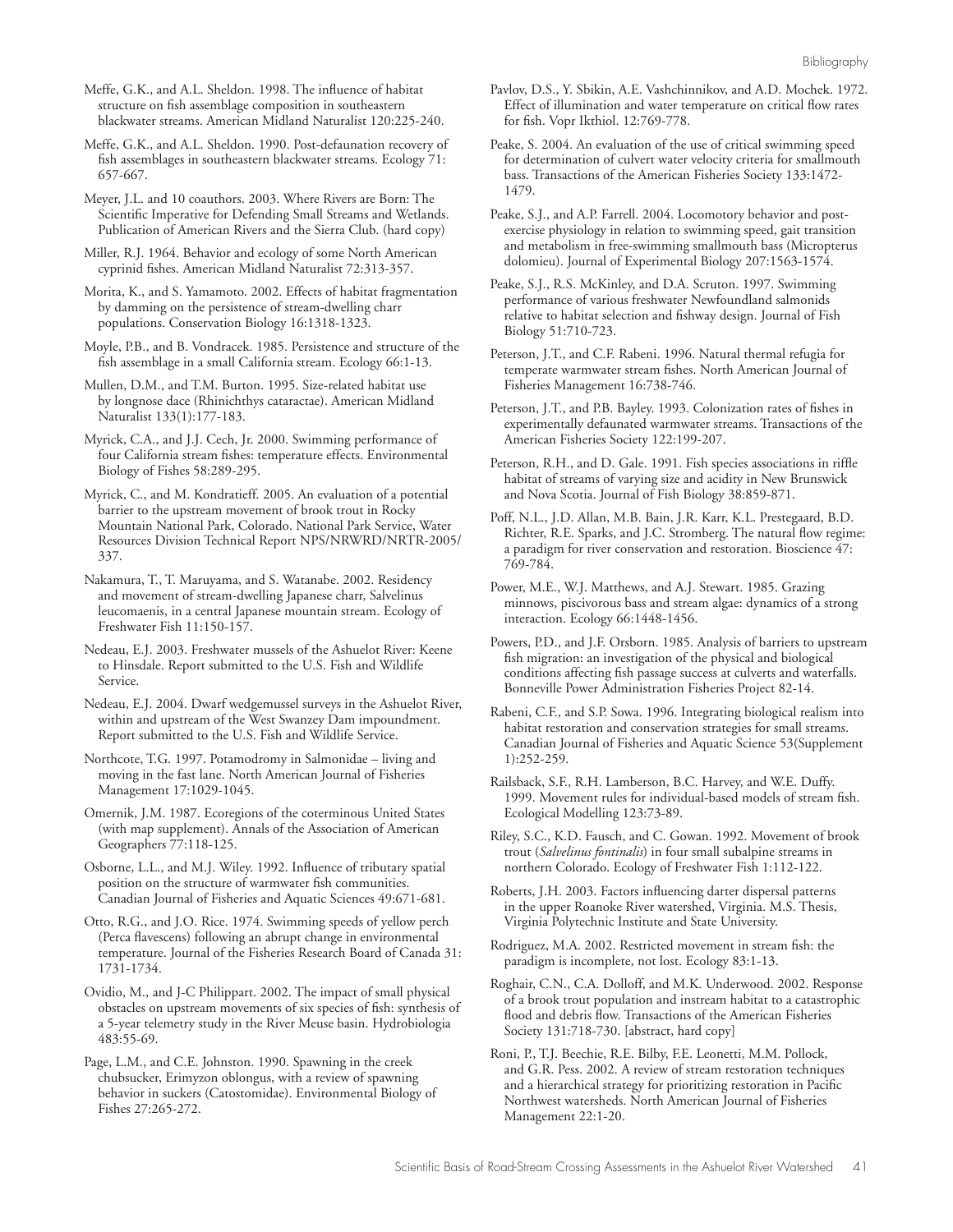Bibliography

Ross, M.R., and R.J. Reed. 1978. The reproductive behavior of the fallfish Semotilus corporalis. Copeia 1978(2):215-221.

Ross, S.T., and J.A. Baker. 1983. The response of fishes to periodic spring floods in a southeastern stream. American Midland Naturalist 109:1-14.

Sabaj, M.H., E.G. Maurakis, and W.S. Woolcott. 2000. Spawning behaviors in the bluehead chub, Nocomis leptocephalus, river chub, N. micropogon and central stoneroller, Campostoma anomalum. American Midland Naturalist 144:187-201.

Schaefer, J.F. 2001. Riffles as barriers to interpool movement by three cyprinids (Notropis boops, Campostoma anomalum and Cyprinella venusta). Freshwater Biology 46:379-388.

Schaefer, J.F., E. Marsh-Matthews, D.E. Spooner, K.B. Gido, and W.J. Matthews. 2003. Effects of barriers and thermal refugia on local movement of the threatened leopard darter, *Percina pantherina*. Environmental Biology of Fishes 66:391-400.

Schlosser, I.J. 1982. Fish community structure and function along two habitat gradients in a headwater stream. Ecological Monographs 52:395-414.

Schlosser, I.J. 1985. Flow regime, juvenile abundance, and the assemblage structure of stream fishes. Ecology 66:1484-1490.

Schlosser, I.J. 1987. The role of predation in age and size related habitat use by stream fishes. Ecology 68:651-659.

- Schlosser, I.J. 1991. Stream fish ecology: a landscape perspective. Bioscience 41:704-712.
- Schlosser, I.J. 1995. Dispersal, boundary processes, and trophic-level interactions in streams adjacent to beaver ponds. Ecology 76:908- 925.

Schlosser, I.J. 1998. Fish recruitment, dispersal, and trophic interactions in a heterogeneous lotic environment. Oecologia 113: 260-268.

Schlosser, I.J., and P.L. Angermeier. 1990. The influence of environmental variability, resource abundance, and predation on juvenile cyprinid and centrarchid fishes. Polskie Archiwum Hydrobiologii 37:265-284.

Schlosser, I.J., and P.L. Angermeier. 1995. Spatial variation in demographic processes in lotic fishes: conceptual models, empirical evidence, and implications for conservation. American Fisheries Society Symposium 17:360-370.

Schmetterling, D.A., and S.B. Adams. 2004. Summer movements within the fish community of a small montane stream. North American Journal of Fisheries Management 24:1163-1172.

Smith, T.A., and C.E. Kraft. 2005. Stream fish assemblages in relation to landscape position and local habitat variables. Transactions of the American Fisheries Society 134:430-440.

Smithson, E.B., and C.E. Johnston. 1999. Movement patterns of stream fishes in an Ouachita highlands stream: an examination of the restricted movement paradigm. Transactions of the American Fisheries Society 128:847-853.

Swanson, C., P.S. Young, and J.J. Cech. 1998. Swimming performance of delta smelt: maximum performance and behavioral and kinematic limitations on swimming at submaximal velocities. Journal of Experimental Biology 201:333-345.

Thompson, A.R., J.T. Petty, and G.D. Grossman. 2001. Multi-scale effects of resource patchiness on foraging behaviour and habitat use by longnose dace, Rhinichthys cataractae. Freshwater Biology 46: 145-160.

- Toepfer, C.S., W.L. Fisher, and J.A. Haubelt. 1999. Swimming performance of the threatened leopard darter in relation to road culverts. Transactions of the American Fisheries Society 128:155- 161.
- Trump, C.L., and W.C. Leggett. 1980. Optimum swimming speeds in fish: the problem of currents. Canadian Journal of Fisheries and Aquatic Sciences 37:1086-1092.
- Trombulak, S.C., and C.A. Frissell. 2000. Review of ecological effects of roads on terrestrial and aquatic communities. Conservation Biology 14:18-30.

Utzinger, J., C. Roth, and P. Armin. 1998. Effects of environmental parameters on the distribution of bullhead *Cottus gobio* with particular consideration of the effects of obstructions. Journal of Applied Ecology 35:882-892.

Vaughan, M. 2002. Potential impact of road-stream crossings (culverts) on the upstream passage of aquatic macroinvertebrates. The Xerces Society, Portland, Oregon, USA.

Vogel, S. 1994. Life in moving fluid: the physical biology of flow. Princeton University Press, Princeton, NJ.

Ward, J.V. 1998. Riverine landscapes: biodiversity patterns, disturbance regimes, and aquatic conservation. Biological Conservation 83:269-278.

Ward, J.V., K. Tockner, D.B. Arscott, and C. Claret. 2002. Riverine landscape diversity. Freshwater Biology 47:517-539.

Warren, M.L., Jr., and M.G. Pardew. 1998. Road crossings as barriers to small-stream fish movement. Transactions of the American Fisheries Society 127:637-644.

Washington Department of Fish and Wildlife. 2003. Design of Road Culverts for Fish Passage. Available at: www.wdfw.wa.gov/hab/ engineer/cm/culvert\_manual\_final.pdf

Watters, G.T. 1996. Small dams as barriers to freshwater mussels (Bivalvia: Unionoida) and their hosts. Biological Conservation 75: 79-85.

Webb, P.W., C.L. Gerstner, and S.T. Minton. 1996. Station-holding by the mottled sculpin, Cottus bairdi (Teleostei: Cottidae), and other fishes. Copeia 1996:488-493.

Wehrly, K.E., M.J. Wiley, and P.W. Seelbach. 1999. A thermal habitat classification for lower Michigan rivers. Michigan Department of Natural Resources Fisheries Research Report 2039, Lansing, MI.

Wellman, J.C., D.L. Combs, and S.B. Cook. 2000. Long-term impacts of bridge and culvert construction or replacement on fish communities and sediment characteristics of streams. Journal of Freshwater Ecology 15:317-328.

Werner, R.G. 2004. Freshwater Fishes of the Northeastern United States. Syracuse University Press, Syracuse, New York.

Whalen, K.G., D.L. Parrish, and M.E. Mather. 1999. Effect of ice formation on selection of habitats and winter distribution of post-young-of-the-year Atlantic salmon parr. Canadian Journal of Fisheries and Aquatic Sciences 56:87-96.

Wiens, J.A. 2002. Riverine landscapes: taking landscape ecology into the water. Freshwater Biology 47:501-515.

Wilson, R.W., and S. Egginton. 1994. Assessment of maximum sustainable swimming performance in rainbow trout (Oncorhynchus mykiss). Journal of Experimental Biology 192: 299-305.

Wilson, A.J., J.A. Hutchings, and M.M. Ferguson. 2004. Dispersal in a stream dwelling salmonid: inferences from tagging and microsatellite studies. Conservation Genetics 5:25-37.